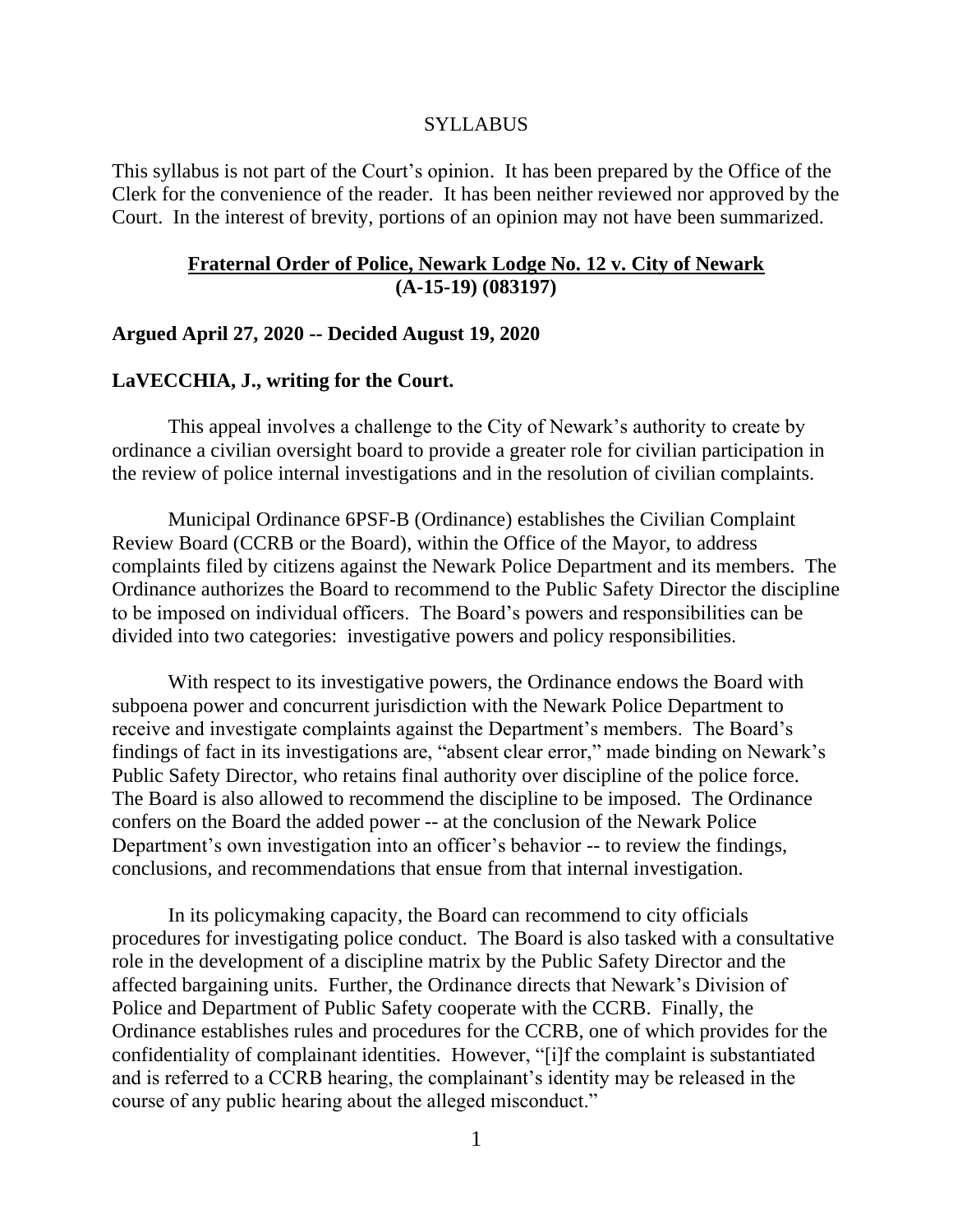The Fraternal Order of Police, Newark Lodge No. 12 (FOP) filed a complaint claiming that the Ordinance was unlawful. Based on the record and arguments presented on cross-motions for summary judgment, the court held the Ordinance invalid and enjoined its operation in virtually all respects. The court left intact, however, the Ordinance's grant of authority to the CCRB to conduct general oversight functions, including aiding in the development of a disciplinary matrix for use by the police force.

The Appellate Division affirmed in part and reversed in part, and sustained the Ordinance as modified. 459 N.J. Super. 458, 471 (App. Div. 2019). First, the court invalidated the Ordinance's required treatment of the CCRB's investigatory findings, determining that the binding nature of the CCRB's findings, absent clear error, impermissibly "makes the CCRB's factual findings paramount to the findings of the IA department." Id. at 491-92. Second, the Appellate Division held that, facially, the Ordinance's procedures for the CCRB do not violate due process, id. at 494, and left to another day an as-applied due process challenge, id. at 495. Third, the Appellate Division rejected FOP's argument "that preemption principles invalidate the Ordinance on its face," but did invalidate the Ordinance's provision authorizing disclosure of a complainant's identity. Id. at 502, 507. Finally, on the issue of subpoena power, the Appellate Division reversed the trial court. Id. at 508.

The Court granted certification, 240 N.J. 7 (2019), and considers the Ordinance as modified by the Appellate Division.

**HELD:** The Ordinance is sustained subject to the Court's further modifications to comply with current legislative enactments. The Court concludes that state law permits the creation by ordinance of this civilian board with its overall beneficial oversight purpose. The Court holds that this review board can investigate citizen complaints alleging police misconduct, and those investigations may result in recommendations to the Public Safety Director for the pursuit of discipline against a police officer. In addition, the review board may conduct its oversight function by reviewing the overall operation of the police force, including the performance of its IA function in its totality or its pattern of conduct, and provide the called-for periodic reports to the officials and entities as prescribed by municipal ordinance. However, to the extent some investigatory powers that the City wishes to confer on its oversight board conflict with existing state law, the Court modifies the Appellate Division's judgment. The board cannot exercise its investigatory powers when a concurrent investigation is conducted by the Newark Police Department's IA unit. An investigation by the IA unit is a function carefully regulated by law, and such an investigation must operate under the statutory supervision of the police chief and comply with procedures established by Newark's Public Safety Director and the mandatory guidelines established by the Attorney General. Concurrent investigations would interfere with the police chief's statutory responsibility over the IA function, and the review board's separate investigatory proceedings would be in conflict with specific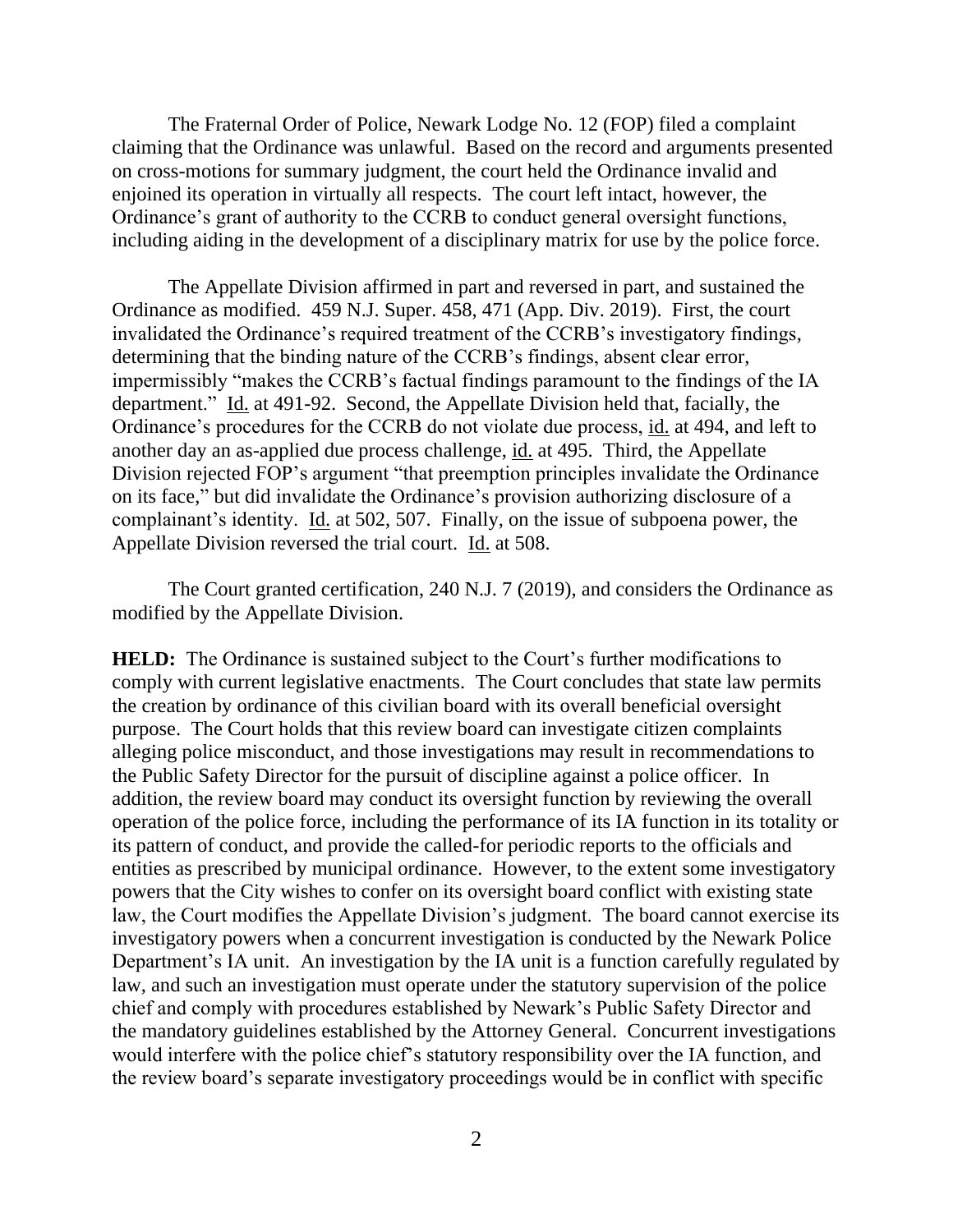requirements imposed on IA investigations and their results. The Court also invalidates the conferral of subpoena power on this review board.

1. The question presented here is whether Newark has the power to legislate, by ordinance, the creation of a citizen oversight board to have a role in the review of the handling of citizens' police misconduct complaints. Municipalities in New Jersey have the power to act legislatively where such authority has been delegated by the Legislature. The three-part test set forth in Dome Realty, Inc. v. City of Paterson, 83 N.J. 212, 225-26 (1980), applies when determining the validity of challenged municipal action. (pp. 20-23)

2. The threshold issue -- whether Newark has the power to create a citizen oversight board to be involved in the review of police misconduct complaints -- implicates N.J.S.A. 40:48-2, the police powers statute, which provides in part that a municipality may make such ordinances not contrary to state or federal law "as it may deem necessary and proper for the good government, order and protection of persons and property, and for the preservation of the public health, safety and welfare of the municipality and its inhabitants"; N.J.S.A. 40A:14-118, which authorizes municipalities to establish and "provide for the maintenance, regulation and control" of a police force as part of the executive function of local government and further authorizes the appointment of a chief of police with statutorily designated responsibilities; and N.J.S.A. 40A:14-181, which directs locally created law enforcement agencies to adopt procedures for the investigation of complaints of police misconduct consistent with guidelines issued by the State's chief law enforcement officer: the Attorney General. The Court analyzes each statute. In applying the three-part test set forth in Dome Realty to determine the validity of the municipal action challenged in this case, the Court finds the first and second prongs are not the significant issues: there is no constitutional impediment to municipal action that is claimed here, and the broad police powers statute presents legislatively delegated authority to permit municipalities to create an oversight board. Whether the City can create a citizen oversight board at all, and whether it can do so in the form it has enacted, arises under the third prong of the test: "whether any delegation of power to municipalities has been preempted by other State statutes dealing with the same subject matter." See 83 N.J. at 225-26. (pp. 23-36)

3. The Court analyzes N.J.S.A. 40A:14-118 and, in particular, its final paragraph. The first sentence of that paragraph preserves the governing body's authority to appoint committees "to conduct investigations of the operation of the police force." The next sentence preserves for "the appropriate authority" certain other functions, including "examining at any time the operations of the police force or the performance of any officer or member thereof." The Court concludes that the power identified in the second sentence of the last paragraph of section 118 cannot be aggregated to the CCRB. Under Newark's municipal code, the City has designated the Public Safety Director as the "appropriate authority" for section 118 purposes, with ultimate responsibility for the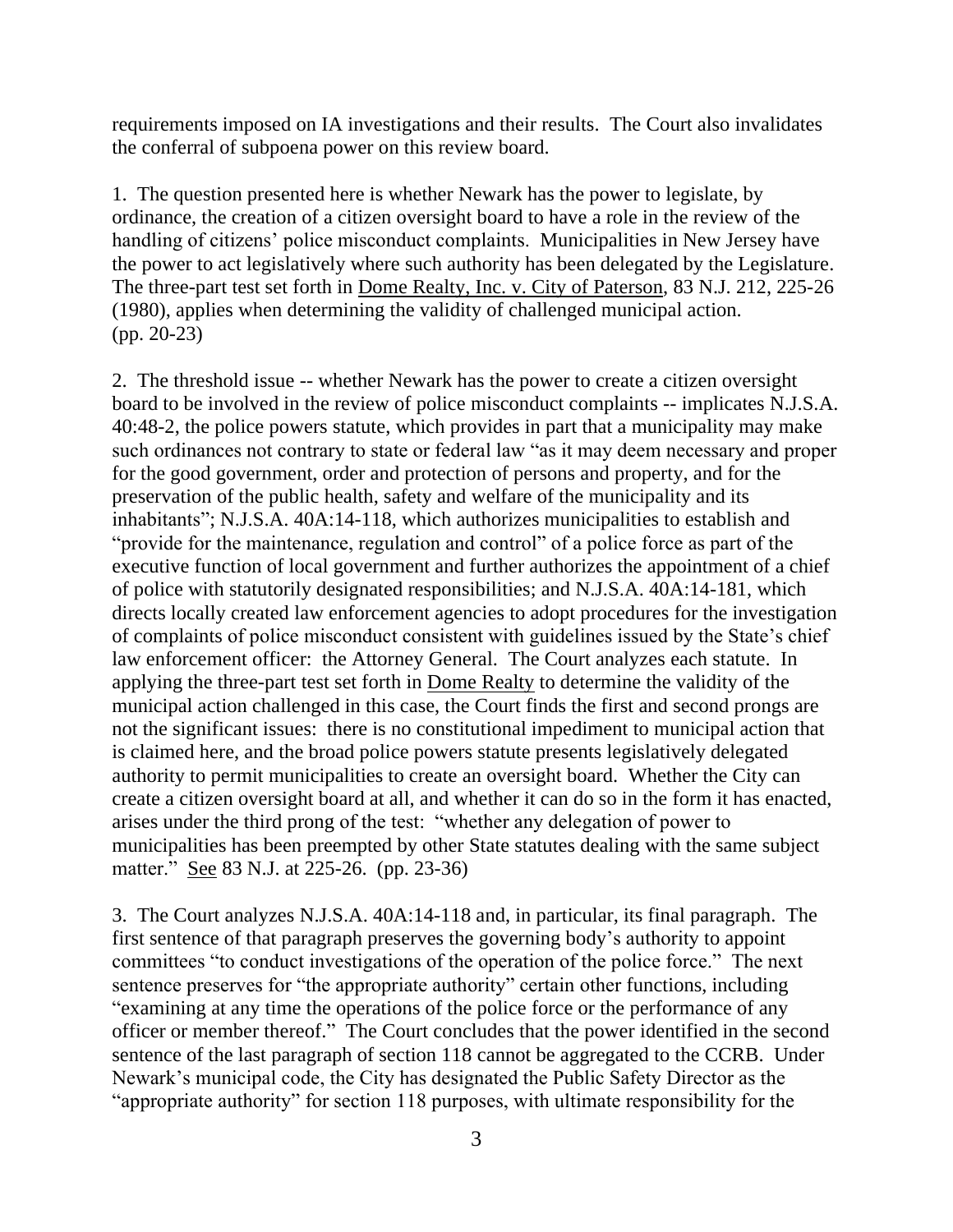police force's efficiency and day-to-day operations, including discipline, and the official to whom the police chief reports. There cannot be another entity performing the responsibilities assigned to the appropriate authority under section 118. The Court's interpretation relies on both the language and the history of that statute. (pp. 24-32)

4. The Court also reviews the authority of the Attorney General to provide direction to law enforcement at the local level, which the Attorney General exercised in issuing the Internal Affairs Policy & Procedures (IAPP) to establish uniform procedures for investigating complaints of police misconduct. The Court concludes that section 181 effectively made the AG's IAPP required policy for all municipal law enforcement agencies in New Jersey. (pp. 32-34)

5. The Court construes neither section 118 nor section 181 to preempt the creation of a civilian oversight board in general. But the Court must also consider whether the investigatory or general oversight responsibilities the challenged Ordinance confers upon the CCRB conflict with those statutes. (pp. 37-38)

6. The Court first reviews the investigative functions conferred upon the CCRB. The Court concludes that when no IA investigation is undertaken, the investigatory power conferred on the CCRB by ordinance is valid and poses no conflict with existing statutory law when it is used to investigate a citizen complaint filed with it. And the Court perceives no conflict if the Public Safety Director directs the chief to initiate charges against a police officer after receiving the findings and recommendation of the CCRB, notwithstanding that the IA process was not commenced. However, under present law, the IA process must remain a self-contained, confidential process as designed with respect to the personnel selected and trained to perform such investigations, responsive to the chief who has ultimate responsibility for the IA operation, and separated on a reporting basis from others on the force. The process and the information gathered in such investigations is subject to strict confidentiality requirements, as currently mandated by the IAPP, with which local law enforcement agencies are compelled by section 181 to comply. Under the IAPP, section 181, and section 118, there simply cannot be a concurrent investigation of a citizen's police complaint by a CCRB while an IA complaint is under review. For that to be permissible, present statutes would have to be altered to clearly indicate how the two systems could work compatibly or to indicate that the present insulating features of the IA investigatory process no longer enjoy paramountcy. The Court accordingly holds that the CCRB's authority to conduct concurrent investigations is invalid. (pp. 38-46)

7. Turning to the CCRB's oversight functions, the Court agrees with the Appellate Division, which upheld the Board's roles in creating a disciplinary matrix to be used by the Public Safety Director and conducting oversight reviews and reporting periodically to the Public Safety Director and to the Council. That power, preserved in the first sentence of the last paragraph of section 118, pertains to review of an overall operation of the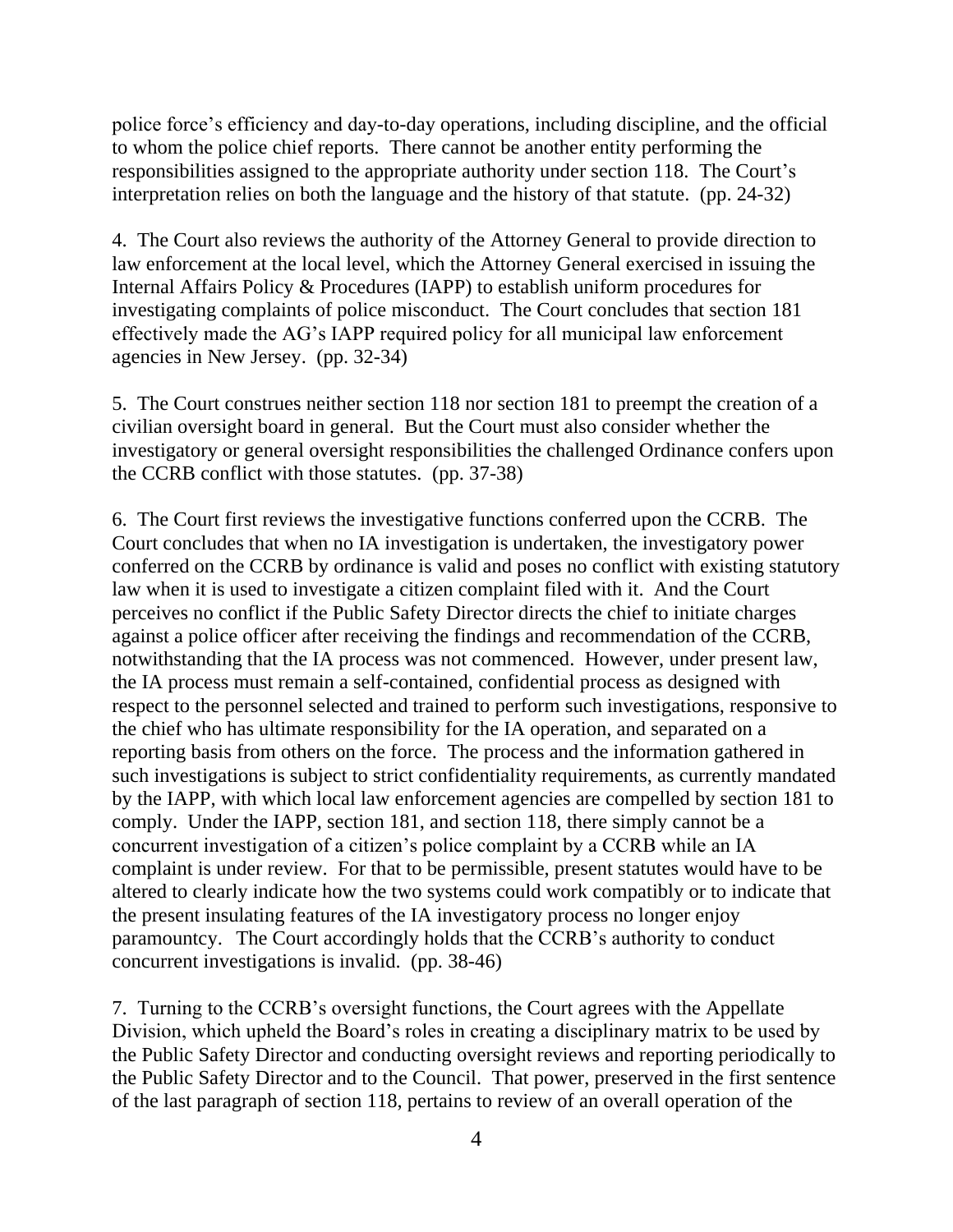police force or, as here, the IA unit's overall operational results, and does not include the ability to review and critique the handling of an individual IA investigation into alleged police misconduct. (pp. 46-48)

8. As to subpoena power, the Council's conferral through this Ordinance of subpoena power on the CCRB cannot be squared with existing statutes. There is no inherent authority for the Council to delegate its subpoena power to a non-legislative body of its creation. To the extent that the Council itself has subpoena power, that power is inherent in and tied to the power to legislate. While a municipal governing body can delegate its own subpoena power to a subcommittee of its members in furtherance of a proper legislative purpose, the first sentence of the last paragraph in section 118 stops far short of supporting that a municipality now has the power to confer subpoena power on any public-member commission it chooses to create. To the extent this CCRB exercises its oversight function, consistent with section 118, the referenced "power[] of inquiry" is not equivalent to "subpoena power." The Legislature would have to act in order for the City to have the ability to confer subpoena power on its CCRB. Nonetheless, the Council retains its own power to issue subpoenas and may be motivated to exercise that power as a result of an oversight report from the CCRB about the performance of the IA function in Newark, viewed in its totality, as the Ordinance calls for. (pp. 48-51)

9. The Court finds FOP's due process challenge premature but notes that the statutory protections trigger if and when the Public Safety Director chooses to impose discipline and that, because the CCRB is not an adjudicative body, traditional notions of due process may not arise in the CCRB's purely investigative setting. (pp. 51-52)

# **The Court MODIFIES the judgment of the Appellate Division, AFFIRMING IN PART and REVERSING IN PART. The Ordinance, as modified by the Court's opinion, is SUSTAINED.**

**CHIEF JUSTICE RABNER, dissenting,** believes the Newark City Council chose a valid course when it passed the Ordinance, as modified by the Appellate Division. In Chief Justice Rabner's view, the legislative scheme directly anticipates the delegation of subpoena power to oversight boards in N.J.S.A. 40A:14-118; the "necessary and proper" clause of N.J.S.A. 40:48-2 offers further authority for the Council's action; and N.J.S.A. 40A:14-181 does not empower the Attorney General to override the authority the Legislature granted municipalities and civilian review boards to investigate the operation of local police forces under section 118. Chief Justice Rabner would uphold the Ordinance, which would allow Newark's CCRB to conduct investigations similar to other civilian oversight boards throughout the nation.

# **JUSTICES ALBIN, PATTERSON, FERNANDEZ-VINA, SOLOMON, and TIMPONE join in JUSTICE LaVECCHIA's opinion. CHIEF JUSTICE RABNER filed a dissent.**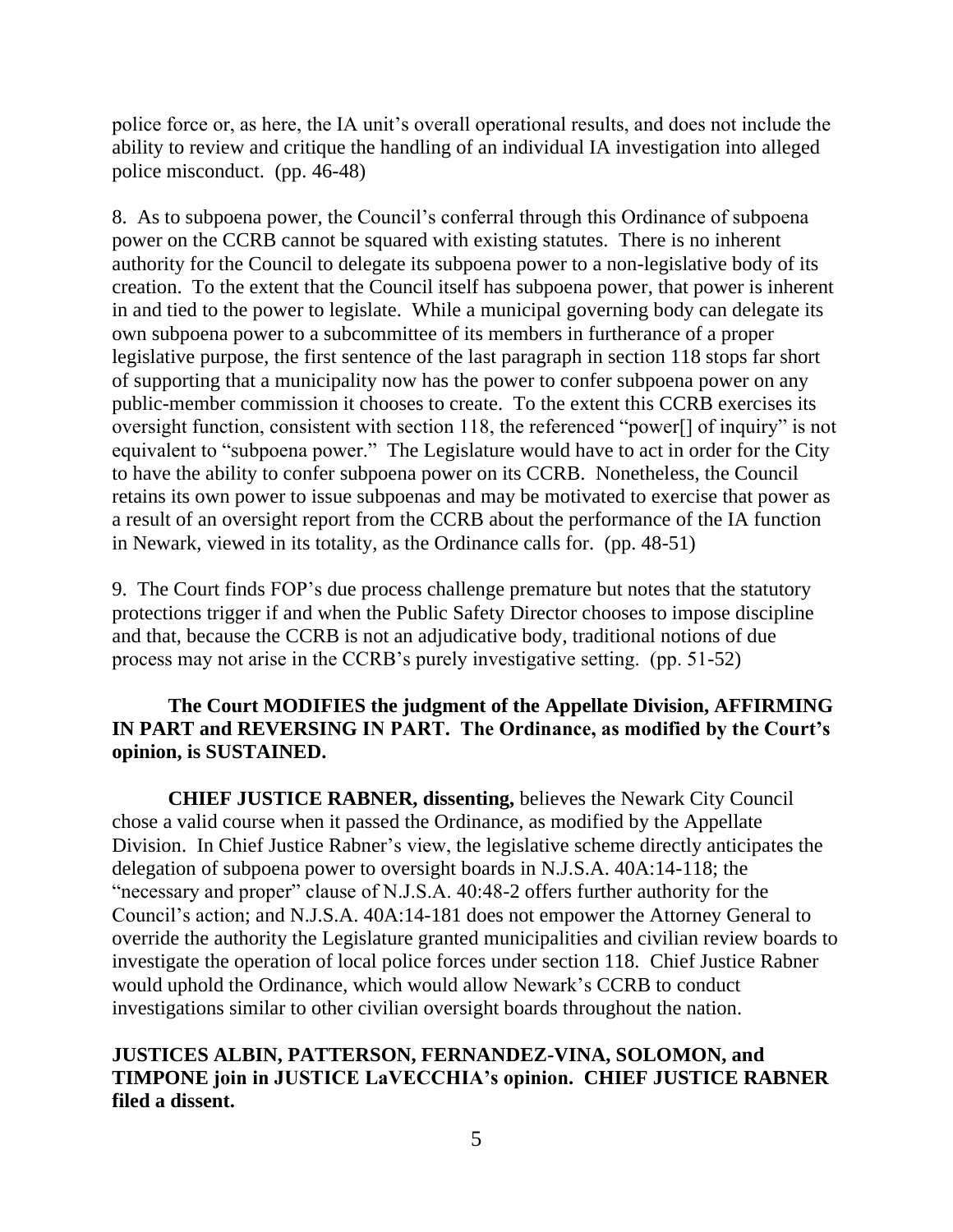# SUPREME COURT OF NEW JERSEY

A-15 September Term 2019

083197

Fraternal Order of Police, Newark Lodge No. 12,

Plaintiff-Appellant,

v.

City of Newark,

Defendant-Respondent.

On certification to the Superior Court, Appellate Division, whose opinion is reported at 459 N.J. Super. 458 (App. Div. 2019).

Argued April 27, 2020 Decided August 19, 2020

> Matthew D. Areman argued the cause for appellant (Markowitz & Richman, attorneys; Matthew D. Areman, of counsel and on the briefs).

Avion M. Benjamin, First Assistant Corporation Counsel, argued the cause for respondent (Kenyatta K. Stewart, Corporation Counsel, attorneys; Avion M. Benjamin, of counsel and on the briefs).

Daniel I. Bornstein, Assistant Attorney General, argued the cause for amicus curiae Attorney General of New Jersey (Gurbir S. Grewal, Attorney General, attorney; Daniel I. Bornstein, of counsel and on the briefs).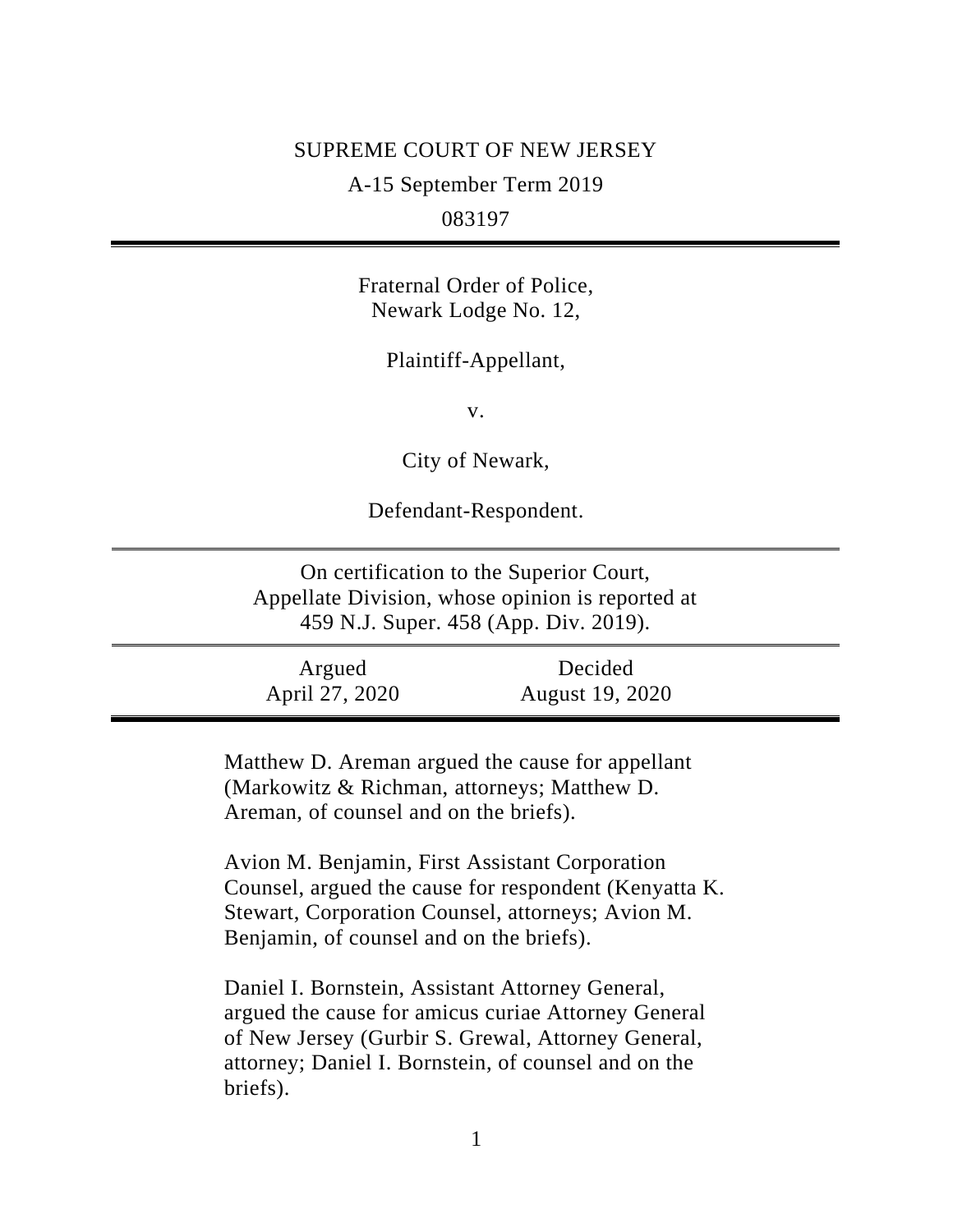Vito A. Gagliardi, Jr., argued the cause for amicus curiae New Jersey State Association of Chiefs of Police (Porzio, Bromberg & Newman, attorneys; Vito A. Gagliardi, Jr., of counsel and on the brief, and David L. Disler, on the brief).

Lawrence S. Lustberg argued the cause for amici curiae American Civil Liberties Union of New Jersey and Newark Communities for Accountable Policing (Gibbons and American Civil Liberties Union of New Jersey Foundation, attorneys; Lawrence S. Lustberg, Michael R. Noveck, Jeanne LoCicero, and Alexander Shalom, on the briefs).

CJ Griffin submitted a brief on behalf of amici curiae New Jersey Urban Mayors Association, Latino Leadership Alliance of New Jersey, and Libertarians for Transparent Government (Pashman Stein Walder Hayden, attorneys; CJ Griffin, on the brief).

Alexis Karteron submitted a brief on behalf of amici curiae Urban League of Essex County and Junius Williams, Esquire (Rutgers Law School Constitutional Rights Clinic, attorneys; Alexis Karteron, on the brief).

JUSTICE LaVECCHIA delivered the opinion of the Court.

This appeal involves a challenge to the City of Newark's (the City or Newark) authority to create by ordinance a civilian oversight board to provide a greater role for civilian participation in the review of police internal investigations and in the resolution of civilian complaints. Newark was the first municipality in this state to join others across the nation that have created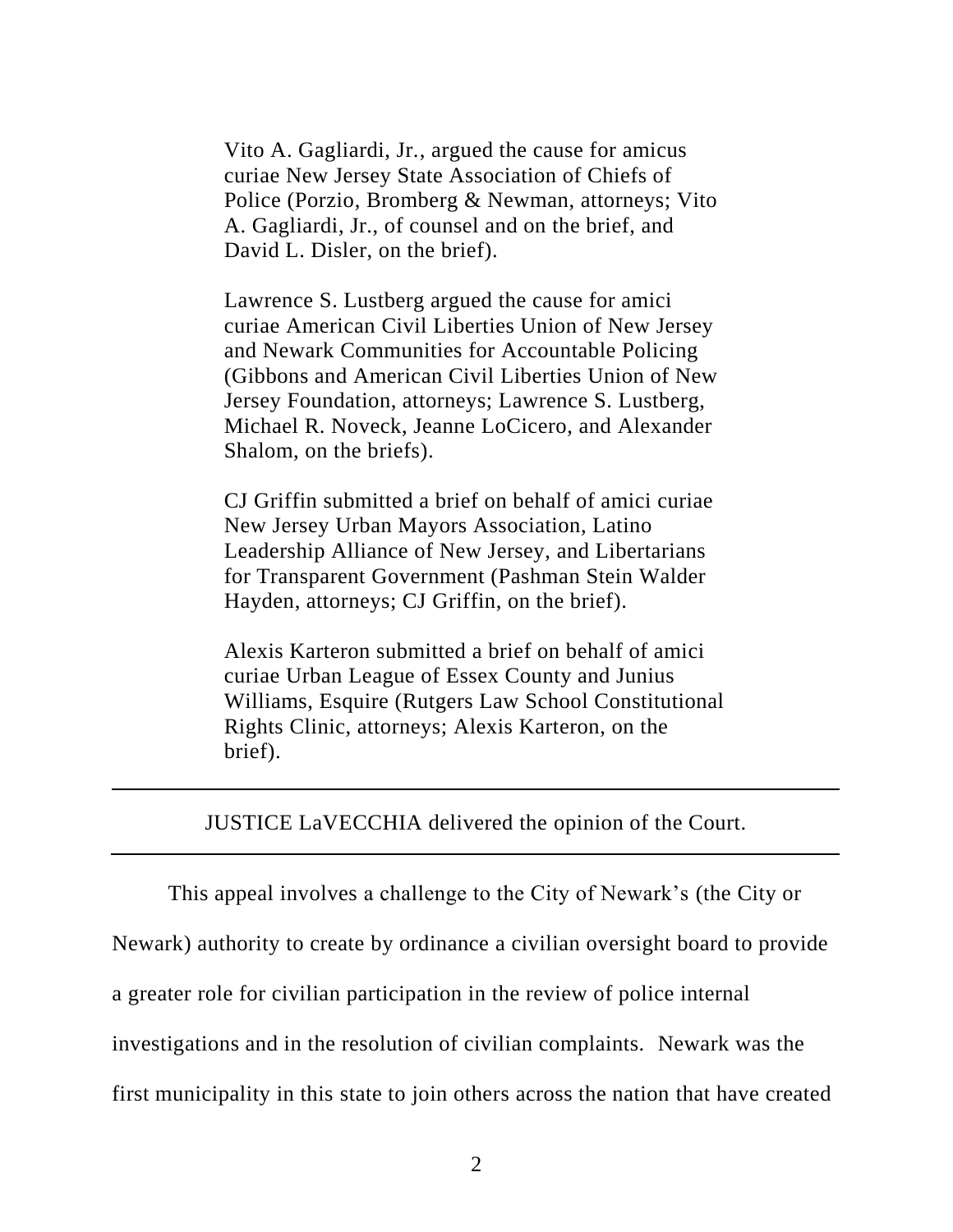a civilian oversight or review entity to increase police accountability and create stronger relationships between the community and the police. No two civilian oversight or review entities are alike in their genesis, their roles, or the legal landscape in which they arose and are controlled.

This challenge to Newark's civilian oversight entity must be considered in the context of the landscape here in New Jersey. We conclude that state law permits the creation by ordinance of this civilian board with its overall beneficial oversight purpose. Such boards must operate consistently with current statutes, however. To the extent some investigatory powers that the City wishes to confer on its oversight board conflict with existing state law, we are compelled to modify the Appellate Division's judgment. We also invalidate the conferral of subpoena power on this review board. The civilian review board's powers must comply with current legislative enactments unless the Legislature refines the law to specifically authorize certain functions that Newark intends to confer on its review board.

We hold that this civilian review board can investigate citizen complaints alleging police misconduct, and those investigations may result in recommendations to the Public Safety Director for the pursuit of discipline against a police officer. However, the board cannot exercise its investigatory powers when a concurrent investigation is conducted by the Newark Police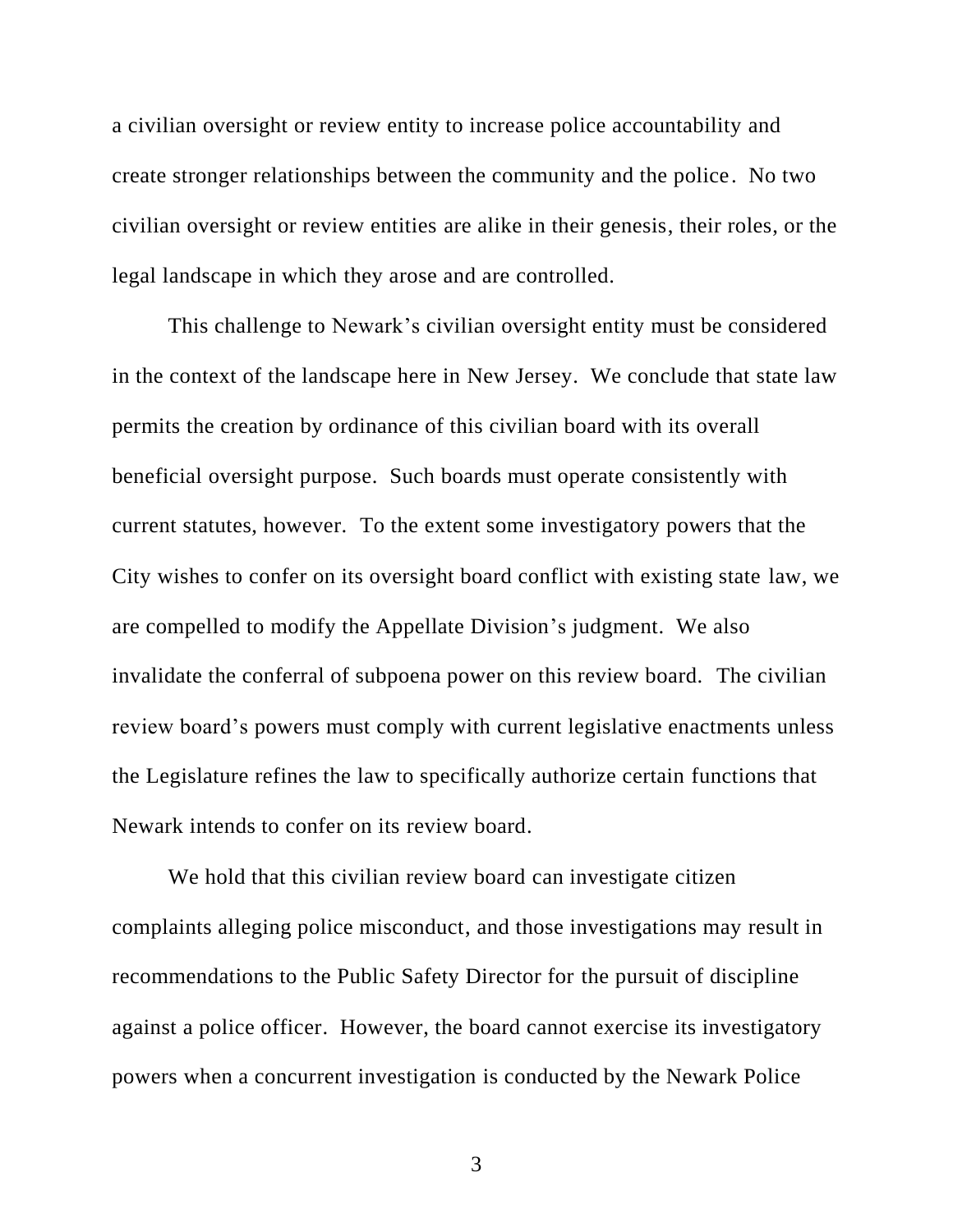Department's Internal Affairs (IA) unit. An investigation by the IA unit is a function carefully regulated by law, and such an investigation must operate under the statutory supervision of the police chief and comply with procedures established by Newark's Public Safety Director and the mandatory guidelines established by the Attorney General. We conclude that concurrent investigations would interfere with the police chief's statutory responsibility over the IA function and that the review board's separate investigatory proceedings would be in conflict with specific requirements imposed on IA investigations and their results.

Where there is no existing IA investigation, the review board may conduct investigations in its own right. In addition, the review board may conduct its oversight function by reviewing the overall operation of the police force, including the performance of its IA function in its totality or its pattern of conduct, and provide the called-for periodic reports to the officials and entities as prescribed by municipal ordinance.

Thus, the Ordinance, as modified by this opinion, is sustained. We modify the judgment of the Appellate Division, affirming in part and reversing in part the conclusions reached.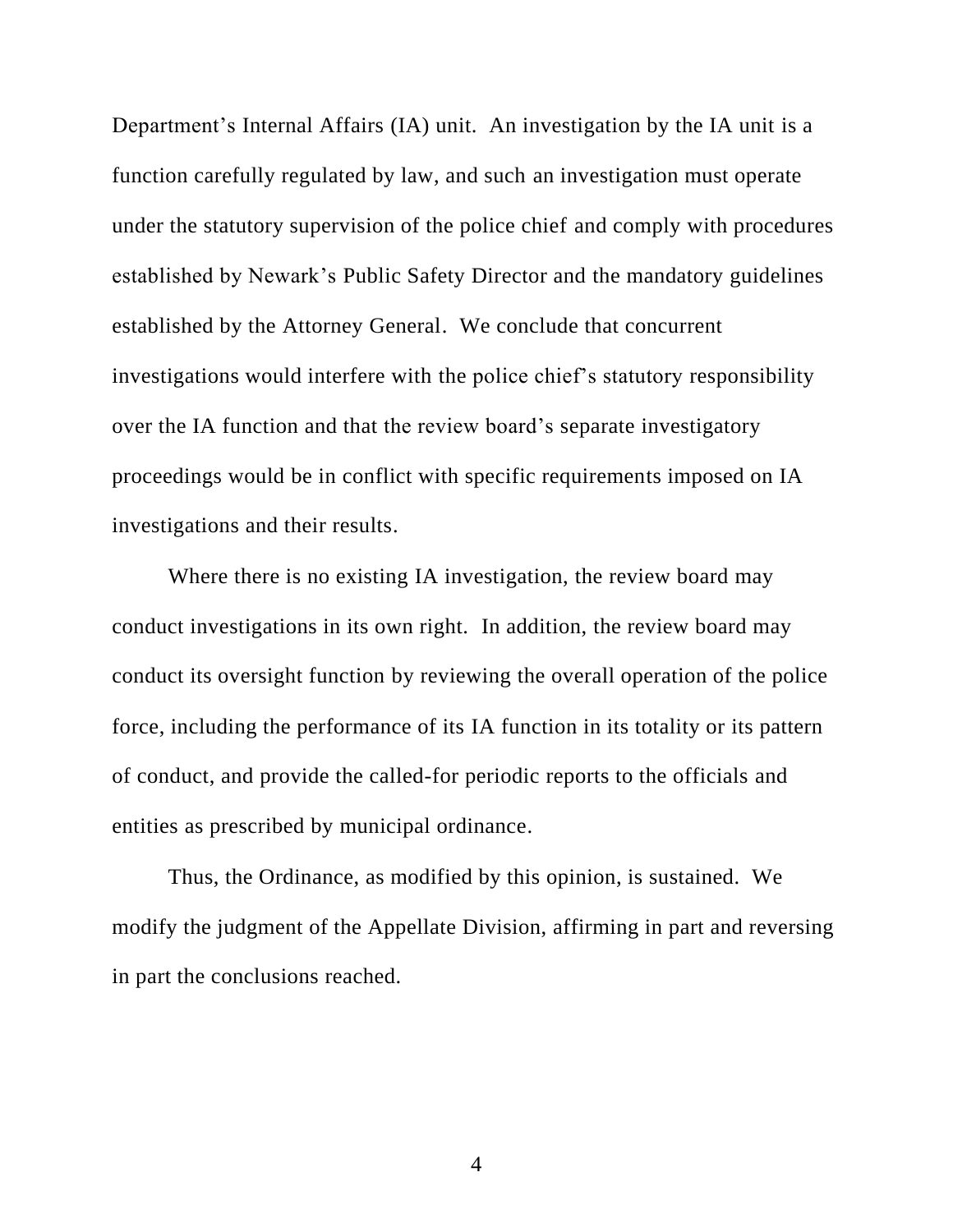I.

 $\mathbf{A}$ .

We begin with some general background on civilian oversight entities to place in context the action taken by Newark.

There exists an ever-growing body of scholarship on the development of civilian review or oversight entities. In the concise description provided through the American Bar Association, a citizen review board may fairly be understood as typically operating as "an agency independent of the police department with responsibility for receiving and investigating citizen complaints" of police conduct. Samuel Walker, The Citizen Review Board Model, in Citizen Oversight of Law Enforcement (Justina Cintron Perino ed., 2006). The establishment of such entities generally has derived from the view that the police IA function is not producing fair and thorough investigations. Ibid. Thus, a civilian review board usually functions as an alternative to investigations conducted by IA units of police departments. Ibid.

However, there exists a broad array of forms and structures for civilian oversight, a term used more broadly to capture that variety. Sharon R. Fairley, Survey Says?: U.S. Cities Double Down on Civilian Oversight of Police Despite Challenges and Controversy, 20 Cardozo L. Rev. de novo 1, 5 (2020) ("In the nearly eighty years since the first civilian entity was formed to address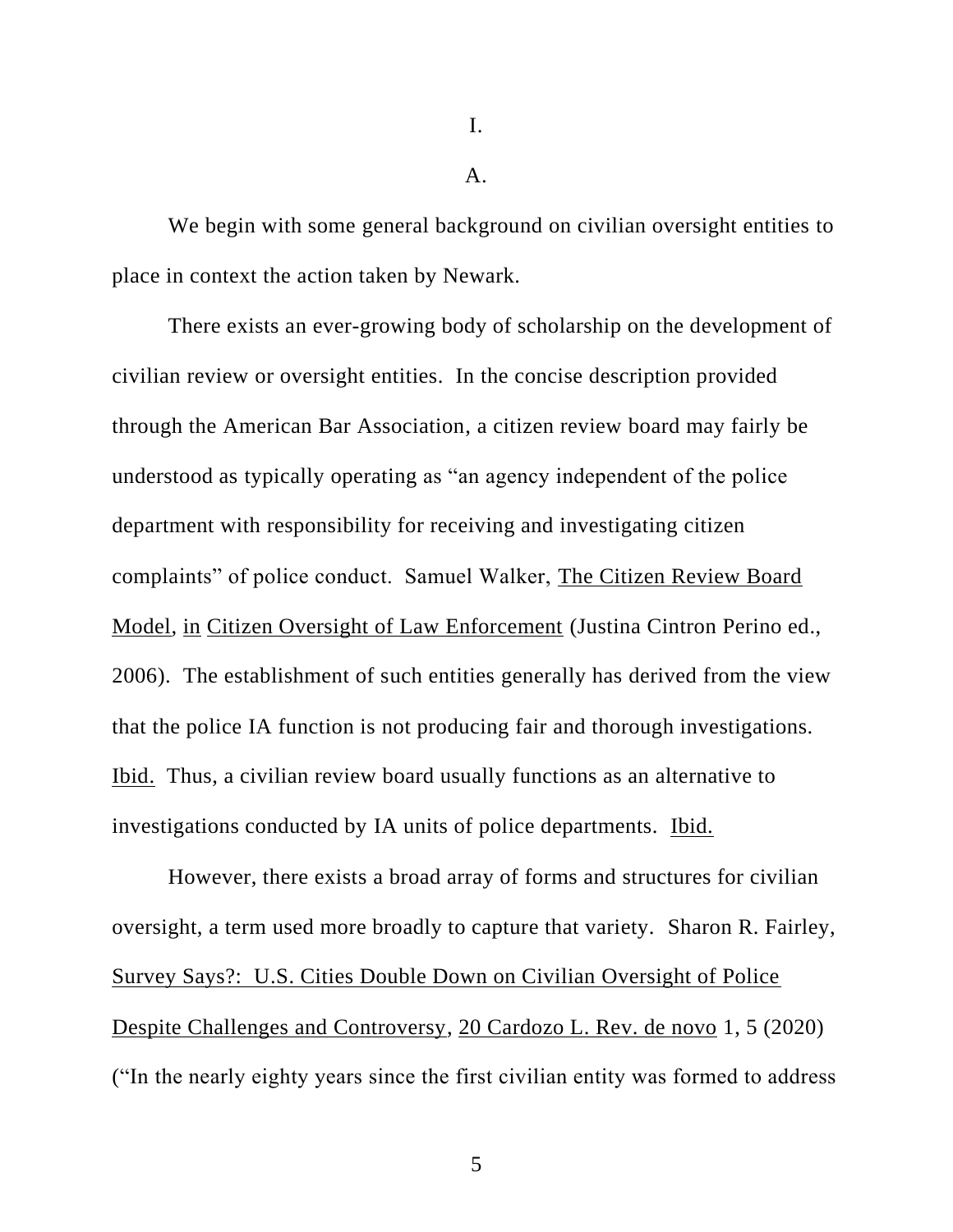police accountability, the concept of civilian oversight has been broadly recognized as a way for community interests to independently check police conduct."). Oversight entities have been categorized, based on a recent survey of the existing forms, as having some or all of the following oversight functions: investigative (review police incidents independently from the police department's investigation); review (review or monitor police investigations of police incidents); audit (audit a sampling of investigations rather than reviewing each one, or all within a certain category of event); adjudicative (conduct the disciplinary hearing or proceeding and make findings and conclusions); appellate review (review outcomes of disciplinary investigations at request of complainant or accused officer); supervisory (make policy and strategic decisions regarding police department operations); and advisory (make recommendations to the police department concerning highlevel policy and operational strategies). <u>Id.</u> at 8. Those categories are described as not mutually exclusive. Ibid.

The first formal civilian oversight entity in the United States was created in the 1940s, but with more recent social change civilian oversight of police departments has proliferated: Twenty-two civilian oversight entities have been created since 2014, including the board created by Newark. Id. at 3-4, 14. A recent survey of the one hundred most populous cities in the nation found that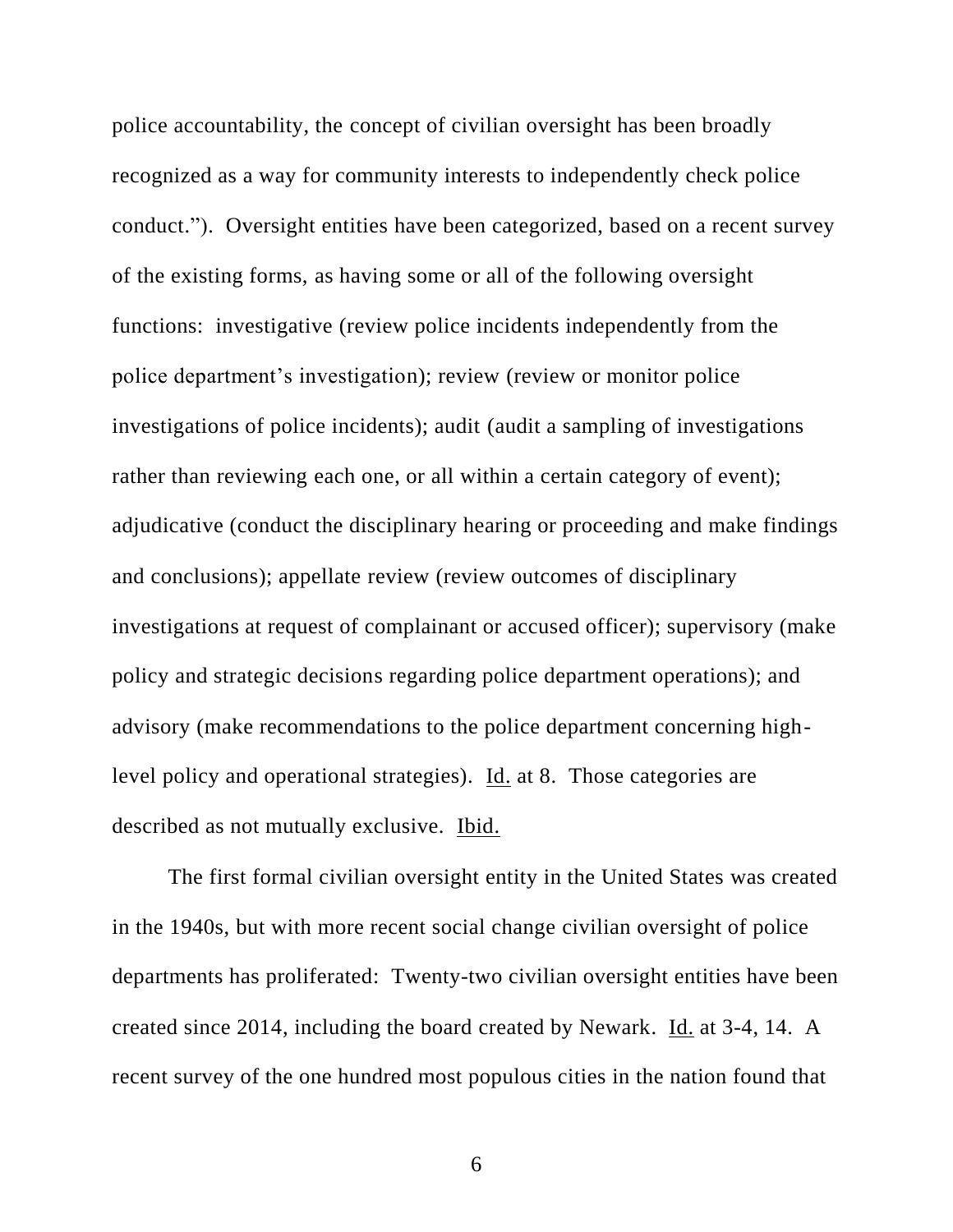sixty-one have some form of civilian oversight. Id. at 6, 9 (describing such oversight as having become "a normative element within the police accountability infrastructure"). Many of those entities (38%) review or monitor investigations conducted by the police department, while some entities (21%) conduct independent investigations of police incidents. Id. at 8-9.

That said, examination of "the broad array of models and systems nationwide" revealed that "no two are alike." Id. at 5. And, as noted, each civilian oversight entity's structure and function must be considered from the perspective of the legal framework of the state in which it operates. In general, though, civilian oversight boards serve to foster public trust, police accountability, and transparency in the review of police conduct.

#### B.

On March 17, 2016, Newark adopted Municipal Ordinance 6PSF-B (Ordinance), establishing the Civilian Complaint Review Board (CCRB or the Board) -- the Ordinance and CCRB at issue here. The background to that follows.

Almost a decade ago, in May 2011, the United States Department of Justice, Civil Rights Division (DOJ) began an investigation into the Newark Police Department (Department) after receiving complaints of civil rights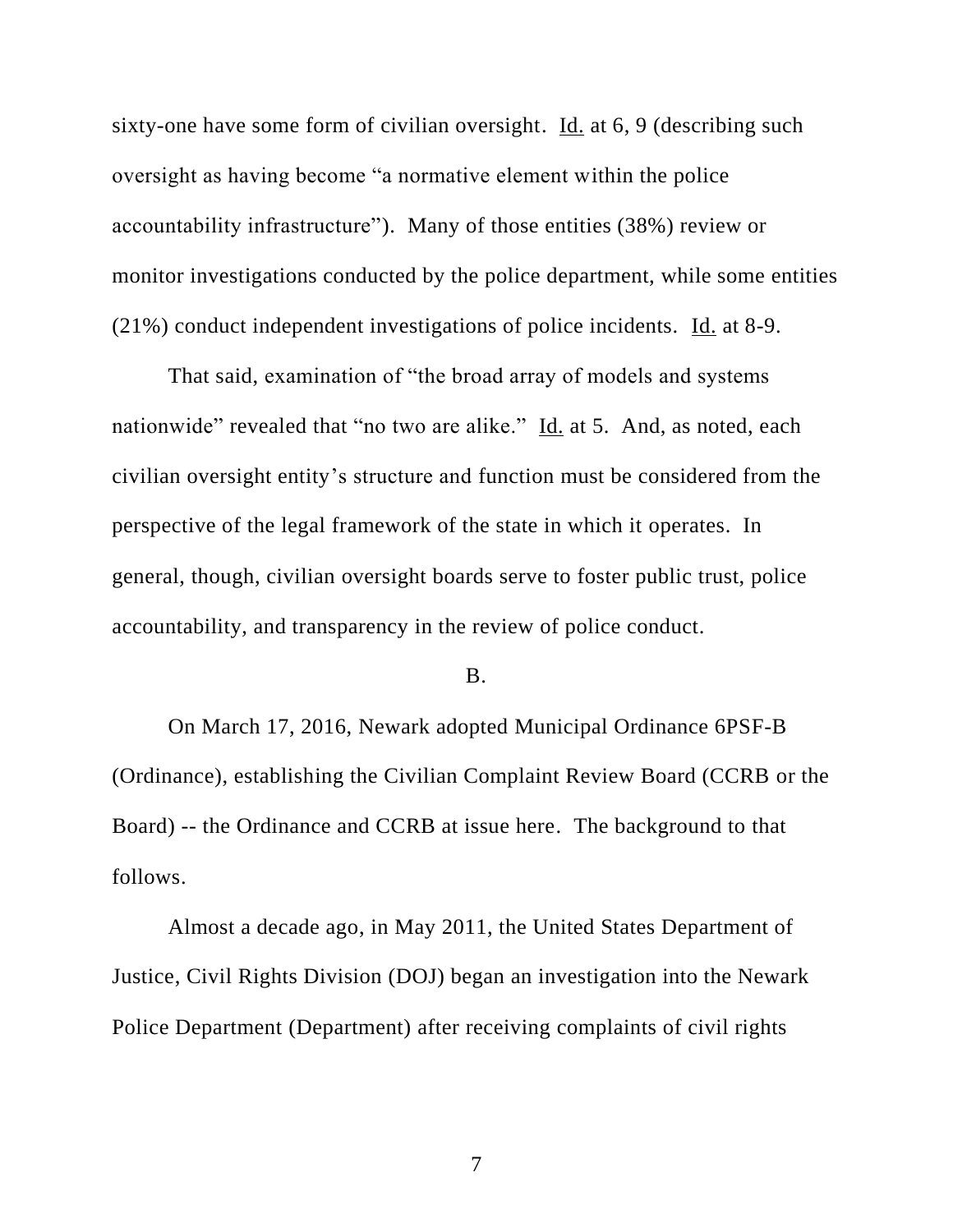violations by the Department, including complaints about excessive force, unwarranted stops and arrests, and discriminatory police action.

After a three-year investigation, the DOJ issued a report on July 22, 2014, detailing its finding that the Newark Police Department engaged in a pattern or practice of constitutional violations. In relevant part, the DOJ also found deficiencies in the Newark Police Department's systems "designed to prevent and detect misconduct," specifically mentioning as deficient the Department's methods for "reviewing force and investigating complaints regarding officer conduct." According to the Department's own records, IA "sustained only one excessive force allegation in the six-year period from 2007 through  $2012$ ."

The day that the DOJ issued its report, the City and the DOJ executed "an Agreement in Principle, which contemplate[d] the negotiation of a Consent

<sup>&</sup>lt;sup>1</sup> By way of contrast, "a 2006 Bureau of Justice Statistics Special Report found that large municipal police departments sustained an average of 8% of citizens' complaints about police use of force." (citing Bureau of Justice, Statistics Special Report: Citizen Complaints about Police Use of Force, June 2006.)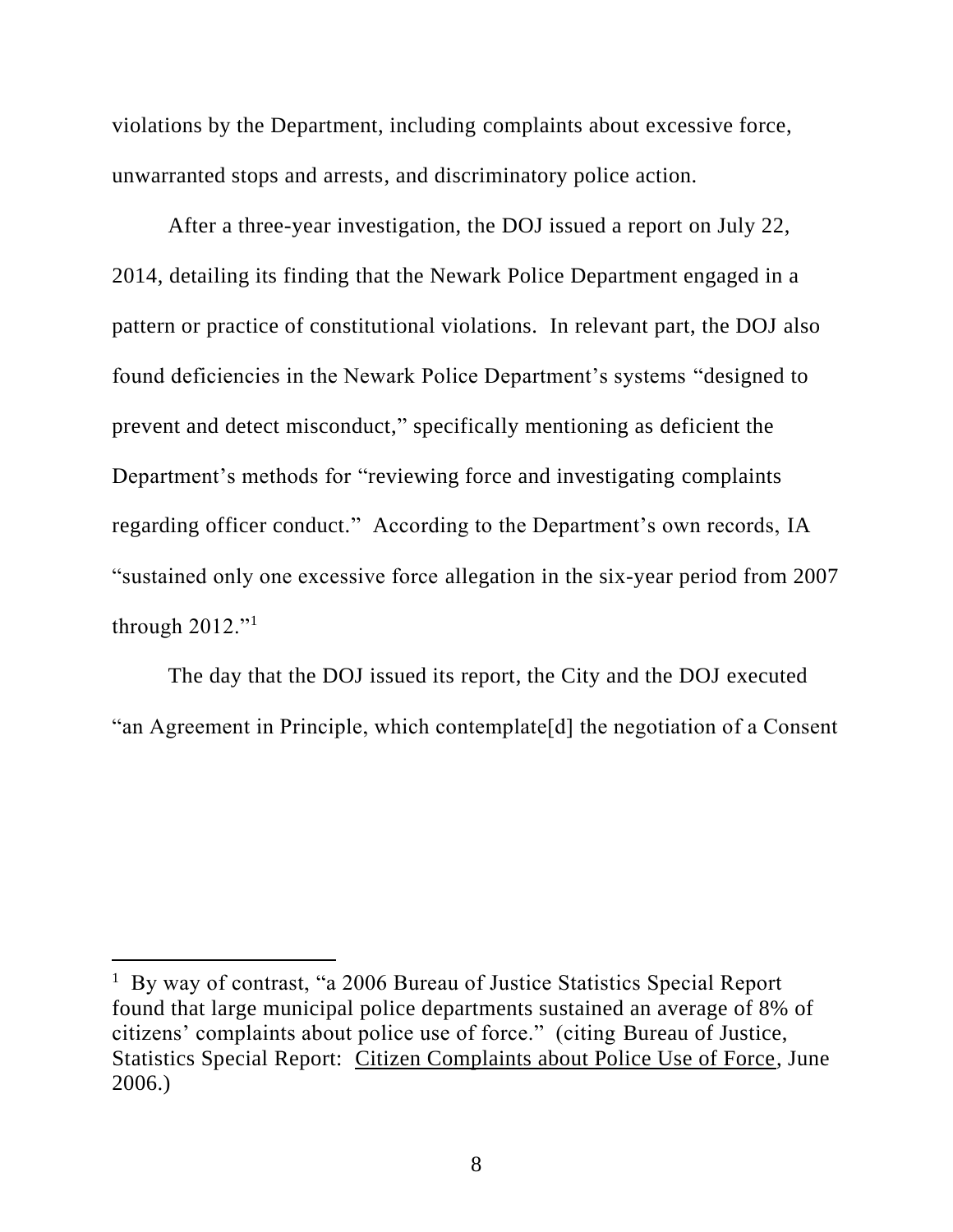Decree with the DOJ to resolve [its] investigation of the Newark Police Department."<sup>2</sup>

On March 3, 2016, the DOJ filed a complaint against the City in federal court seeking declaratory or equitable relief to remedy the conduct by the Newark Police Department "that has deprived persons of rights, privileges, and immunities secured and protected by the Constitution and laws of the United States."

Two weeks later, the Newark Municipal Council passed the Ordinance involved in this appeal.

On April 20, 2016, the DOJ and the City entered into a Consent Decree which, among other things, stipulated to enhanced community engagement and

 $2$  As reiterated later in the Ordinance itself, the July 2014 Agreement in Principle stated that

<sup>[</sup>t]he City is establishing and will fund a civilian oversight entity for the [Newark Police Department] to assist [the Newark Police Department] both in adhering to the Agreement and to foster positive relations between [the Newark Police Department] and the Newark Community. The City will establish a mechanism through which it will work with the community to determine the appropriate form and scope of oversight, within the parameters set forth in the Agreement. The Independent Monitor of the Agreement will evaluate and report on the City's establishment and ongoing implementation of a civilian oversight entity.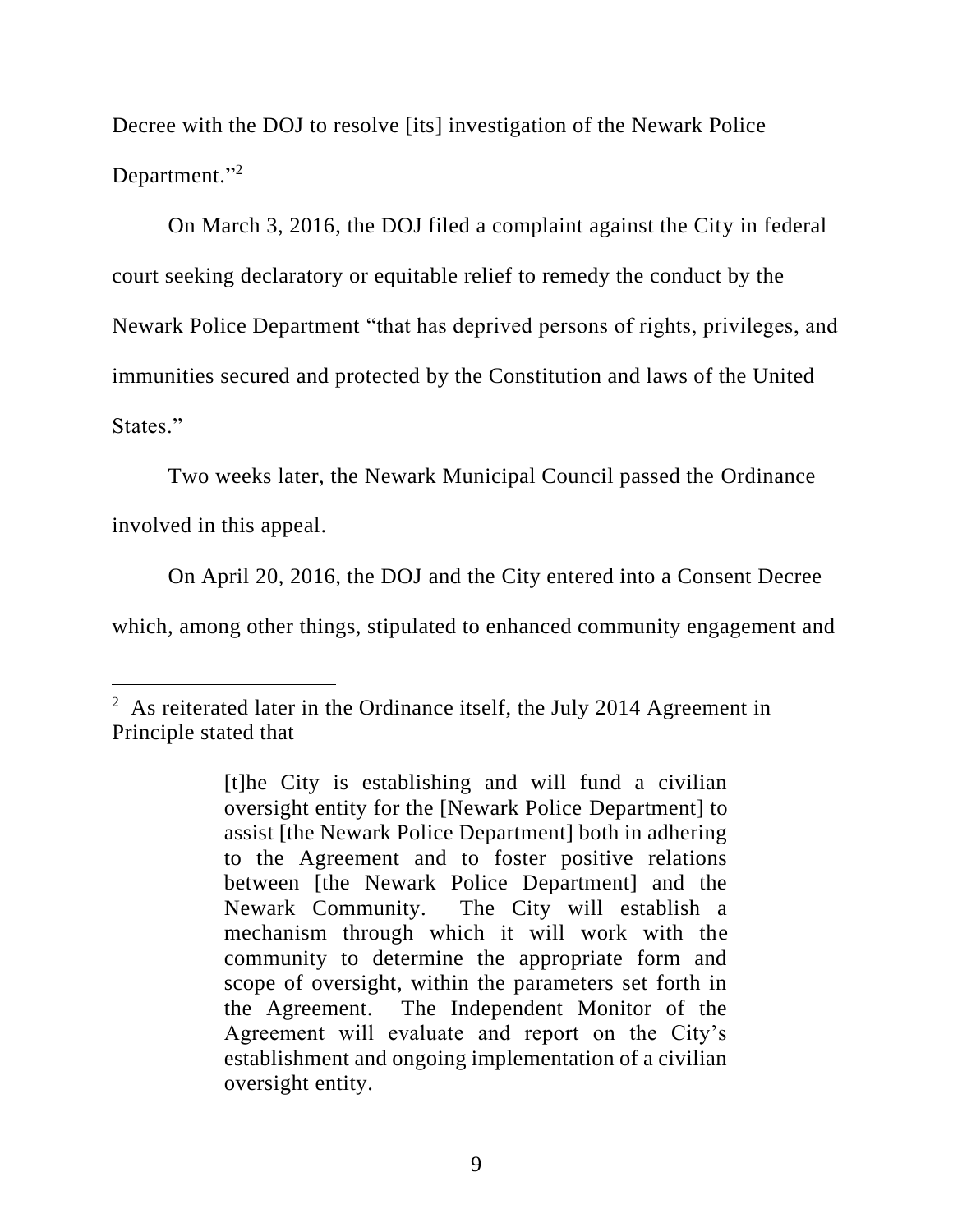civilian oversight.<sup>3</sup> In pertinent part, the Decree ordered the Newark Police Department to "engage constructively with the community to promote and strengthen partnerships and to achieve collaborative, ethical, and bias-free policing." And, "[a]s part of this effort," the City agreed to "establish a civilian oversight entity to enhance [the Newark Police Department's] accountability and transparency and the public's confidence"; however, the decree expressly stated that it "shall not be deemed to confer on the civilian oversight entity any powers beyond those permitted by law, including by civil service rules and collective bargaining agreements."<sup>4</sup>

<sup>&</sup>lt;sup>3</sup> The Consent Decree called for review and revision of Newark Police Department policy; training; guidance on effectuating future stops, searches, and arrests; bias-free policing; use of force policies; in-car and body-worn cameras; complaint intake and internal investigation procedures; compliance reviews and integrity audits; discipline policies; data systems improvement; and transparency and oversight. By our attention in this opinion to the reference to a civilian oversight entity in the Consent Decree, we do not imply that the Consent Decree's sole or predominant focus was the imposition of a civilian oversight entity.

<sup>4</sup> The Consent Decree order provided that

<sup>[</sup>w]ithin 365 days of the Operational Date, the City shall implement and maintain a civilian oversight entity. The duties and responsibilities of that entity shall, at a minimum, include the substantive and independent review of internal investigations and the procedures for resolution of civilian complaints; monitoring trends in complaints, findings of misconduct, and the imposition of discipline; and reviewing and recommending changes to [the Newark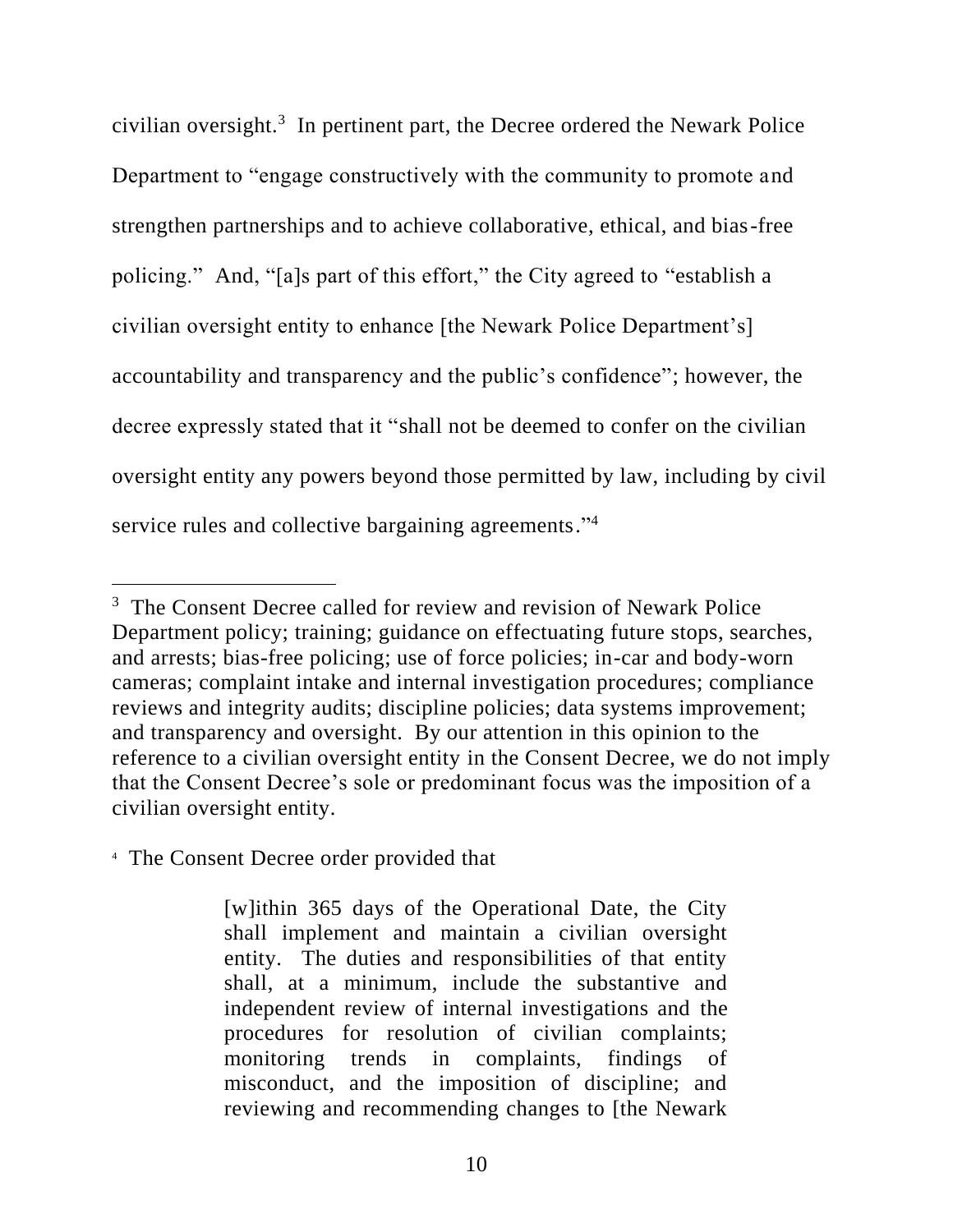C.

The Ordinance, passed prior to but in clear contemplation of the Consent Decree, establishes, within the Office of the Mayor, a CCRB to address complaints filed by citizens against the Newark Police Department and its members. The Ordinance further authorizes the Board to recommend to the Public Safety Director the discipline to be imposed on individual officers.

In its opinion in this matter, the Appellate Division included a detailed description of the Ordinance at issue. See Fraternal Order of Police, Newark Lodge No. 12 v. City of Newark, 459 N.J. Super. 458, 475-81 (App. Div. 2019). We briefly review several components important to this appeal and provide further detail later.

Section I of the Ordinance sets out the creation and structure of the CCRB. The Board is to be comprised of eleven members, all appointed by the Mayor with the advice and consent of the Municipal Council. Four of the appointees are the City's Inspector General, and three members of the Municipal Council or designees nominated by the Council. The remaining

Police Department's] policies and practices, including, but not limited to, those regarding use of force, stop, search, and arrest. The Monitor will evaluate and report on the City's implementation and maintenance of this civilian oversight entity to determine if it is helping to achieve the goals of this Agreement.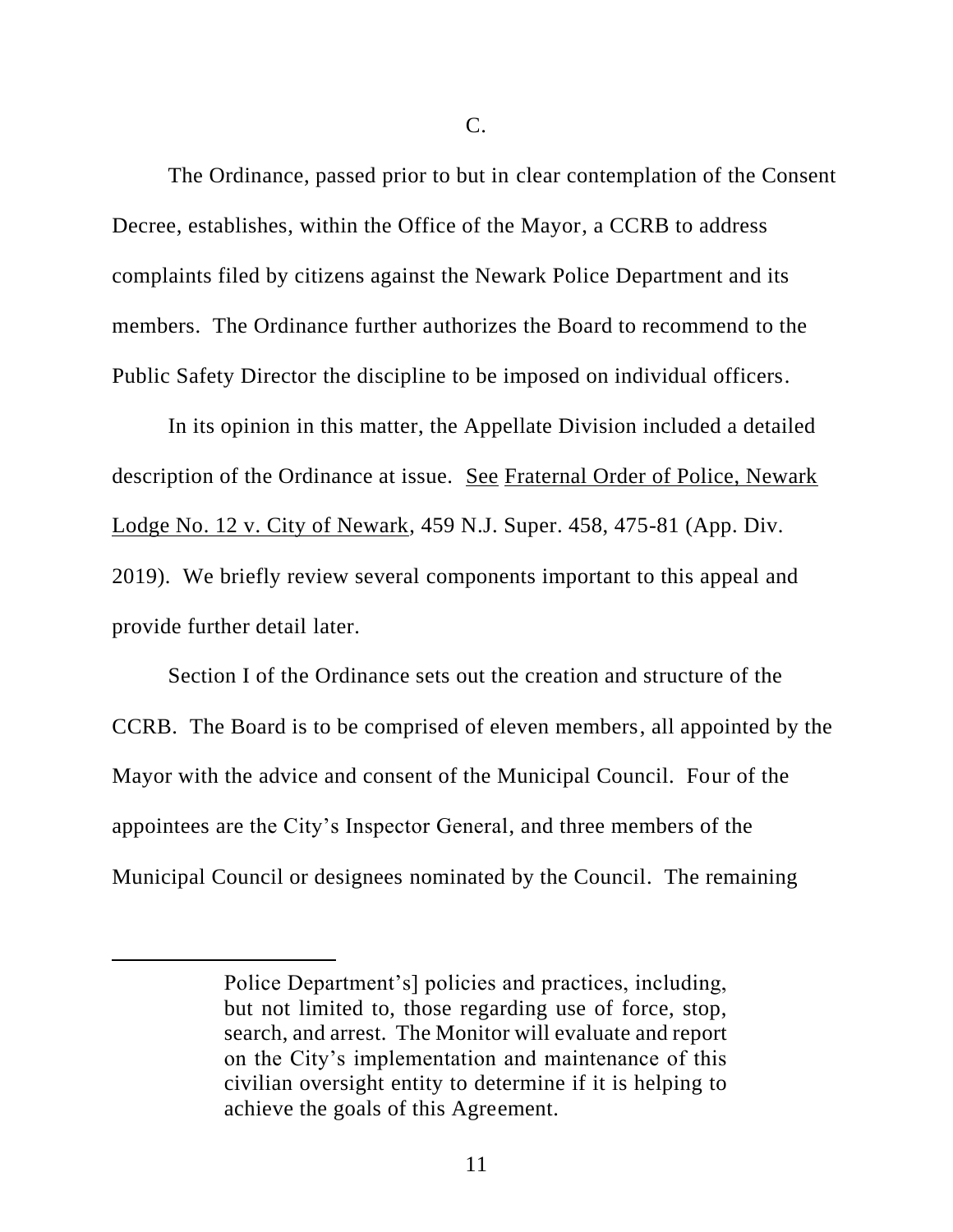seven are to be selected by the Mayor from individuals recommended by specifically designated community and advocacy organizations. The Ordinance also provides that the Board and its operations will be supported though municipal funds (Section II).

The Board's powers and responsibilities, delineated in Section III, can, for ease of reference, be divided into two categories: investigative powers and policy responsibilities.

With respect to its investigative powers, the Ordinance endows the Board with subpoena power and concurrent jurisdiction with the Newark Police Department to receive and investigate complaints against the Department's members.<sup>5</sup> The Board's findings of fact in  $\frac{its}{its}$  investigations are, "absent clear error," made binding on Newark's Public Safety Director, who retains final authority over discipline of the police force. The Board is also allowed to recommend the discipline to be imposed.

<sup>&</sup>lt;sup>5</sup> Section IV of the Ordinance provides that

<sup>[</sup>t]he processing and review of civilian complaints shall not be deferred because of any pending or parallel disciplinary proceeding or criminal investigation unless such request for deferment is made by the office of a county prosecutor or a state or federal law enforcement agency or prosecutor or by a court order.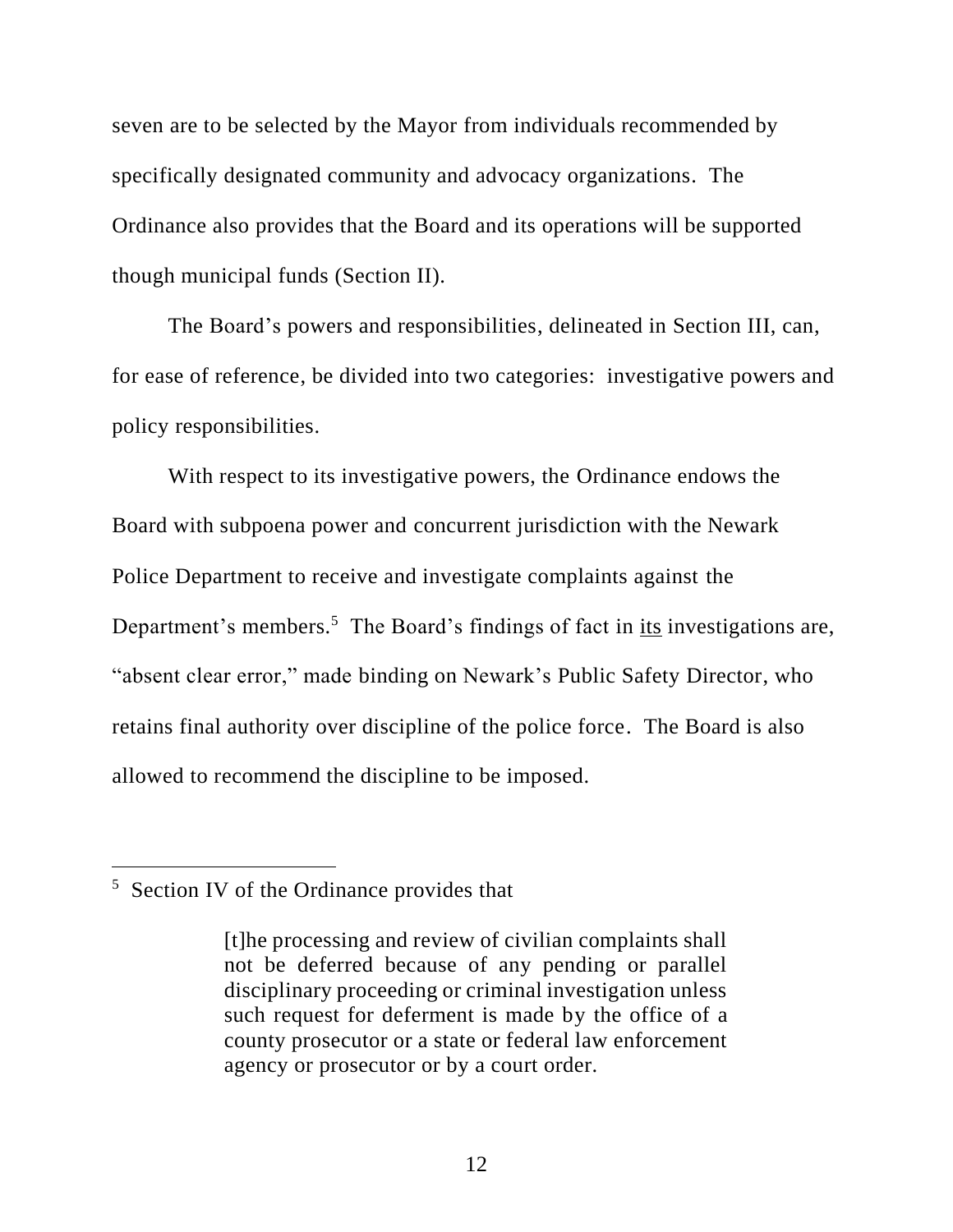The Ordinance confers on the Board the added power -- at the conclusion of the Newark Police Department's own investigation into an officer's behavior -- to review the findings, conclusions, and recommendations that ensue from the departmental internal investigation. In this latter respect, the Board's findings are to be submitted to the Public Safety Director, and semi-annually, the Board is to prepare and submit a report on such "Investigation Reviews" to the Public Safety Director, Mayor, and Council.

In its policymaking capacity, the Board can recommend to city officials procedures for investigating police conduct. The Board is also tasked with a consultative role in the development of a discipline matrix by the Public Safety Director and the affected bargaining units.<sup>6</sup>

Further, the Ordinance directs that Newark's Division of Police and Department of Public Safety cooperate with the CCRB (Section IV), requiring those entities

> to provide such assistance as the Board may reasonably request, to cooperate fully with investigations by the Board, and to provide to the Board upon request records and other materials which are necessary for the investigation of complaints submitted pursuant to this

<sup>&</sup>lt;sup>6</sup> The Ordinance provides that "[t]he discipline matrix and guidelines should be developed by the Public Safety Director and affected bargaining units, in consultation with the CCRB, and must accord with any Consent Order or Judgment with the United States Department of Justice."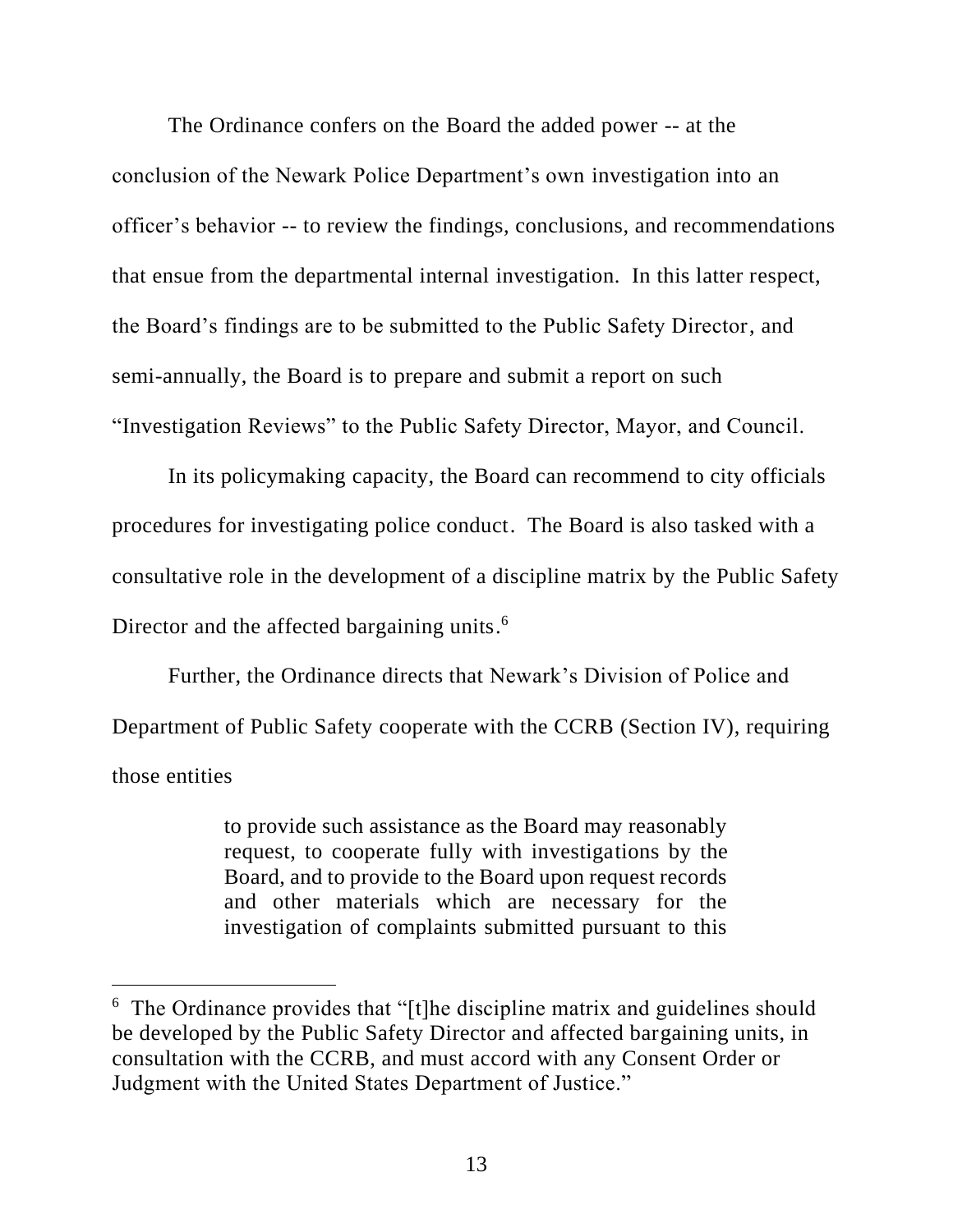section, except such records or materials that cannot be disclosed by law.

However, the Ordinance further provides that

[t]he provisions of this Ordinance shall not be construed to limit or impair the authority of the Public Safety Director to discipline members of the [Newark Police Department] nor obviate the responsibility of the [Newark Police Department] to investigate citizen complaints or incidents to which [the Newark Police Department] is made known . . . . Nor shall the provisions of this section be construed to limit the rights of members of the [Newark Police Department] with respect to disciplinary action, including, but not limited to, the right to notice and a hearing, which may be established by any provision of law or otherwise.

Finally, Section V of the Ordinance establishes rules and procedures for

the CCRB, one of which provides for the confidentiality of complainant identities. However, "[i]f the complaint is substantiated and is referred to a CCRB hearing, the complainant's identity may be released in the course of any public hearing about the alleged misconduct." Section V reiterates that the Public Safety Director retains final authority and discretion over disciplinary determinations.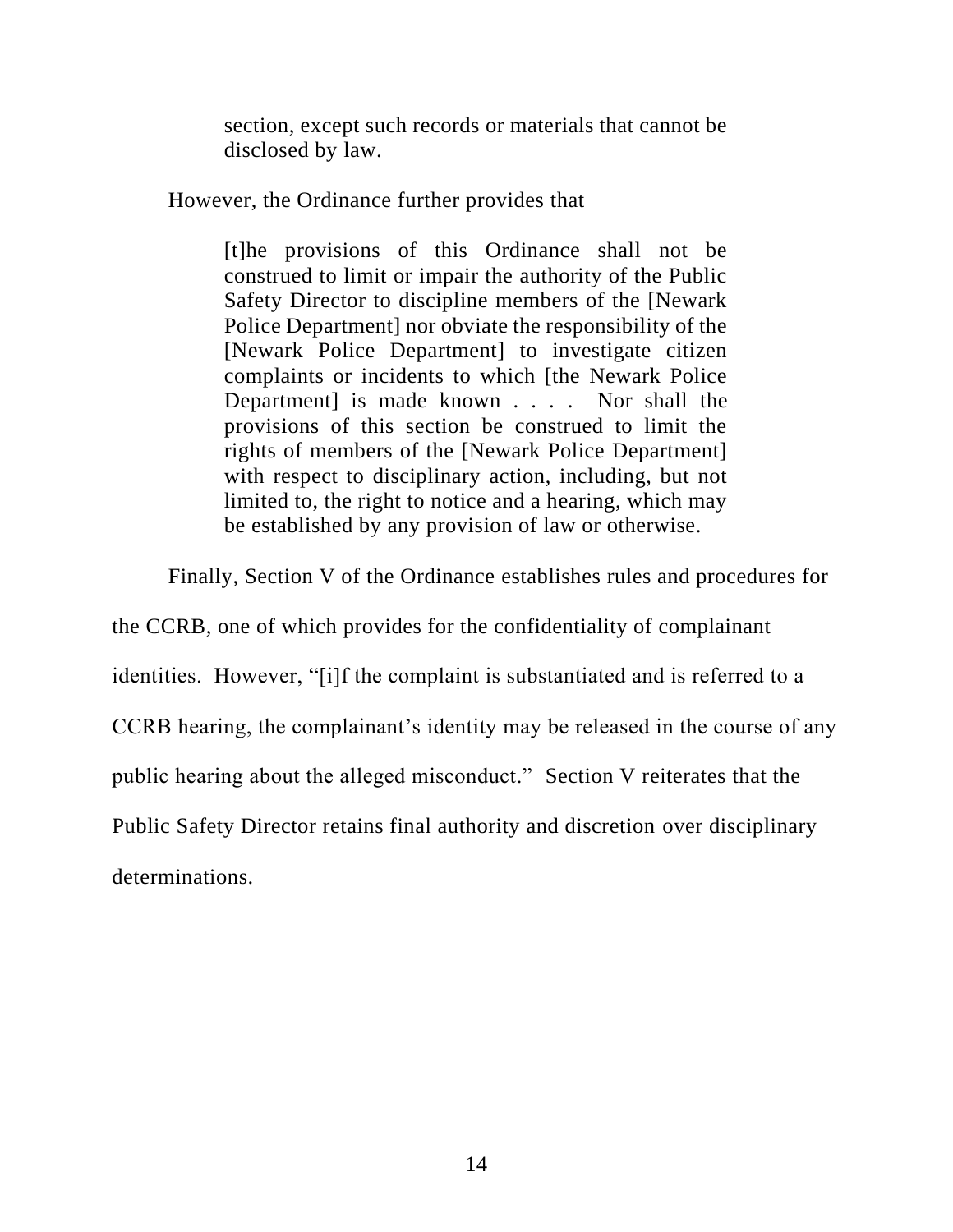#### $A<sub>1</sub>$

On August 5, 2016, the Fraternal Order of Police, Newark Lodge No. 12  $(FOP)<sup>7</sup>$  filed a verified complaint in Superior Court, claiming that the Ordinance was unlawful<sup>8</sup> and seeking relief related to the Ordinance's effect on "the administration of discipline among Newark's police officers." FOP asked the court to enjoin enforcement of the Ordinance and to declare it void ab initio.

Based on the record and arguments presented on cross-motions for summary judgment, the court held the Ordinance invalid and enjoined its operation in virtually all respects.

The court determined that the Ordinance fundamentally conflicted with N.J.S.A. 40A:14-118 (the police force statute) because it inappropriately authorized the CCRB to "file a complaint against an officer and conduct the investigation," which is a power reserved to the police chief as part of his statutory responsibility for management of day-to-day operations. And,

 $7$  FOP "is the certified, exclusive collective bargaining representative of police officers employed by the City of Newark."

<sup>8</sup> Specifically, FOP alleged that the ordinance violated N.J.S.A. 40:48-25; N.J.S.A. 40:69A-36; N.J.S.A. 40A:14-181; N.J.S.A. 40A:14-118; N.J.S.A. 40A:14-147; N.J.S.A. 11A:2-13; and Article 1, Paragraph 1 of the New Jersey Constitution.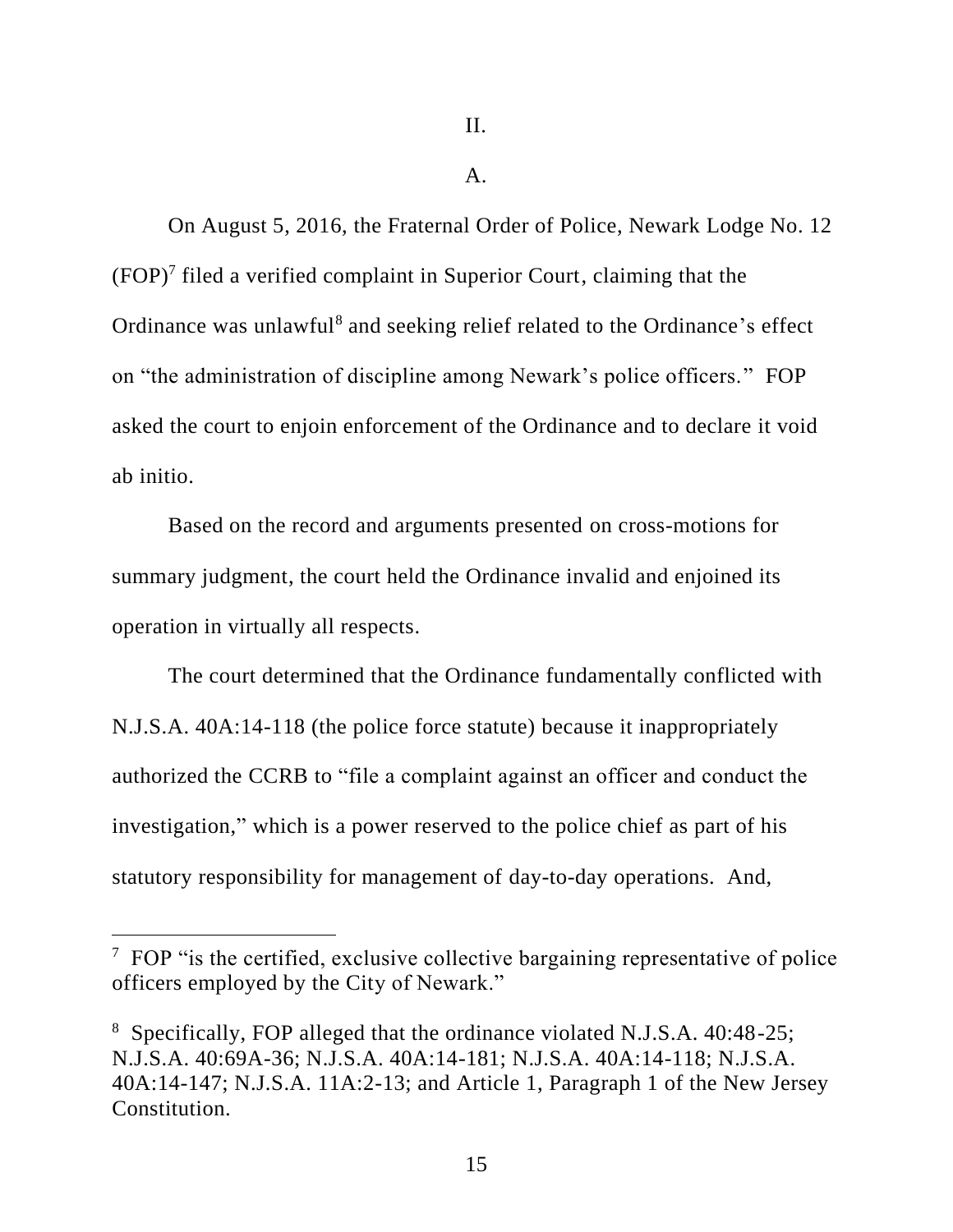because the City Council has no power to investigate such complaints, the court determined that the Council cannot by Ordinance "transfer th[at] power to the CCRB."

The court observed that the Ordinance's allowance of concurrent investigations would interfere with those conducted by the police chief's designated IA unit and, further, that the Ordinance conflicts with the Attorney General Internal Affairs Policy & Procedures (IAPP or AG Guidelines) by allowing separate CCRB investigations that would undermine the uniformity of IA investigations. The court found that the AG Guidelines, which preempt in the conducting of such investigations, require an experienced investigator and strict confidentiality, none of which is assured under the CCRB's process. The court questioned the neutrality of the CCRB due to the composition of its membership and noted that "the CCRB is empowered both to investigate and hear matters," which the court viewed as "separate functions" "antithetical to each other." Finally, the court also found no authority to support a municipality's grant of subpoena power to a civilian review board.

Although invalidating the Ordinance's conferral of investigatory functions on the CCRB, the court left intact the Ordinance's grant of authority to the CCRB to conduct general oversight functions, including aiding in the development of a disciplinary matrix for use by the police force.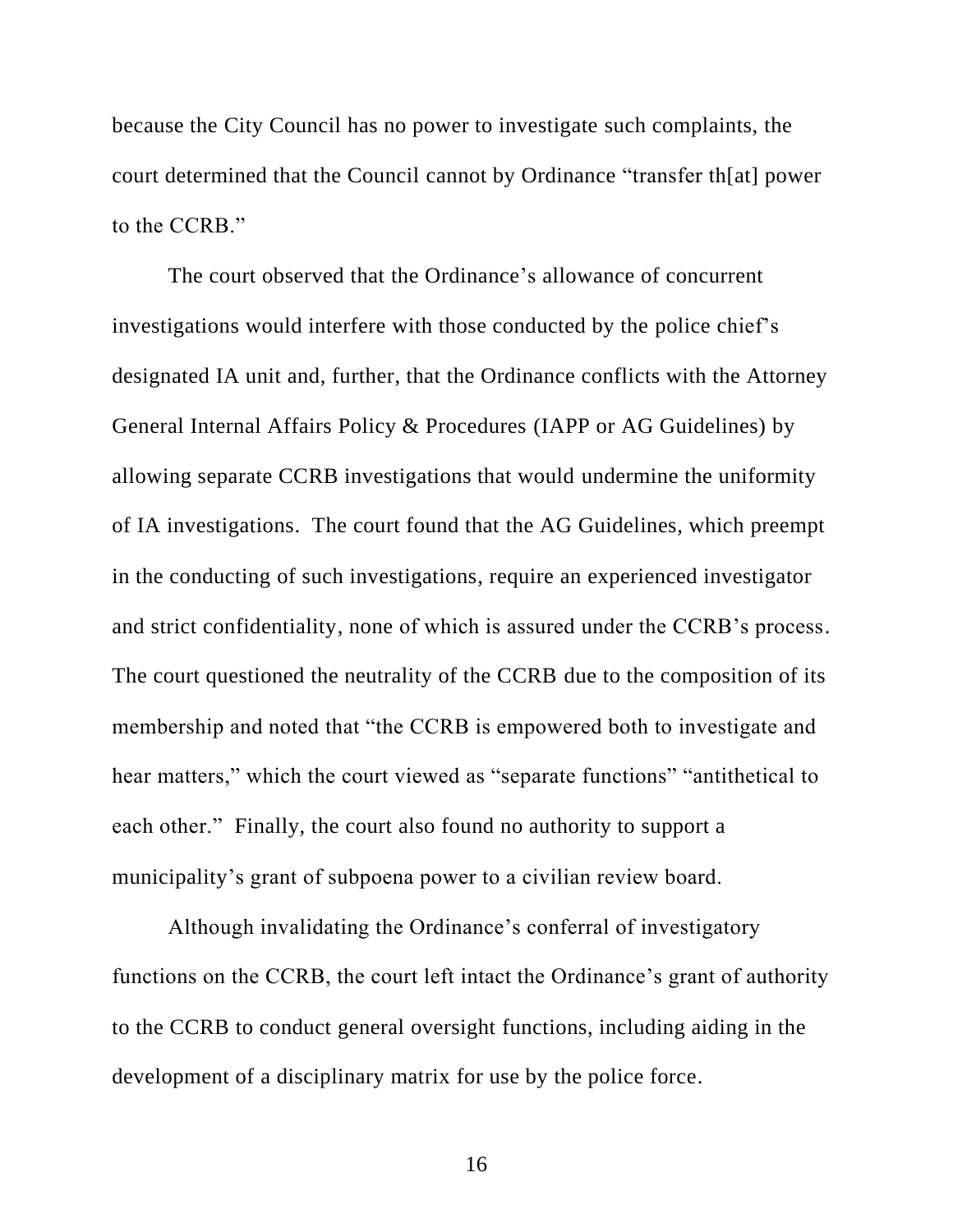B.

An appeal by the City followed, in which the Appellate Division affirmed in part and reversed in part. Fraternal Order of Police, 459 N.J. Super. at 471. The Appellate Division modified the Ordinance and determined that, with those modifications, the Ordinance is consistent with N.J.S.A. 40A:14-118.

First, the court invalidated the Ordinance's required treatment of the CCRB's investigatory findings. The court explained that "the Ordinance interferes with the Chief's statutory rights by making the CCRB's findings of fact binding, absent clear error." Id. at 483. The court noted that "the Chief's day-to-day routine operations of the force include supervising the IA Department, through the chain of command, administering the disciplinary process, and imposing any resulting discipline." Id. at 491. Thus, the binding nature of the CCRB's findings, absent clear error, could not survive under the court's analysis because that required treatment impermissibly "makes the CCRB's factual findings paramount to the findings of the IA department," thereby undermining the chief's authority over the day-to-day operation of the police force "by rendering the results of the IA Department's investigation nugatory and commandeering the disciplinary process." Id. at 491-92.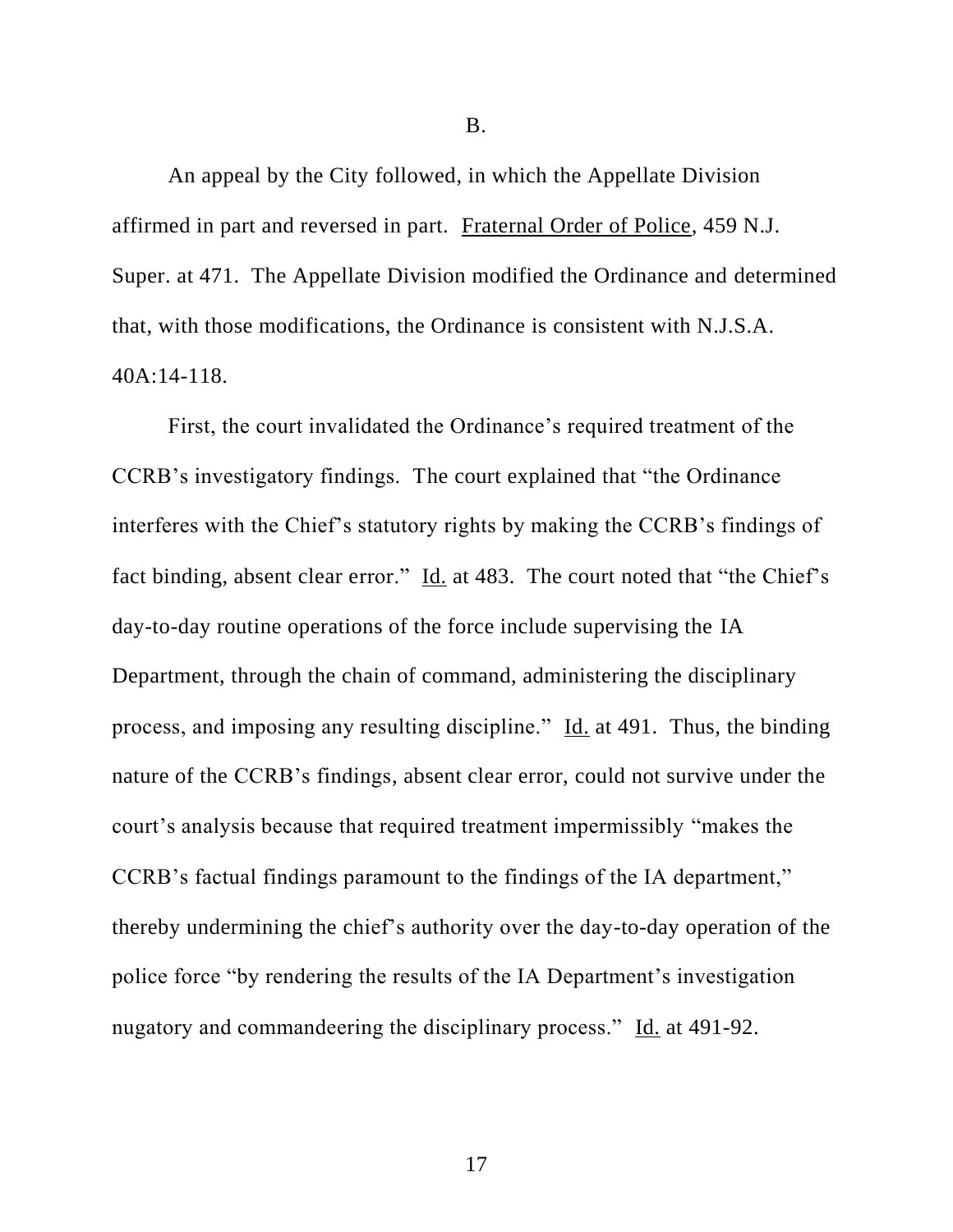Second, the Appellate Division held that, facially, the Ordinance's procedures for the CCRB do not violate due process, id. at 494, and left to another day an as-applied due process challenge, finding that to be premature, id. at 495. In particular, the court saw no facial due process violation in the requirement that the Public Safety Director explain any disagreement with a CCRB recommendation in an individual case of discipline because the CCRB does not adjudicate cases, operates only as an "investigatory and oversight body," and "has no authority to discipline officers." Id. at 496.

Third, the Appellate Division rejected FOP's argument "that preemption principles invalidate the Ordinance on its face, because N.J.S.A. 40A:14-181 and the AG Guidelines apply to law enforcement agencies and do not address a board like the CCRB." Id. at 502. Further, applying the preemption factors, the court (1) did "not read N.J.S.A. 40A:14-181 or the AG Guidelines as providing the exclusive means for the investigation of civilian complaints," (2) did not view uniformity in the conclusions reached by the separate investigations as necessary because, ultimately, discipline authority remained reposed with the Public Safety Director, and (3) did not find the "state scheme" to be "so pervasive or comprehensive" as to preclude municipal regulation that includes civilian involvement in the investigation of police misconduct. Id. at 504-06. In its preemption analysis, the court did, though,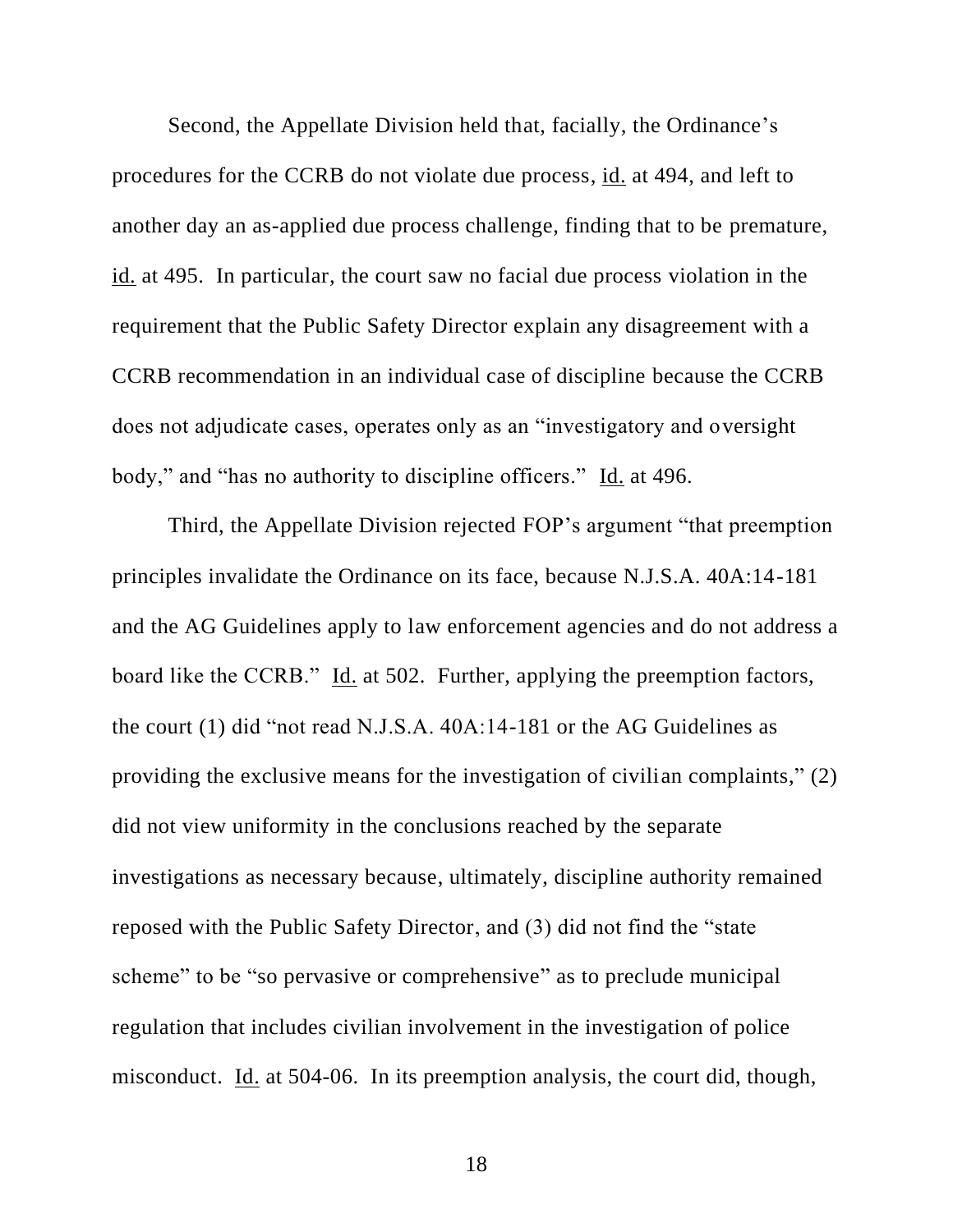invalidate the Ordinance's provision authorizing disclosure of a complainant's identity, finding that it could thwart other investigations and might discourage complainants from coming forward, disclose an informant, or encourage, for notoriety's sake, unwarranted complaints. Id. at 507.

Finally, on the issue of subpoena power, the Appellate Division reversed the trial court. Id. at 508. The Appellate Division found support for the Council's ability to confer subpoena authority on the CCRB as a "power . . . incidental to the City's policy and express statutory power under N.J.S.A. 40A:14-118 to create a CCRB for the limited purpose of providing oversight in investigating and examining complaints of police misconduct." Ibid.

We granted FOP's petition for certification, which challenged the lawfulness of the Ordinance. 240 N.J. 7 (2019). FOP's petition raises arguments about: (1) whether the Ordinance is consistent with N.J.S.A. 40A:14-118; (2) whether the Ordinance is governed by and consistent with N.J.S.A. 40A:14-181; (3) whether the Ordinance is governed by and consistent with the AG Guidelines; (4) whether the Ordinance lawfully authorizes the CCRB to exercise subpoena power; and (5) whether the Ordinance's procedures for the CCRB interfere with police officers' due process rights.

We granted leave to numerous organizations to appear as amici curiae. The AG appeared as an amicus before the Appellate Division on limited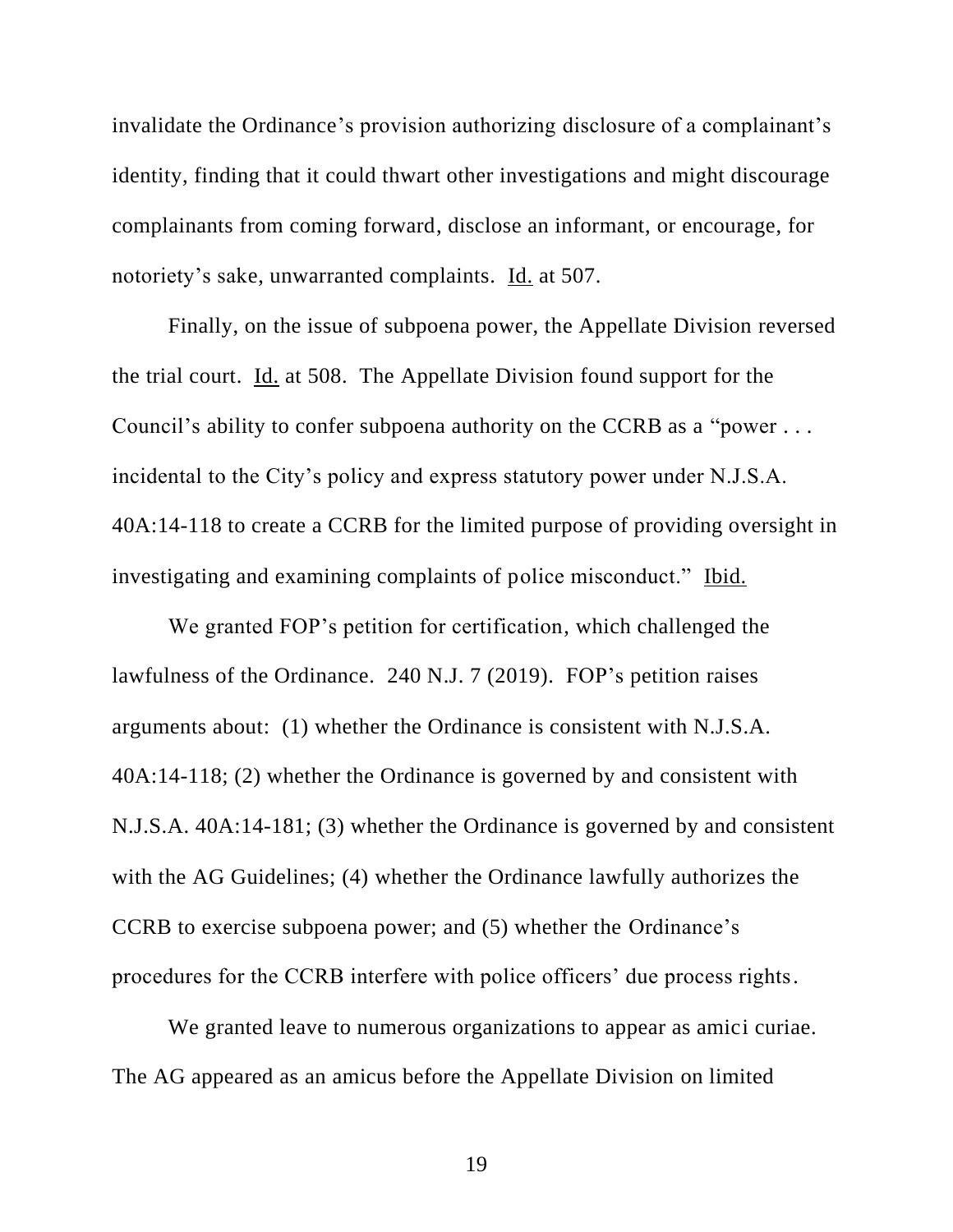issues, and does so again before this Court. The AG argues that the Ordinance should be held to conflict with section 118 and state law governing IA matters. The Chiefs of Police Association argues similarly and in support of reversal of the Appellate Division judgment. All other amici support the City in urging that the judgment of the Appellate Division be affirmed. Our consideration of the arguments is woven into the analysis of the issues.

# III.

Newark is a municipal government organized under the mayor-council plan of the Faulkner Act.<sup>9</sup> Mun. Council of Newark v. James, 183 N.J. 361, 364 (2005). The Faulkner Act was created to confer great power to local governments consistent with the State Constitution. McCann v. Clerk of Jersey City, 167 N.J. 311, 324, 328 (2001).

The mayor-council plan of the Faulkner Act reflects a traditional separation of executive and legislative power, "vest[ing] in the mayor the responsibility for administrative and executive operations of the municipality, while reposing the ultimate legislative and concomitant investigative responsibilities in the council." James, 183 N.J. at 366. Here, the City exercised legislative authority when enacting an ordinance creating the CCRB.

 $9$  N.J.S.A. 40:69A-1 to -210. The Act is also known as the Optional Municipal Charter Law.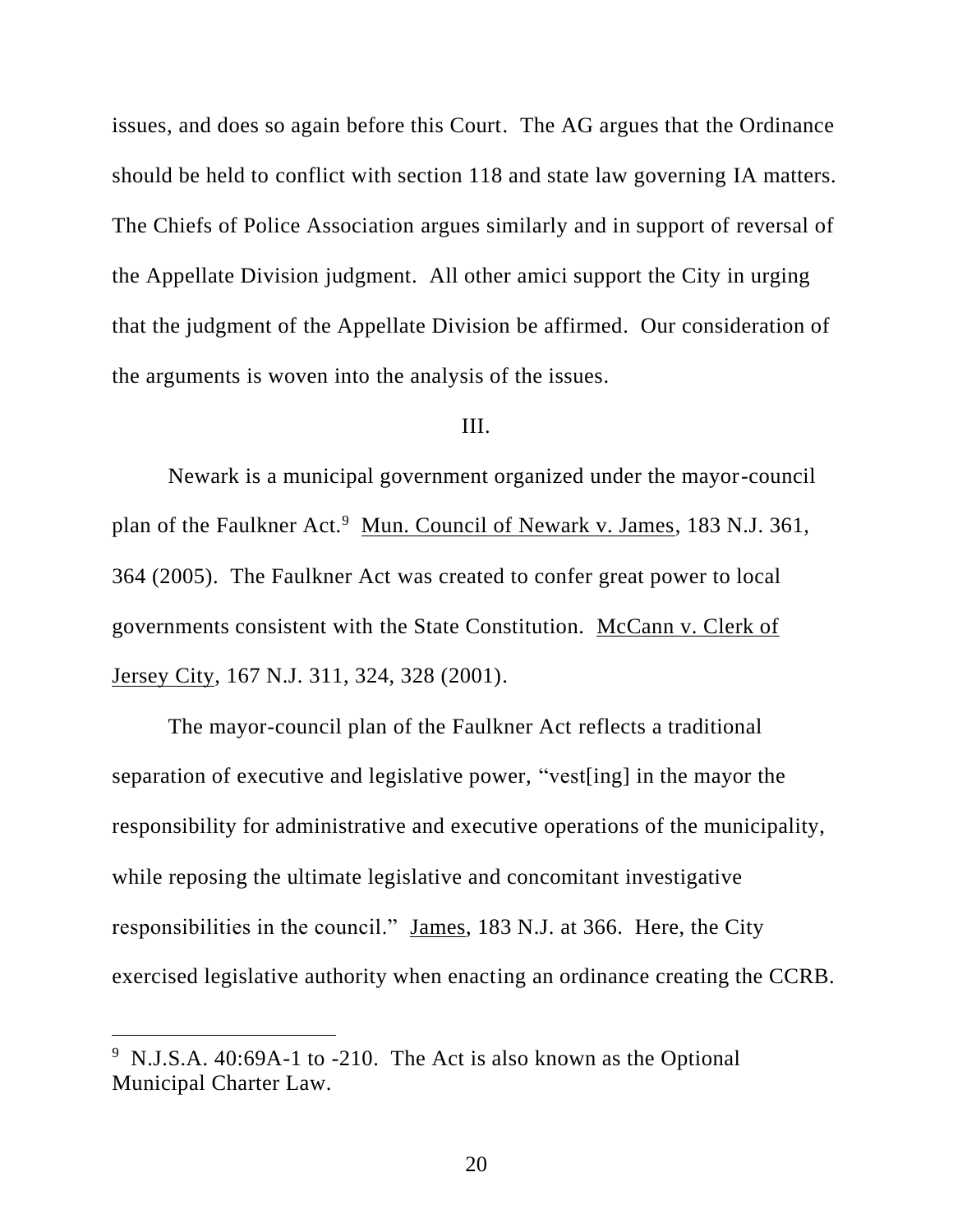That exercise of municipal legislative authority must find its roots in power delegated to it by the Legislature.

Municipalities in our State have the power to act legislatively where such authority has been delegated by the Legislature. Wagner v. Mayor & Mun. Council of Newark, 24 N.J. 467, 474 (1957) (stating that "[i]t is fundamental in our law that there is no inherent right of local self-government beyond the control of the State"); Fred v. Mayor & Mun. Council of Old Tappan, 10 N.J. 515, 518 (1952) (explaining that municipal power is statutory in origin).

That said, the principle of home rule is legislatively stitched into the fabric of New Jersey government. Inganamort v. Borough of Fort Lee, 62 N.J. 521, 528 (1973) ("Home rule is basic in our government."). That principle finds expression in the legislative choice to invest "the police power of the State . . . in local government to enable local government to discharge its role as an arm or agency of the State and to meet other needs of the community." Ibid. N.J.S.A. 40:48-2, the police powers statute, provides that

> [a]ny municipality may make, amend, repeal and enforce such other ordinances, regulations, rules and by-laws not contrary to the laws of this state or of the United States, as it may deem necessary and proper for the good government, order and protection of persons and property, and for the preservation of the public health, safety and welfare of the municipality and its inhabitants, and as may be necessary to carry into effect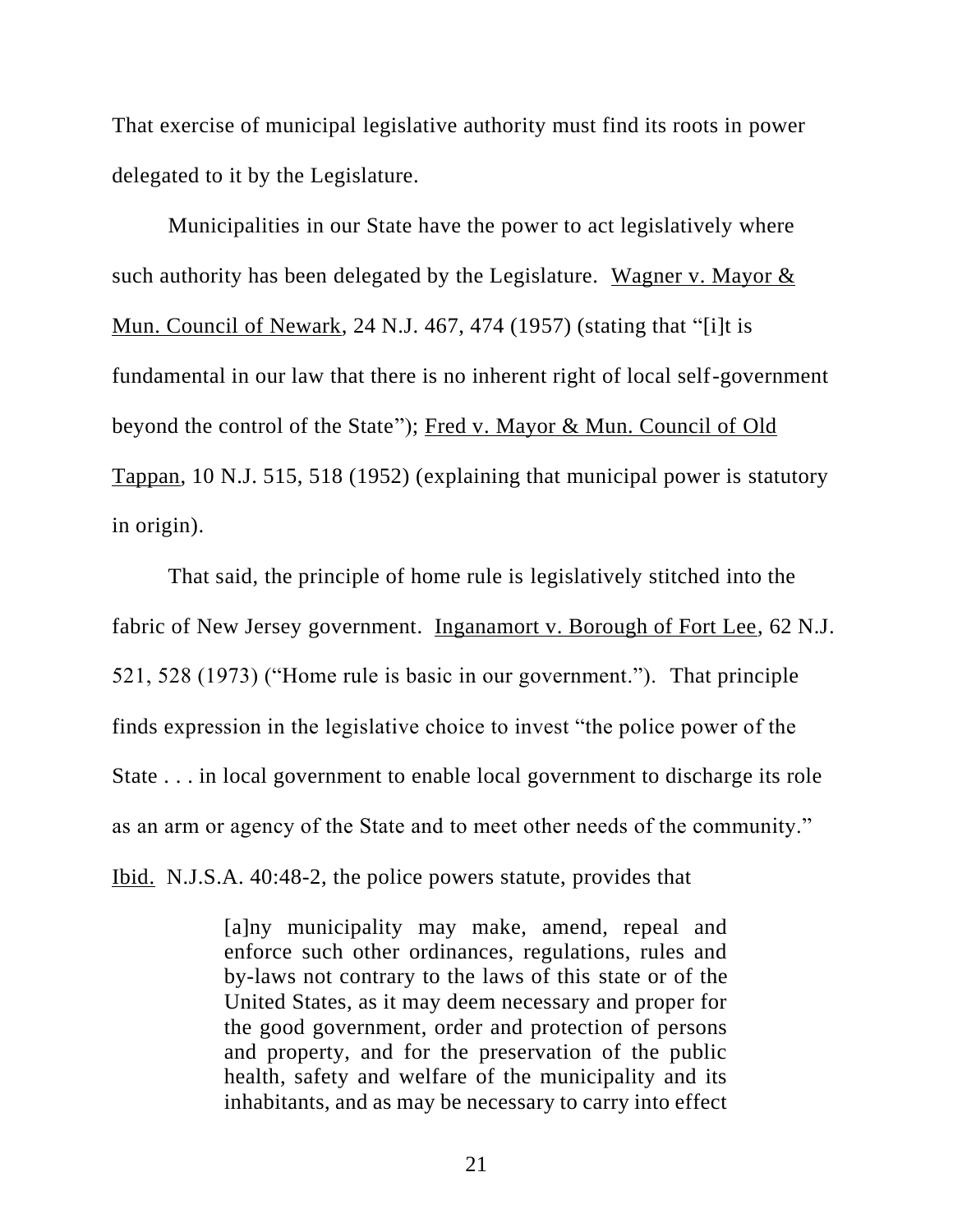the powers and duties conferred and imposed by this subtitle, or by any law.

Statutes granting powers to municipal governments are entitled, by constitutional provision, to liberal construction, and they include not only expressly conferred powers but also those incidental and "of necessary or fair implication . . . and not inconsistent with or prohibited by [the] Constitution or by law." N.J. Const. art. IV, § 7, ¶ 11 (Paragraph 11). Paragraph 11 is not, however, an independent source of municipal power. Fred, 10 N.J. at 518 (rejecting the contention that Article IV, Section VII, Paragraph 11 of the 1947 Constitution, "which had no counterpart in its predecessor constitution," was itself a grant of general police powers to municipalities); see also Union Cty. Bd. of Chosen Freeholders v. Union Cty. Park Comm'n, 41 N.J. 333, 339 (1964) (further explaining that Paragraph 11 "was intended to obviate earlier judicial decisions which had taken the position that grants of power by the Legislature to its political subdivisions should be construed narrowly and that doubt as to the existence of any asserted power should lead to its denial"). Moreover, the constitutional provision acknowledges the omnipresent brake on the exercise of municipal authority: where municipal power to act exists, municipal action cannot run contrary to statutory or constitutional law.

A three-part test applies when determining the validity of challenged municipal action: (1) "whether the State Constitution prohibits delegation of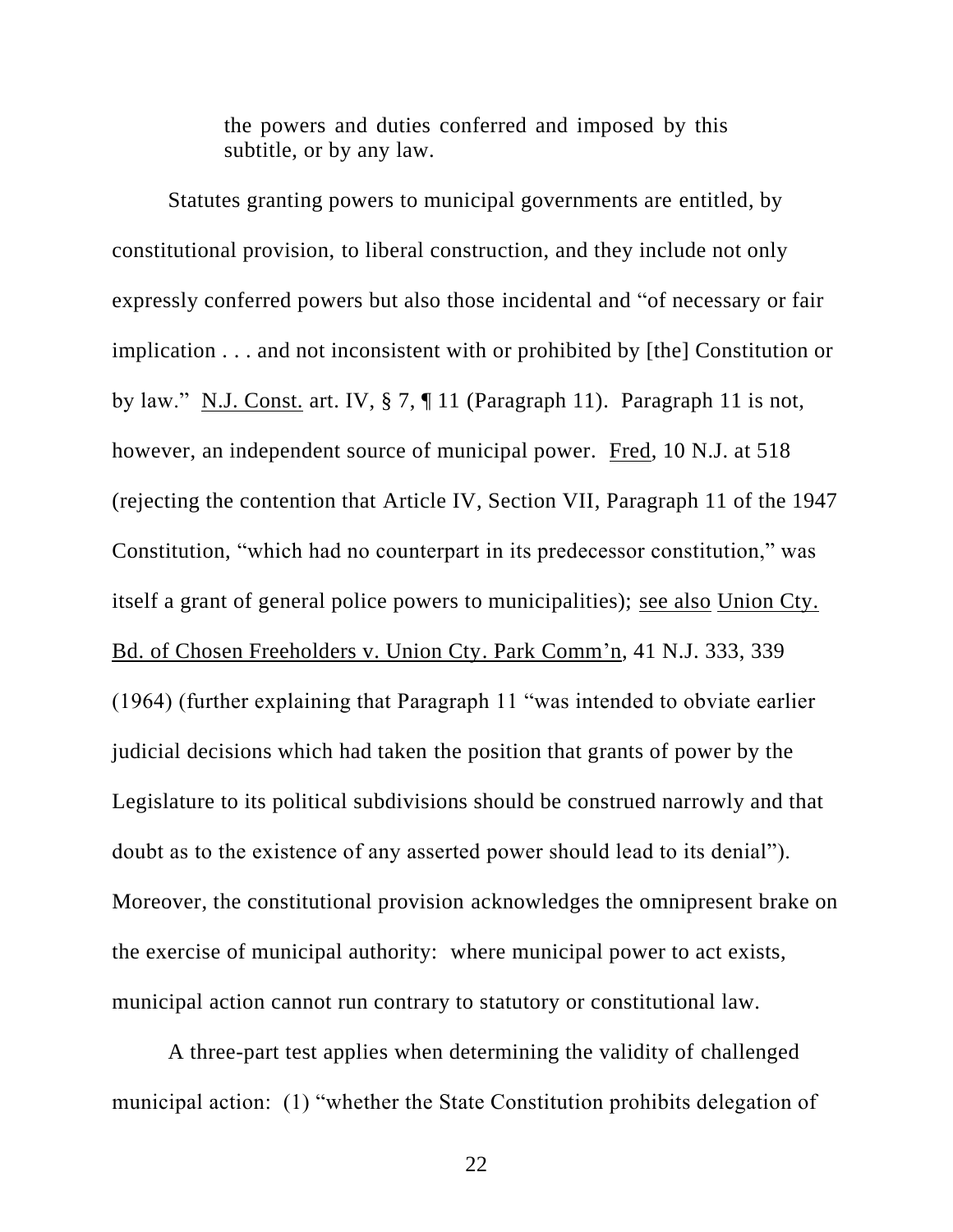municipal power on a particular subject because of the need for uniformity of regulation throughout the State"; (2) "[i]f the Legislature may delegate authority in the area under scrutiny, the second question is whether the Legislature has in fact done so"; and (3) "whether any delegation of power to municipalities has been preempted by other State statutes dealing with the same subject matter." Dome Realty, Inc. v. City of Paterson, 83 N.J. 212, 225- 26 (1980); see also Inganamort, 62 N.J. at 527. Because "[a] municipality may not contradict a policy the Legislature establishes," the question usually boils down to "whether, upon a survey of all the interests involved in the subject, it can be said with confidence that the Legislature intended to immobilize the municipalities from dealing with local aspects otherwise within their power to act." Summer v. Township of Teaneck, 53 N.J. 548, 554-55 (1969).

#### IV.

The threshold issue here is whether the City has the power to legislate, by ordinance, the creation of a citizen oversight board to have a role in the review of the handling of citizens' police misconduct complaints. Whether that question is viewed as an issue of preemption, or a question of fundamental conflict with other statutory policies, it must be resolved before we address the details of this Board's execution of its oversight and involvement with police misconduct complaints.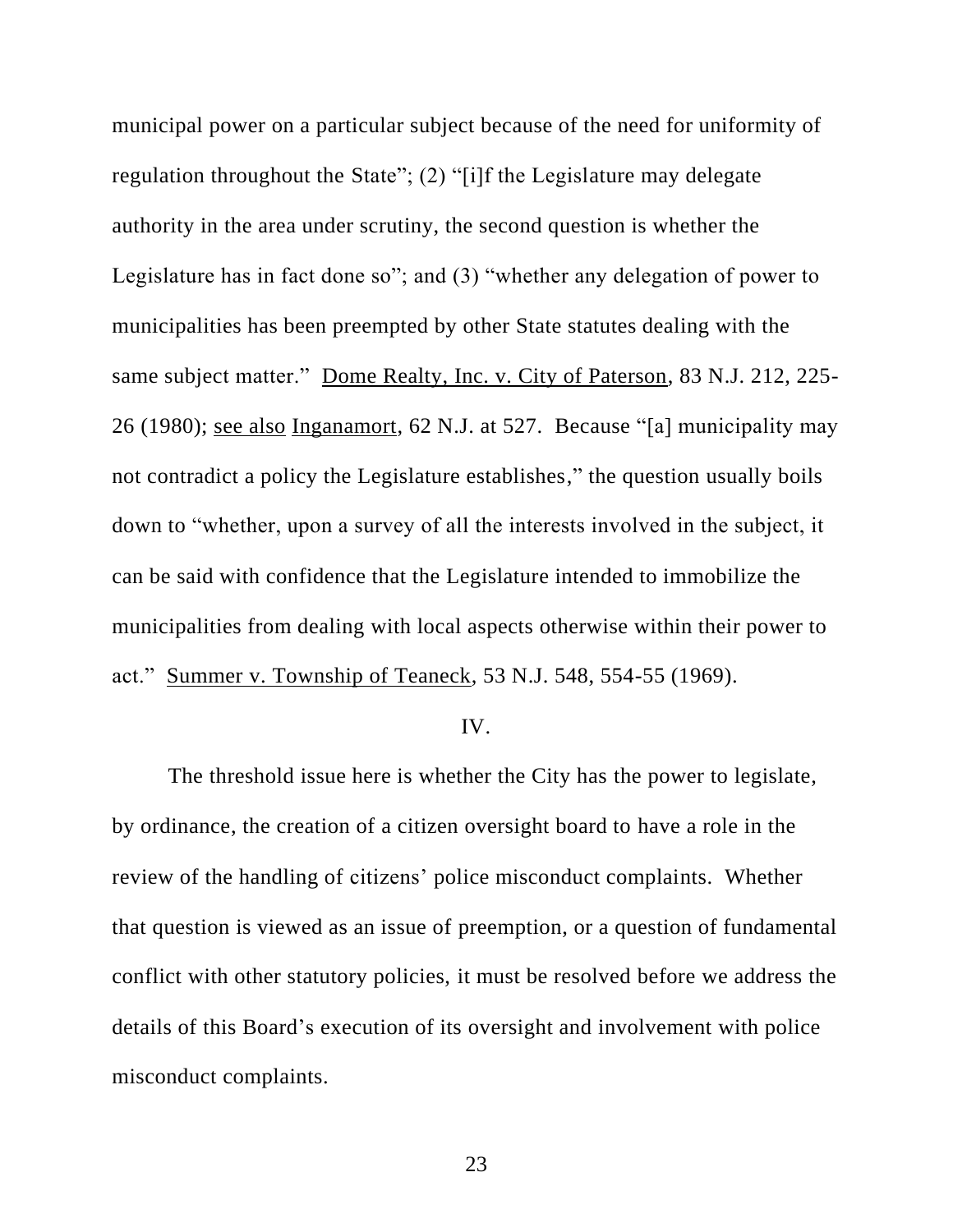Newark's authority to enact a civilian oversight board involves consideration of the general police power statute, with its broad "necessary and proper" delegation of authority to municipalities, and several related subjects on which the Legislature has spoken. The other key statutes are N.J.S.A. 40A:14-118, which authorizes municipalities to establish and "provide for the maintenance, regulation and control" of a police force as part of the executive function of local government and further authorizes the appointment of a chief of police with statutorily designated responsibilities, and N.J.S.A. 40A:14-181, which directs locally created law enforcement agencies to adopt procedures for the investigation of complaints of police misconduct consistent with guidelines issued by the State's chief law enforcement officer: the Attorney General.

A.

# 1.

With respect to the creation and operation of a municipal police force, N.J.S.A. 40A:14-118 has multiple components. Several features are important here.

Any police force created by ordinance under this statute's authority must be part of the "executive and enforcement function" of local government, and a specific line of authority relating to the police force is required.

> Any such ordinance shall, in a manner consistent with the form of government adopted by the municipality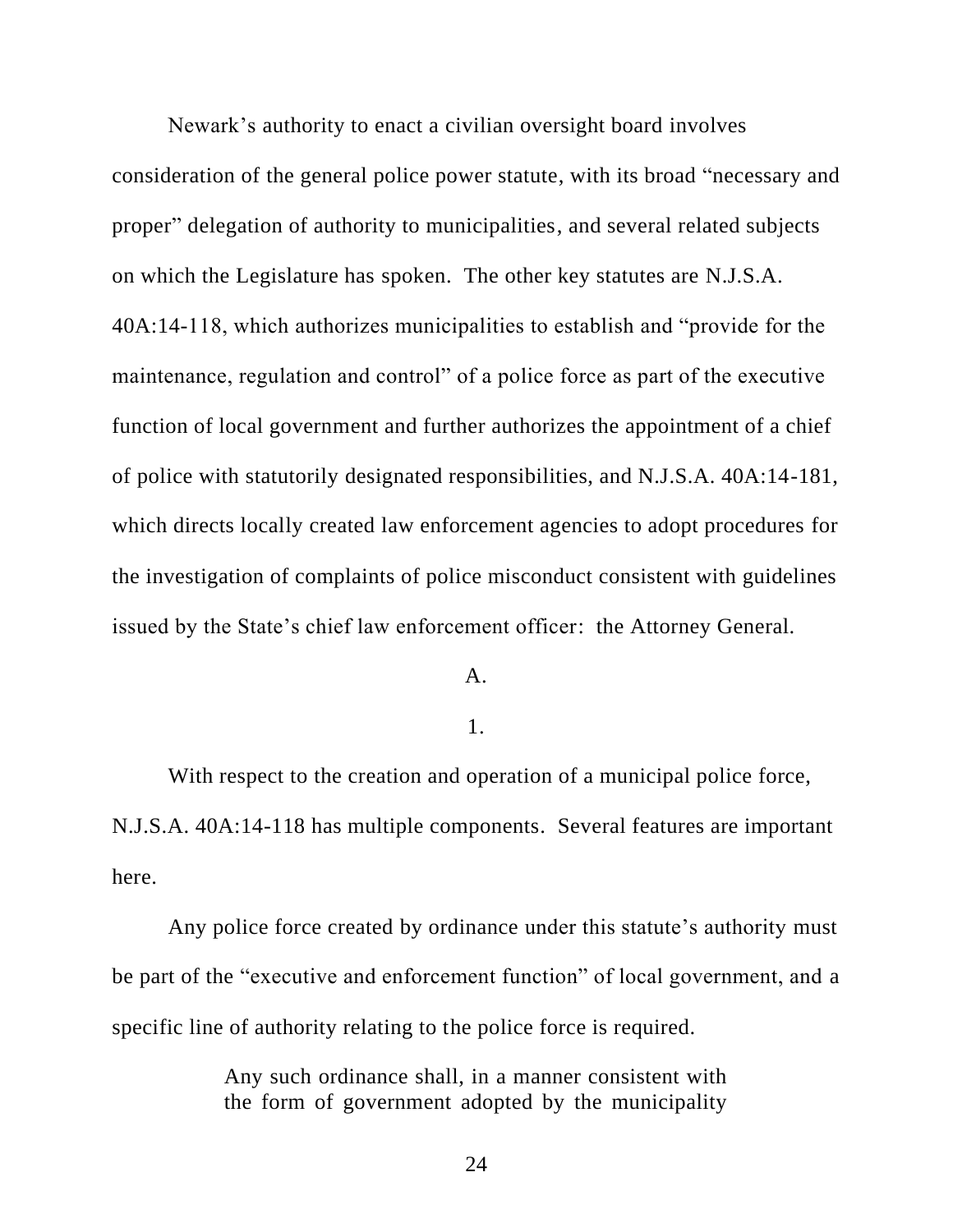and with general law, provide for a line of authority relating to the police function and for the adoption and promulgation by the appropriate authority of rules and regulations for the government of the force and for the discipline of its members. . . . Any such ordinance, or rules and regulations, shall provide that the chief of police, if such position is established, shall be the head of the police force and that he shall be directly responsible to the appropriate authority for the efficiency and routine day to day operations thereof . . . .

### [N.J.S.A. 40A:14-118.]

The statute assigns certain specific tasks to the chief of police, when such a position is created. Ibid. Among the chief's statutory duties is the responsibility to administer and enforce rules and regulations for the discipline of the force pursuant to policies that are to be established by "the appropriate authority." Ibid. The chief is also required to report, at least monthly, to "the appropriate authority" on the operation of the force. Ibid.

The term "appropriate authority" is defined. Its definition underscores a patent legislative intent to ensure that interactions, by other individuals or entities within the local government, with the police force occur through the designated "appropriate authority," whomever or whatever is chosen to perform that function.

> As used in this section, "appropriate authority" means the mayor, manager, or such other appropriate executive or administrative officer, such as a full-time director of public safety, or the governing body or any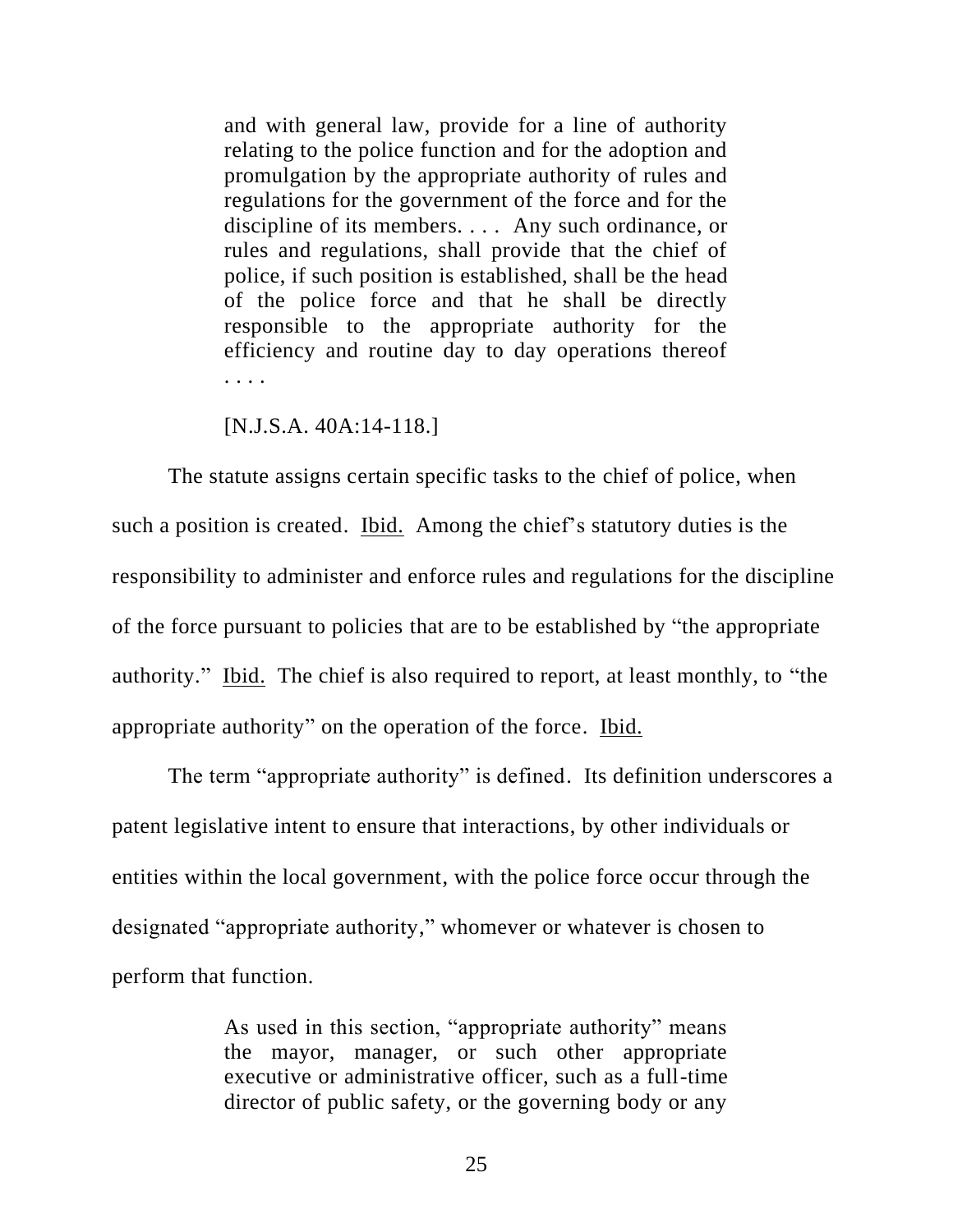designated committee or member thereof, or any municipal board or commission established by ordinance for such purposes, as shall be provided by ordinance in a manner consistent with the degree of separation of executive and administrative powers from the legislative powers provided for in the charter or form of government either adopted by the municipality or under which the governing body operates.

Except as provided herein, the municipal governing body and individual members thereof shall act in all matters relating to the police function in the municipality as a body, or through the appropriate authority if other than the governing body.

[Ibid.]

Finally, in a closing paragraph comprised of three sentences, the statute

first underscores that it does not intend to prevent the governing body from

exercising its authority to conduct certain investigations relating to the police

force.

Nothing herein contained shall prevent the appointment by the governing body of committees or commissions to conduct investigations of the operation of the police force, and the delegation to such committees or commissions of such powers of inquiry as the governing body deems necessary or to conduct such hearing or investigation authorized by law.

[Ibid. (emphasis added).]

The second sentence preserves for "the appropriate authority," and other

executive or administrative personnel, certain other functions.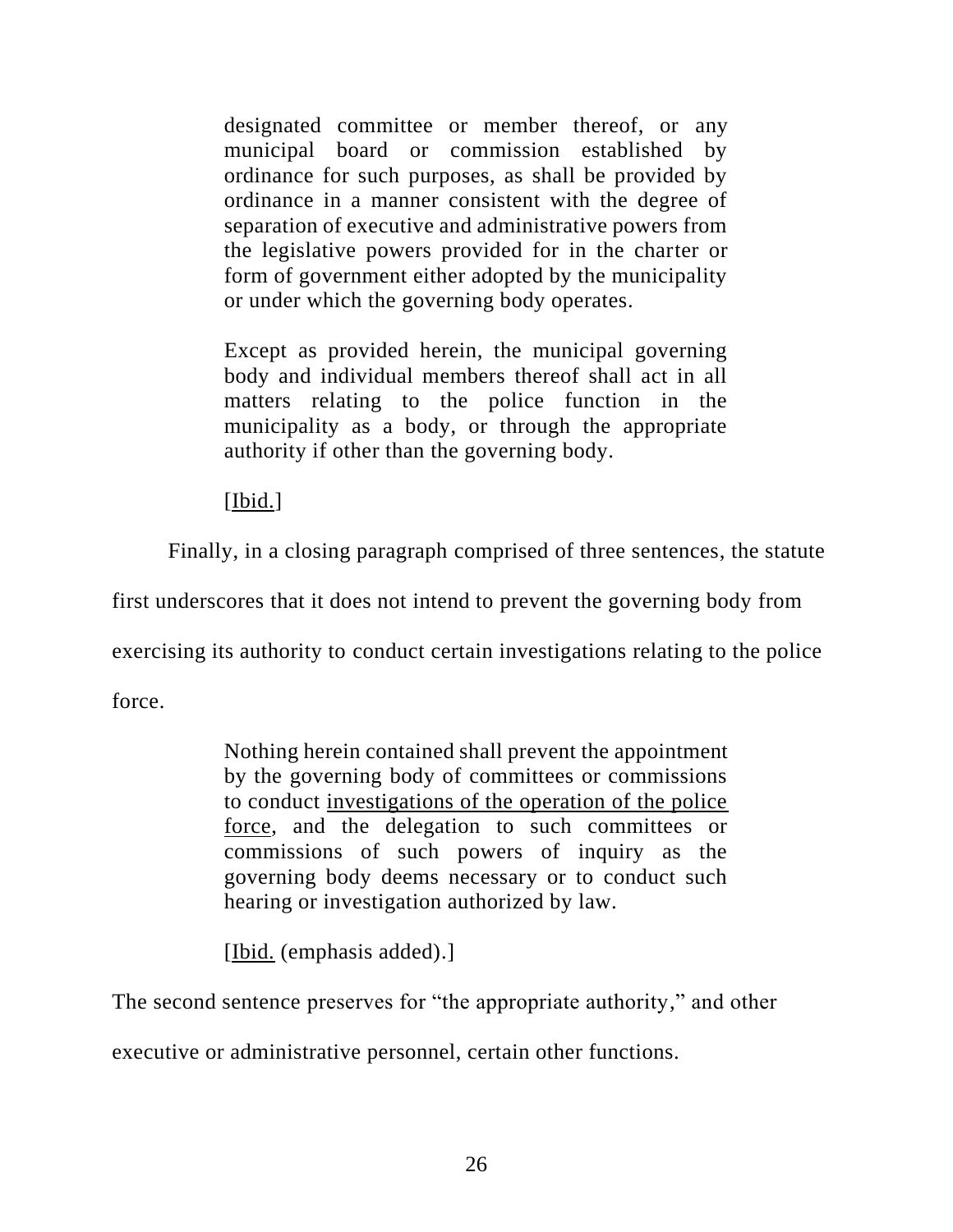Nothing herein contained shall prevent the appropriate authority, or any executive or administrative officer charged with the general administrative responsibilities within the municipality, from examining at any time the operations of the police force or the performance of any officer or member thereof.

[Ibid. (emphasis added).]

The third sentence, irrelevant here, likewise preserves for "the appropriate authority" the power to act "in an emergency situation through special emergency directives." Ibid.

2.

We construe section 118 to signal the creation of only one "appropriate" authority." The first two sentences of the final paragraph of section 118 relate to a separation of powers between the branches of municipal government and the legislative intent to have one "appropriate authority" designated to buffer the police force from political interference. We reach that interpretation based on the text and legislative history to the modern version of the police force statute. To the extent the City argued that its CCRB constitutes the "appropriate authority" for purposes of this paragraph of section 118, we reject that contention at the outset.

i.

The final paragraph's first sentence about the governing body's power simply preserves otherwise existing authority and prevents that authority from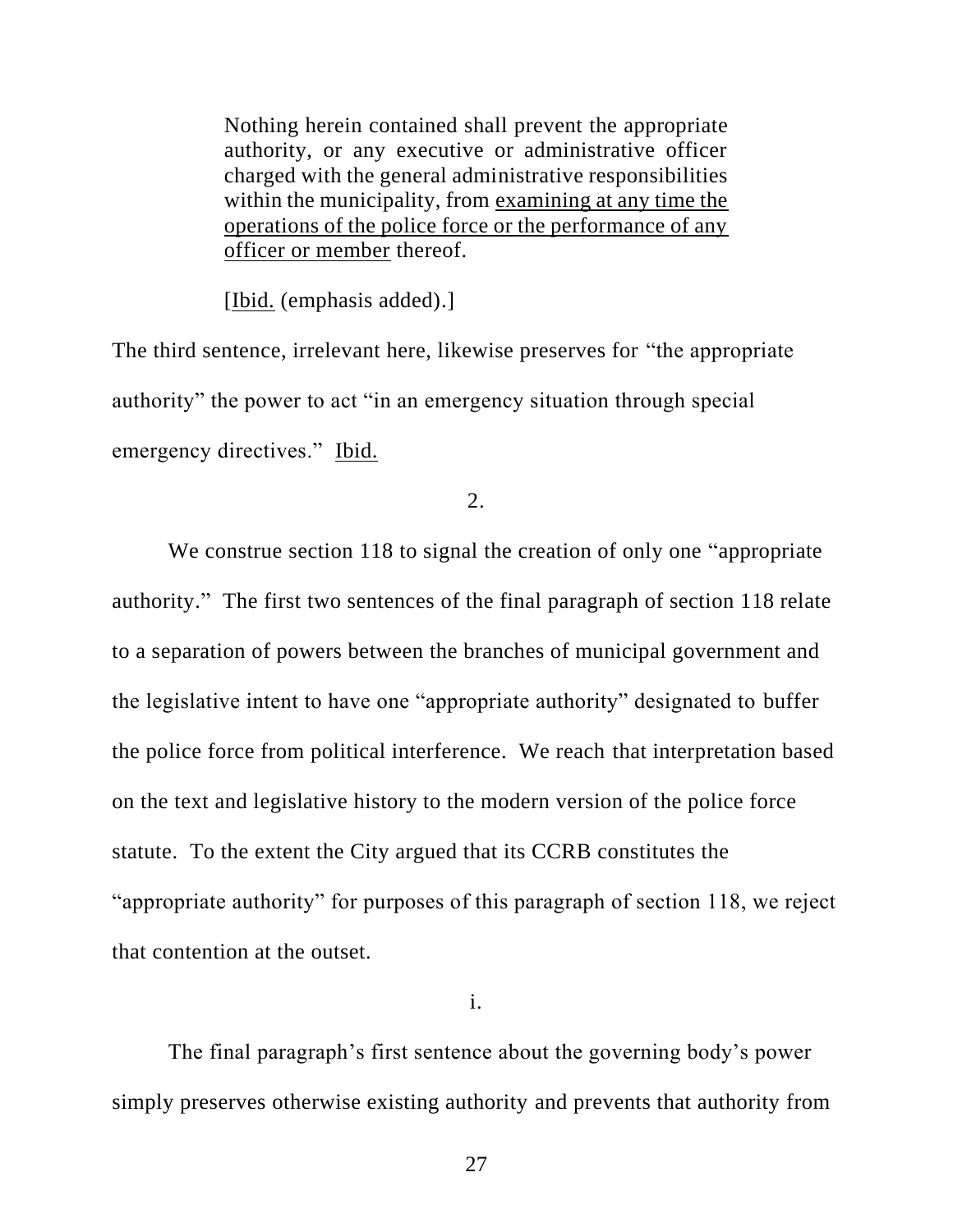being diminished by the other provisions of section 118. Hence, in this setting, it is essentially a reference back to the police powers statute and the authority that it confers.

The second sentence of that paragraph cannot be conflated with the first because it addresses power preserved to "the appropriate authority" and related administrative staff and personnel "charged with general administrative responsibilities within the municipality." The Ordinance cannot aggregate to its CCRB authority reserved under the second sentence. The CCRB cannot become a second "appropriate authority" for purposes of section 118. Under Newark's municipal code, section 2:22-3.3, the City has designated the Public Safety Director as the "appropriate authority" for section 118 purposes, with ultimate responsibility for the police force's efficiency and day-to-day operations, including discipline, and the official to whom the police chief reports. There cannot be another entity performing the responsibilities assigned to the appropriate authority under section 118.

It is clear from the Legislature's choice of language describing the "appropriate authority" and the term's definitional paragraph that there is to be one, and only one, appropriate authority designated within a municipality to perform the roles that section 118 assigns to that designated person or entity.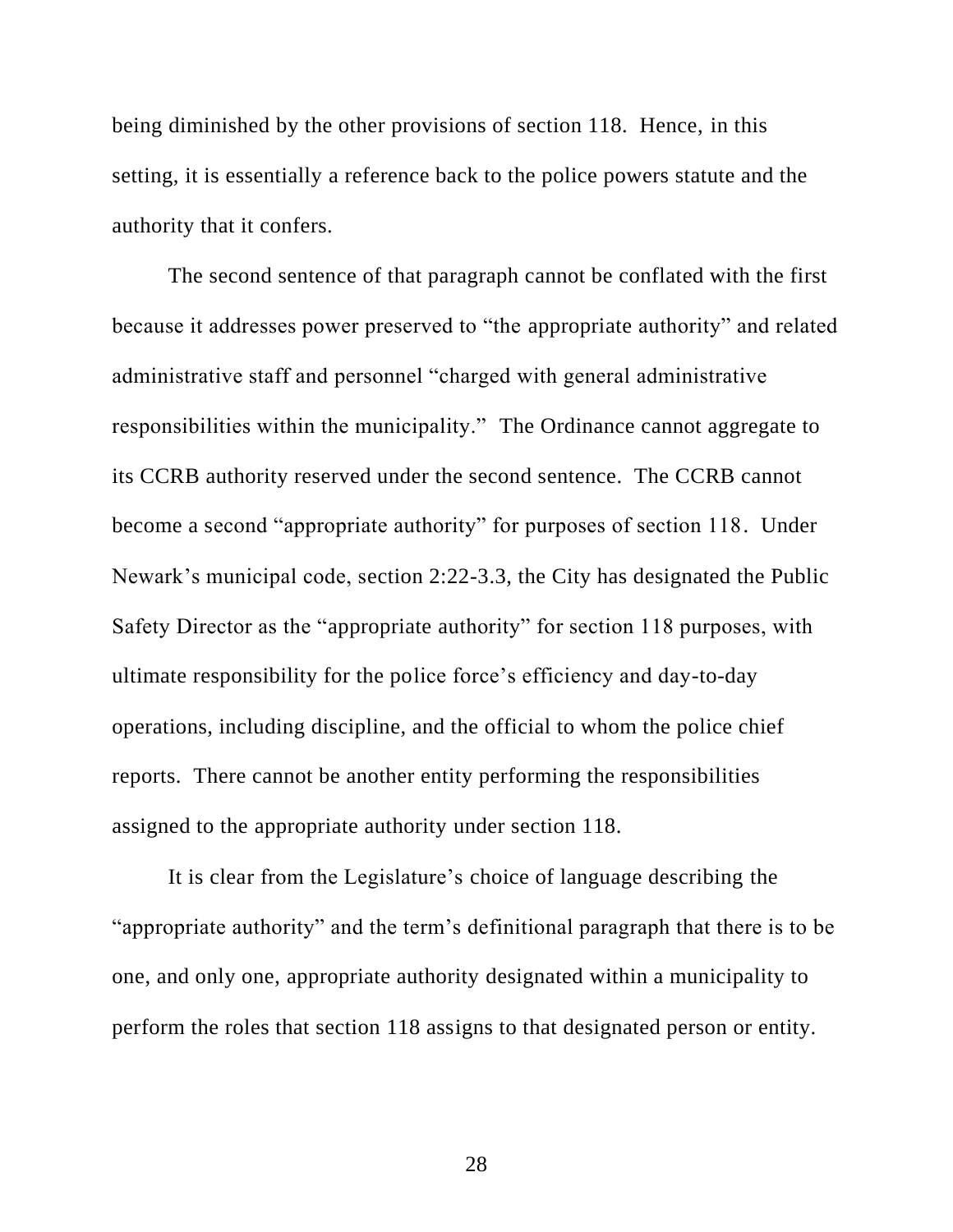The plain language of section 118 consistently refers to "the appropriate authority," not multiple appropriate authorities, and the defining provision adds to the certainty that the Legislature intended that there be only one. The term's usage does not permit a reasoned reading that it can mean one person or entity in one place and another person or entity in another. Moreover, the thrust of section 118's plain language supports finding that it is an insulating role that "the appropriate authority" is expected to play for the police force. The appropriate authority performs that insulating role by establishing the rules and regulations that the police force must follow and the police chief must enforce; by being the entity or individual to whom the police chief reports on all day-to-day operations about the force, including the disciplining of officers; and by being the buffer through which contacts are to be made by individual members or the governing body as a whole, unless they are made "the appropriate authority." Those roles do not bespeak a moving target. Rather, the statute suggests one line of authority though a singular entity or person to prevent interference with the running of the police force.

Any doubt about that evaporates when one considers the legislative history to the extensive text that now comprises section 118. Section 118 was substantially amended and expanded in 1981. L. 1981, c. 266. The 1981 amendments sought to balance concerns raised by local officials and police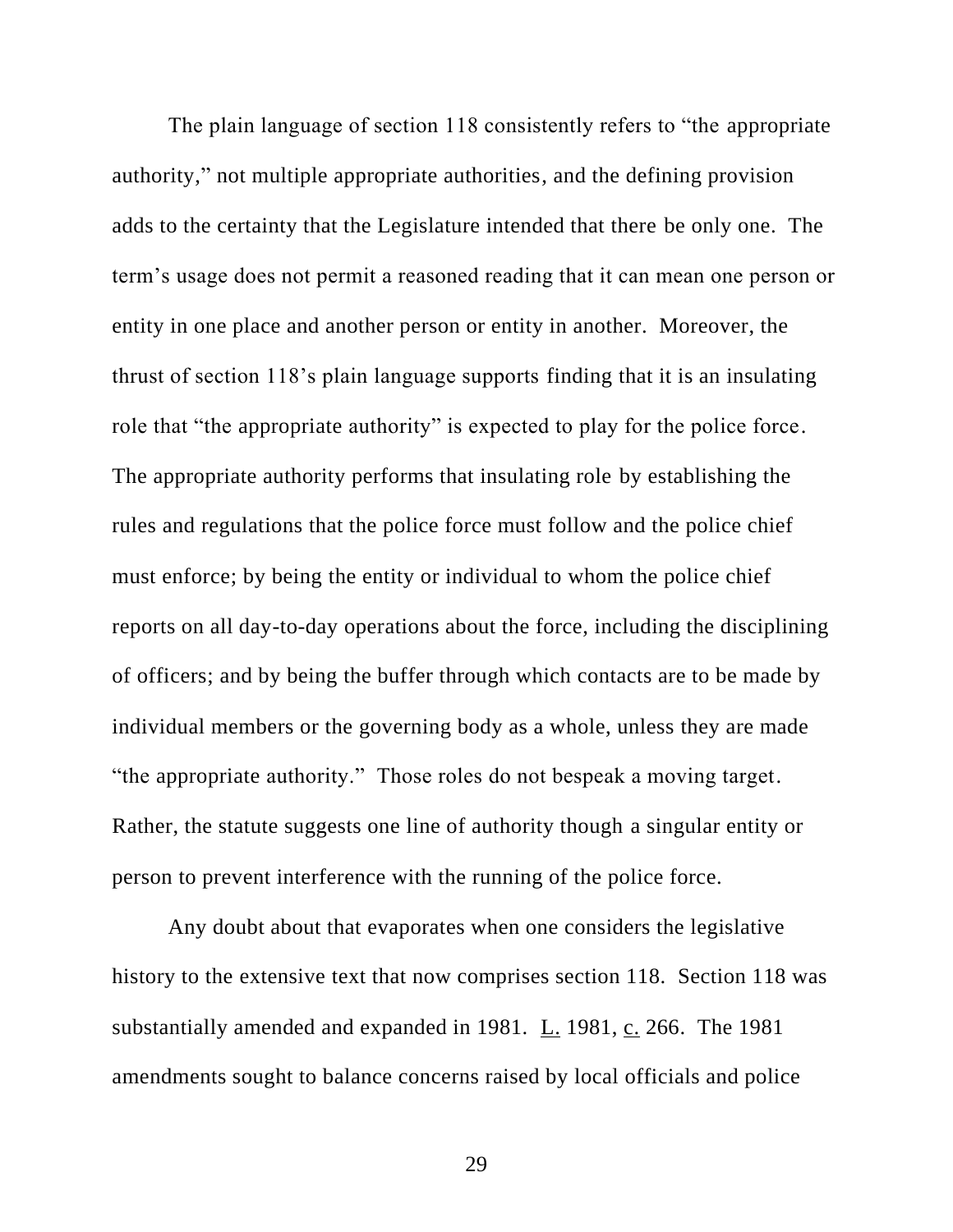chiefs. See Gauntt v. Mayor & Mun. Council of Bridgeton, 194 N.J. Super. 468, 484-85 (App. Div. 1984). As courts recognized, "[b]y granting chiefs of police express statutory authority, the statute sought to avoid undue interference by a governing body into the operation of the police force." Falcone v. De Furia, 103 N.J. 219, 222 (1986); see also Assemb. Judiciary, Law, Pub. & Def. Comm. Statement to S. 1243 1 (June 22, 1981); S. Cty. & Mun. Gov't Comm. Statement to S. 1243 1 (Nov. 24, 1980).

The committee statements and extensive additions to the former abbreviated version of section 118 support a clear legislative intent to (1) specifically delineate the powers and responsibilities of police chiefs, (2) preserve the separation of powers between the executive and legislative branches of government at the municipal level, (3) designate an "appropriate authority" as a conduit between the governing body and the police force, and (4) prevent elected representatives from exerting political influence on police operations. Those changes also support that the appropriate authority is a singular person or entity, as designated locally, entrusted by the Legislature to perform the supervisory and insulating role the statute envisions.

ii.

Moreover, the first two sentences in the concluding paragraph of section 118 assign different powers to different people, who perform different roles.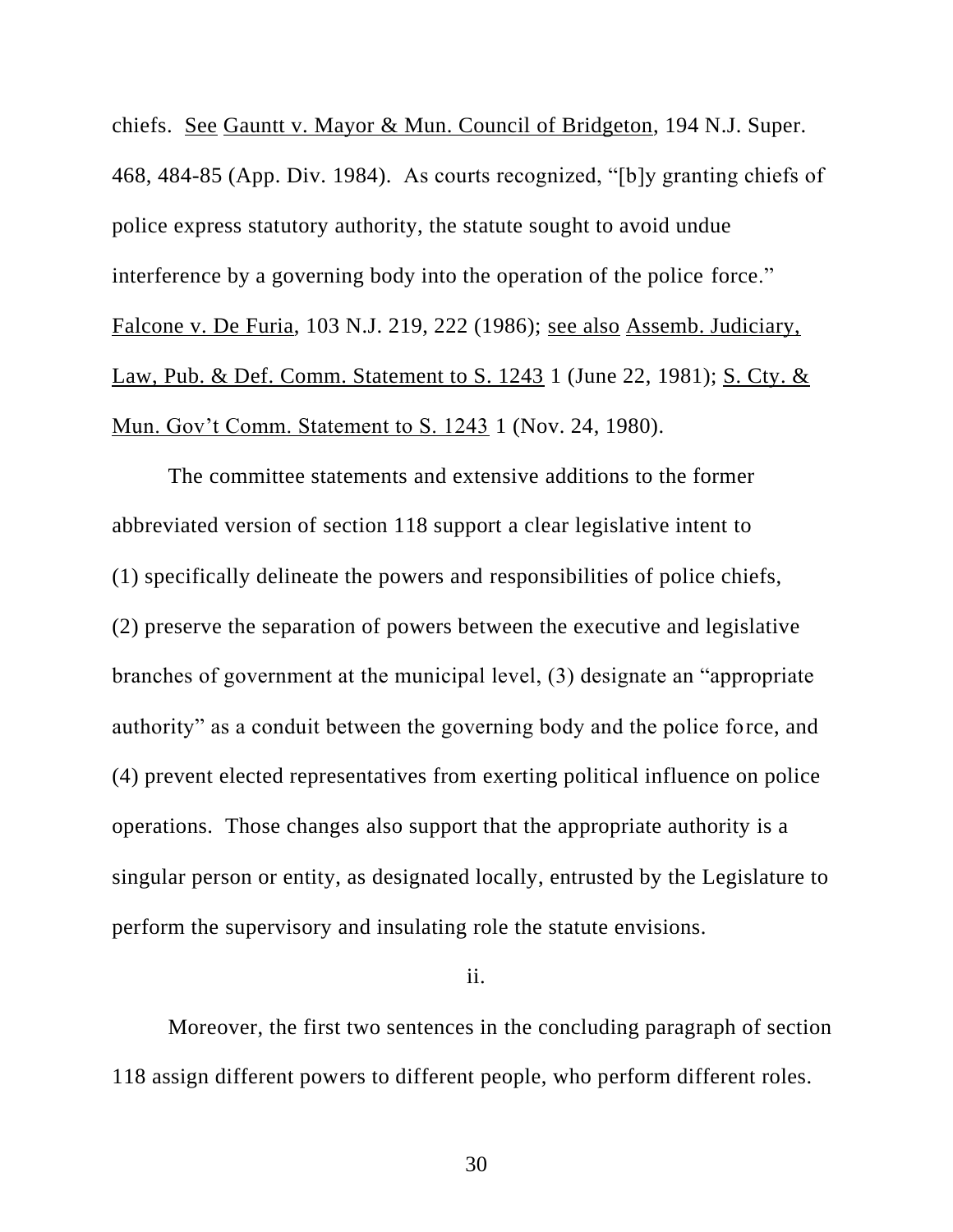The first sentence preserves for the governing body its ability to create "committees or commissions to conduct investigations of the operation of the police force." Different language is used in the second sentence, which preserves the ability of "the appropriate authority, or any executive or administrative officer charged with general administrative responsibilities within the municipality," to examine "operations of the police force or the performance of any officer or member thereof."<sup>10</sup> The persons and entities specified in the first and second sentences do not overlap, and their responsibilities are described differently.

We assume that when the Legislature drafts a statute, it avoids surplusage. Burgos v. State, 222 N.J. 175, 203 (2015). We do not regard the investigation of the operation of the police force to be the same as the second sentence's focus on examination of the operations of the police force or the performance of an officer or member. The words chosen by the Legislature have meaning and each is entitled to receive its plain meaning. Paff v. Galloway Township, 229 N.J. 340, 353 (2017) ("We must presume that the Legislature intended the words that it chose and the plain and ordinary

<sup>&</sup>lt;sup>10</sup> The third sentence of the final paragraph of section 118, which again is not relevant here, further ascribes the power to take emergency action to "the appropriate authority," thus continuing the shift in focus begun in the second sentence.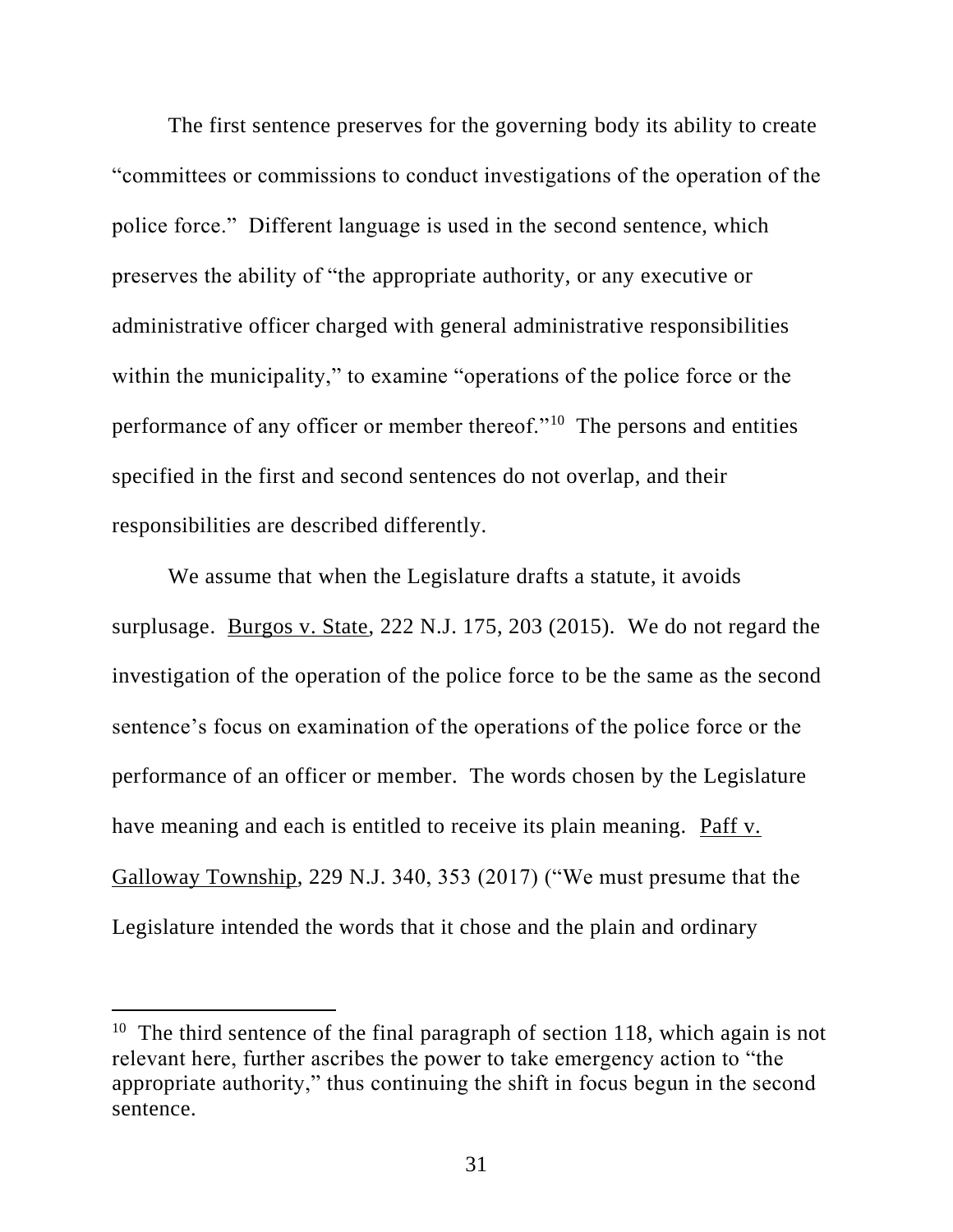meaning ascribed to those words."). From the different word choices and the history of this text, we glean that the expressly preserved power of the governing body to create committees or commissions is not to be confused as conferring the separate powers that are reposed in the executive bodies identified in the second sentence.

B.

The other relevant statutory consideration concerns the authority of the Attorney General to provide direction to law enforcement at the local level.

The Criminal Justice Act of 1970 (the Act), N.J.S.A. 52:17B-97 to -117, aimed to

> encourage cooperation among law enforcement officers and to provide for the general supervision of criminal justice by the Attorney General as chief law enforcement officer of the State, in order to secure the benefits of a uniform and efficient enforcement of the criminal law and the administration of criminal justice throughout the State.

[N.J.S.A. 52:17B-98.]

The Act, which established the Division of Criminal Justice within the

Department of Law and Public Safety and made it subject to the Attorney

General's supervision, N.J.S.A. 52:17B-99, gives the Attorney General broad

law enforcement authority "relating or pertaining to the enforcement and

prosecution of the criminal business of the State and of any county," N.J.S.A.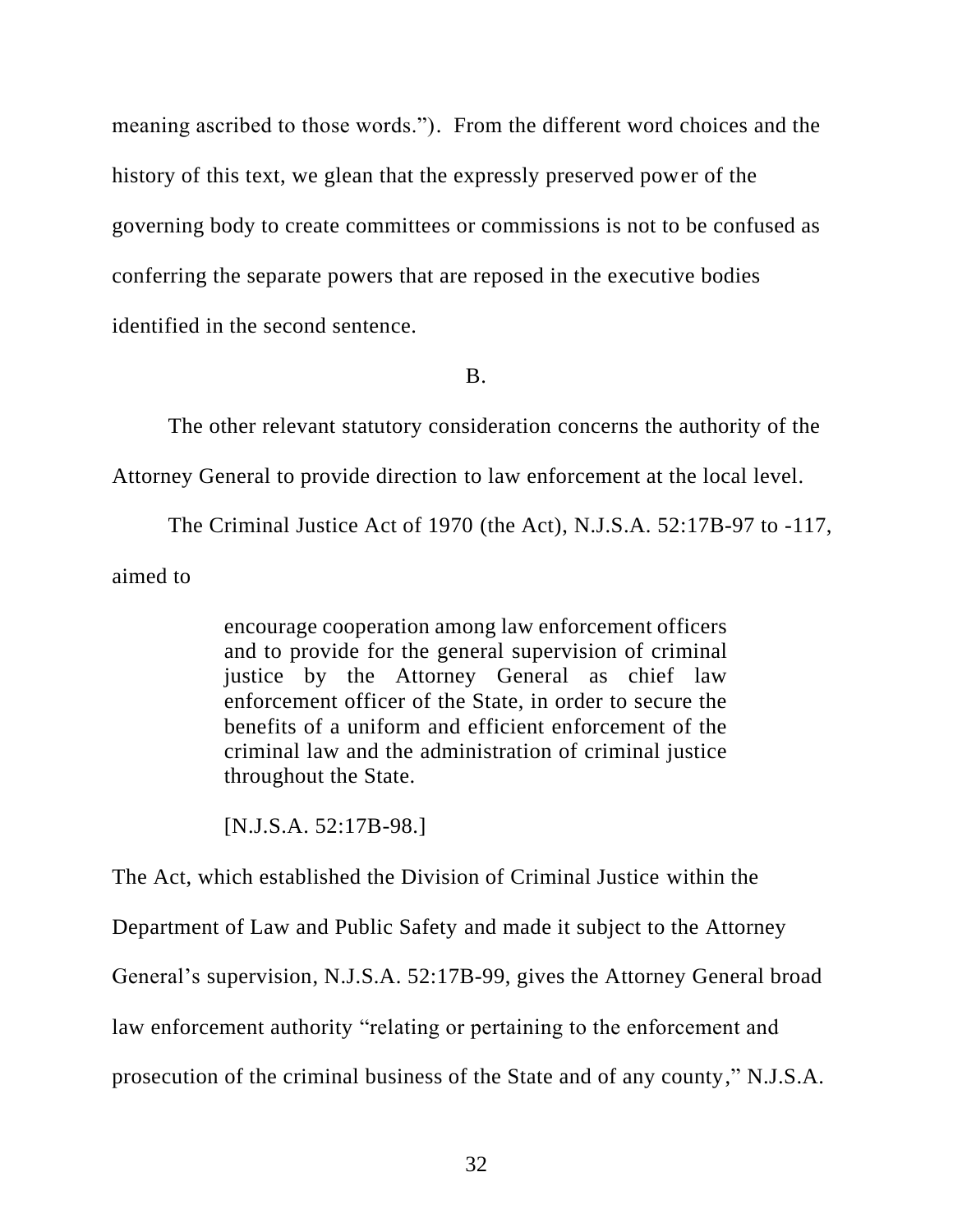52:17B-101, and calls for its liberal enforcement to achieve its purposes,

N.J.S.A. 52:17B-98. County prosecutors, police officers, and all other law enforcement officers must cooperate with, and aid, the Attorney General in the performance of their respective duties. N.J.S.A. 52:17B-112. The Attorney General is empowered to adopt rules and regulations for the efficiency of the Department of Law and Public Safety's work and administration. N.J.S.A. 52:17B-4(d).

The Attorney General exercised that authority to issue the IAPP in 1991 to establish uniform procedures for investigating complaints of police misconduct.<sup>11</sup> According to the IAPP, every law enforcement agency must establish an IA unit, whose role and functions involve investigating complaints of police misconduct, monitoring and tracking officer behavior for incidents of misconduct, and correcting misconduct when it occurs. The IA unit is intended to be insular, consisting of trained law enforcement personnel who

<sup>&</sup>lt;sup>11</sup> The IAPP, first issued in 1991, was revised in 1992, 2000, 2011, 2014, and 2017. The 2014 version was in effect at the time the Ordinance creating the CCRB was adopted and when this lawsuit was filed. The 2017 alteration was relatively minor and substantively insignificant for purposes of this appeal. All references herein to the IAPP are to the 2017 version that was in effect when the Appellate Division decided its appeal and the Court granted certification in this matter. We note, however, that a substantially revised IAPP was issued by the Attorney General in late 2019 while this matter was pending before this Court. It is addressed separately, and later, in this opinion.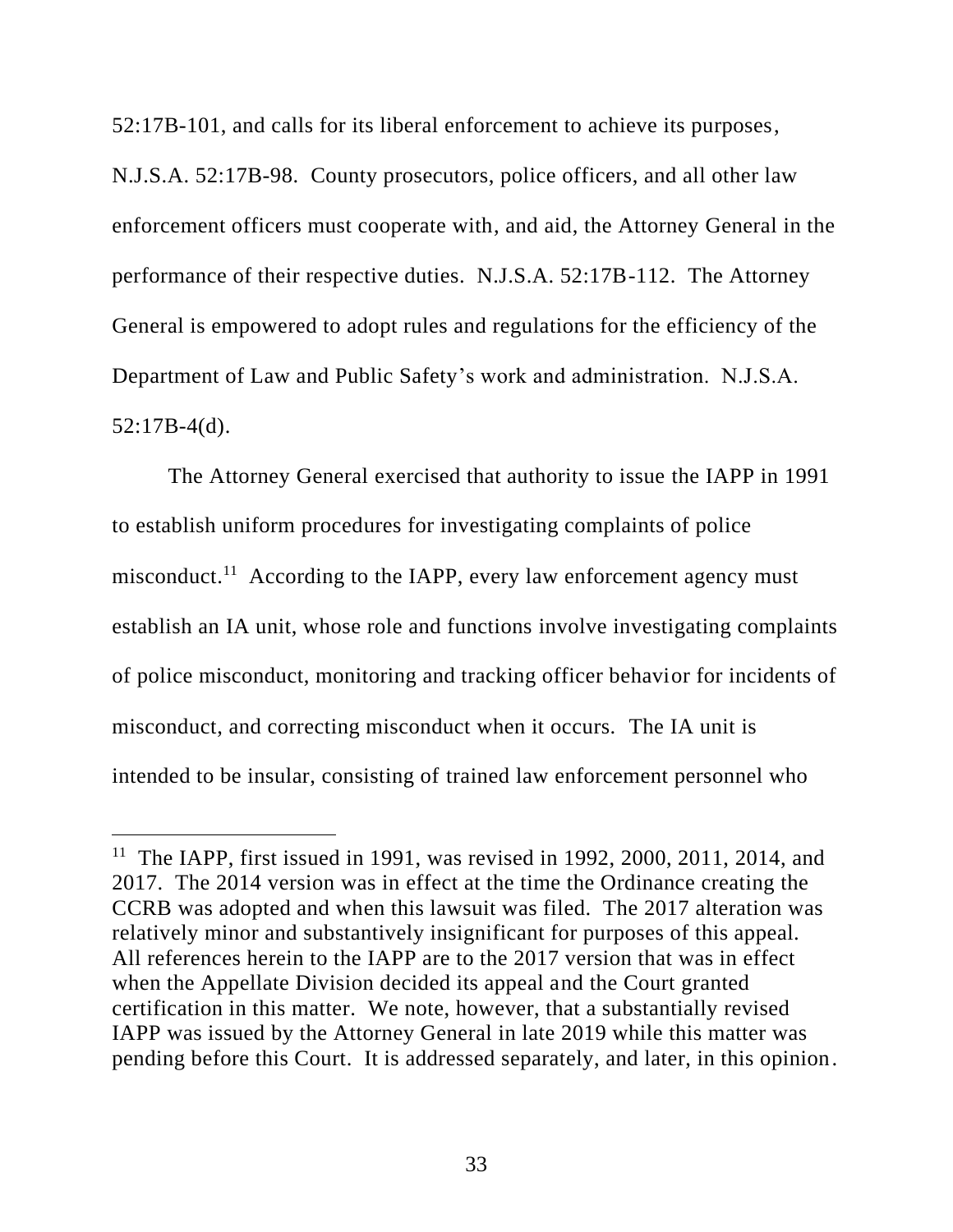are directly responsible to the law enforcement executive or the designated IA supervisor. The Guidelines describe procedures that must be followed to receive, investigate, and resolve complaints of misconduct, including safeguards to protect confidential information and requisite training for persons involved in investigations. Individual law enforcement agencies have some discretion in how to fulfill the IA requirements, but certain policies are mandatory. Among the mandatory provisions are requirements that each agency establish and maintain a confidential process, including an IA records system, which must include an IA index and filing system for all documents and records. There are also specific requirements on managing and securing IA records and training requirements for IA personnel.

In 1996, the Legislature enacted legislation compelling all law enforcement agencies in the state to

> adopt and implement guidelines which shall be consistent with the guidelines governing the "Internal Affairs Policy and Procedures" of the Police Management Manual promulgated by the Police Bureau of the Division of Criminal Justice in the Department of Law and Public Safety, and shall be consistent with any tenure or civil service laws, and shall not supersede any existing contractual agreements.

[N.J.S.A. 40A:14-181.]

Section 181 effectively made the AG's IAPP required policy for all municipal

law enforcement agencies in New Jersey.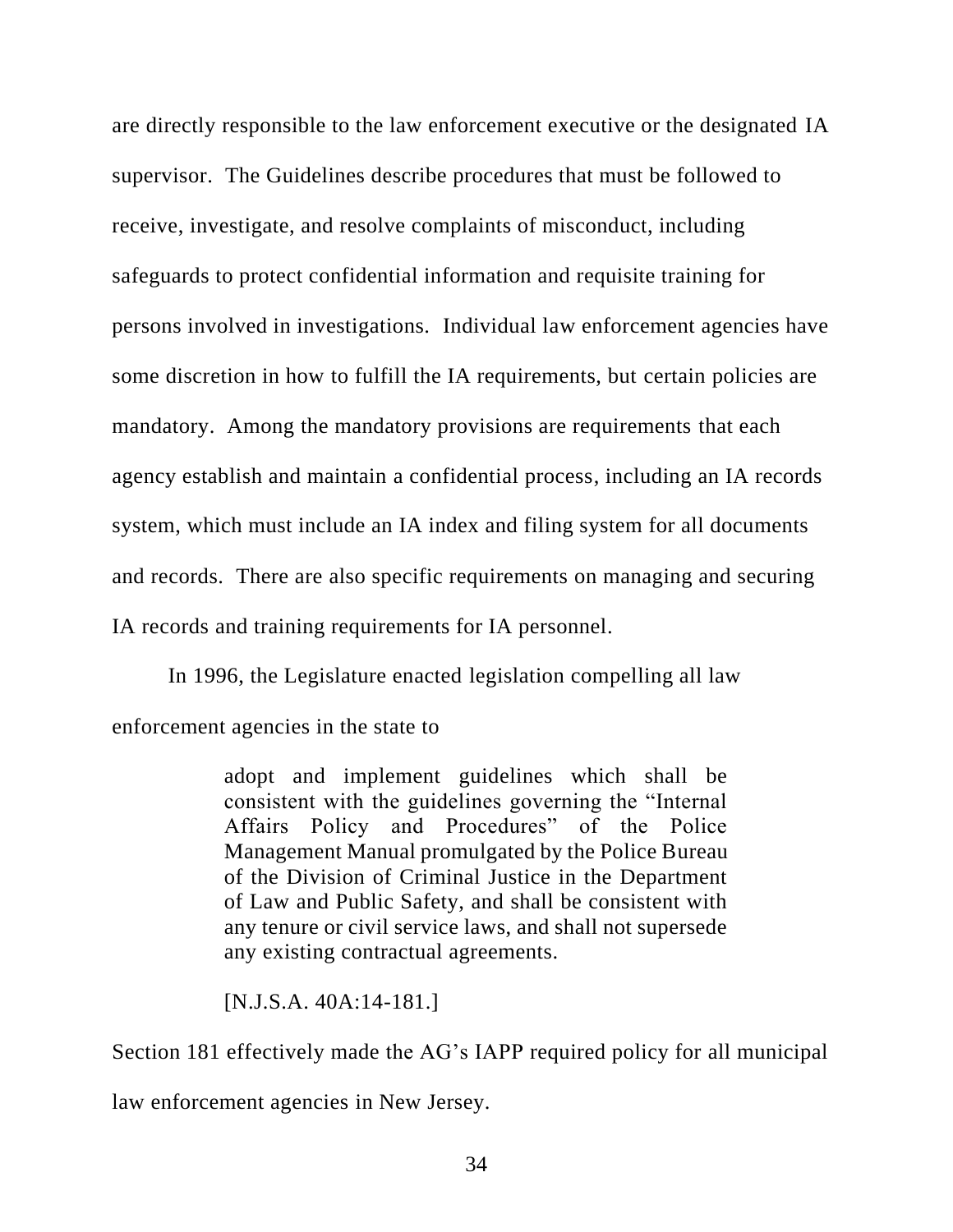C.

1.

We now turn to the validity of Newark's Ordinance authorizing a civilian oversight board. In applying the pertinent three-part test, see Dome Realty, 83 N.J. at 225-26, we find the first and second prongs are not the significant issues.

There simply is no constitutional impediment to municipal action that is claimed here, or any we perceive.

And, concerning whether there is legislatively delegated authority to permit municipalities to create an oversight board, we find that authority present in the broad police powers statute. N.J.S.A. 40:48-2's authorization for municipalities to legislate for the general welfare has been held to be its own source of municipal power and not an auxiliary power in aid of other specific grants of authority to act. Inganamort, 62 N.J. at 535-36. In an opening "Whereas" paragraph of the Ordinance, the City cites the need "to create[] protections for the citizenry," a reference to its reservoir of power under N.J.S.A. 40:48-2; no other particular source of authority is cited. Nor is more needed to the extent that the City determined that the creation of a civilian oversight board would benefit the general welfare of the citizens of Newark.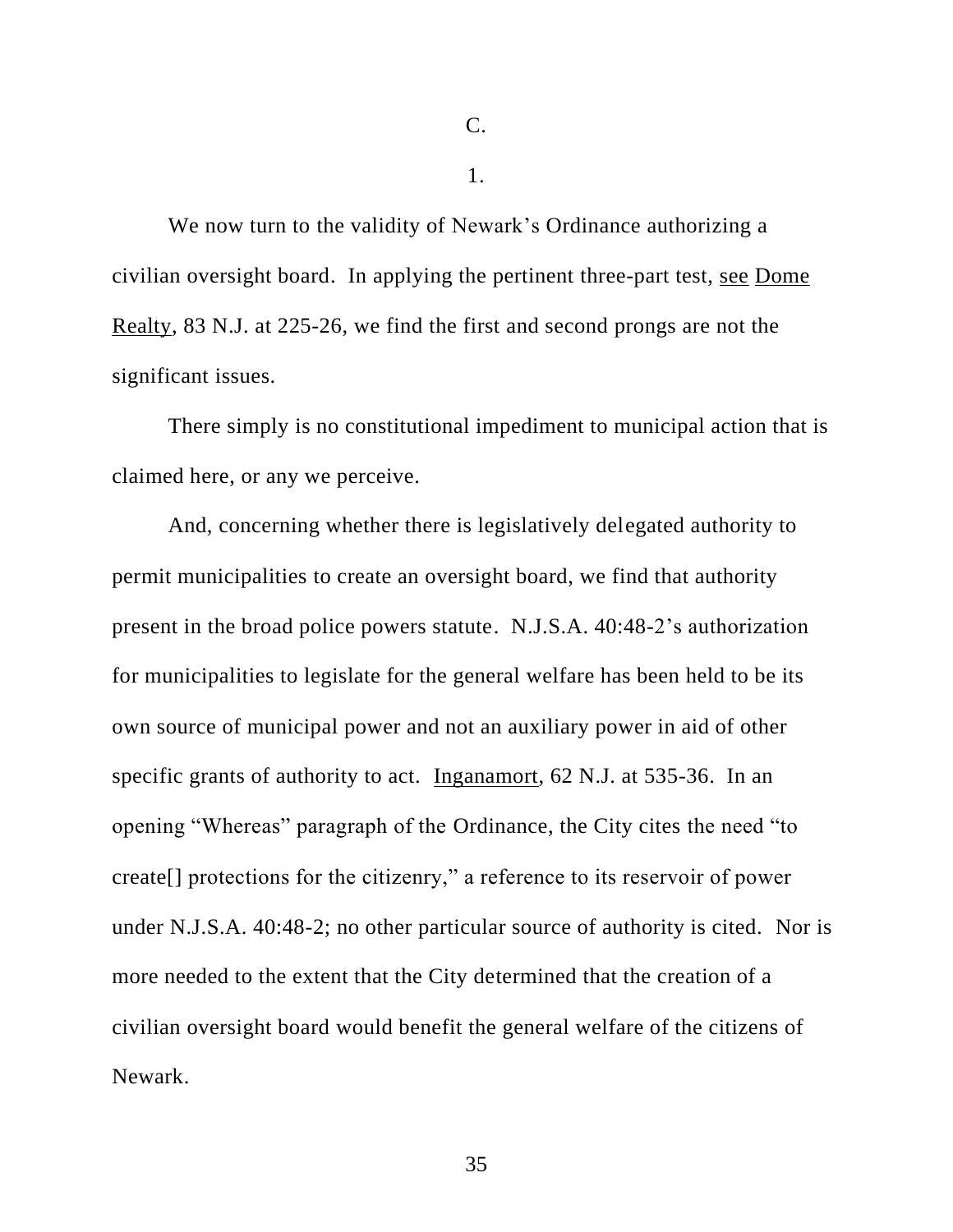N.J.S.A. 40:48-2 is a broad grant of police powers to municipalities. Id. at 536. The Ordinance declares that the creation of a civilian oversight entity is "a critical part" in implementing reforms as part of the Consent Decree and is important for the community at large, considering the woeful track record of results from past IA investigations and the findings of the DOJ. It advances those aims by "creating protections for the citizenry . . . instilling confidence in the resolution of . . . investigation[s] and providing transparency of the process." Those salutary reasons support use of the delegated grant of municipal police powers for a legitimate local concern.<sup>12</sup> With the City's apparent reliance on the police powers delegation from the Legislature, it is clear that the second prong of the three-part test does not raise a concern in this case.

The real issue concerning the City's ability to create a citizen oversight board at all, and whether it can do so in the form it has enacted, arises under the third prong of the test.

# 2.

With respect to outright preemption, the police force statute, N.J.S.A. 40A:14-118, addresses the creation and structure of a police force in this state.

<sup>&</sup>lt;sup>12</sup> As noted in Section IV.A.2., we construe section 118 as alluding to already existing municipal power -- it is not itself an independent source of authority.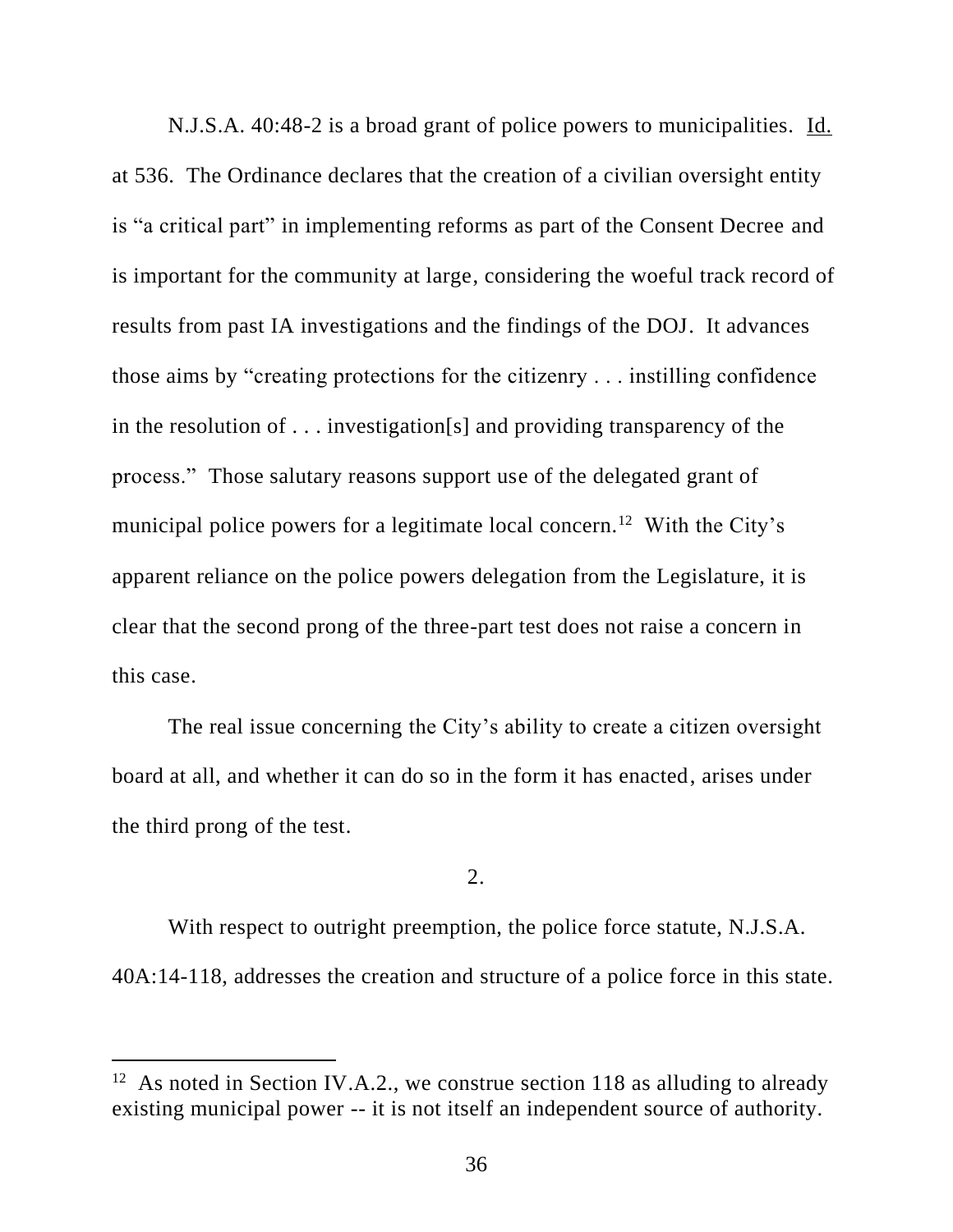Section 118 makes no mention whatsoever about the existence, or role, for a civilian oversight board. When it was enacted, the Legislature may not have been aware that such entities would come into prominence. But, from section 118's silence, we perceive no express or implied preemption that prevents a community from having a civilian oversight body, as a matter of local choice, to be involved in the review of the operation of the police force generally and, specifically, with respect to the police force's handling of police misconduct complaints. The issue is more fundamentally a question about statutory conflict with the intended powers of this civilian review board, but we conclude that section 118 does not preempt the municipal choice to adopt an ordinance creating a civilian oversight board.

Section 181 addresses law enforcement agencies, which as the Appellate Division noted, this CCRB is not. Fraternal Order of Police, 459 N.J. Super. at 502. However, the Legislature plainly intended that the Attorney General's standards and protocols be followed uniformly by law enforcement agencies like the Newark Police Department when performing IA functions. Nevertheless, that does not foreclose a civilian oversight board, so long as the role and duties of such a board do not conflict or interfere with the administration of the AG Guidelines. We do not perceive that section 181 or the AG Guidelines foreclose a community from adopting a civilian oversight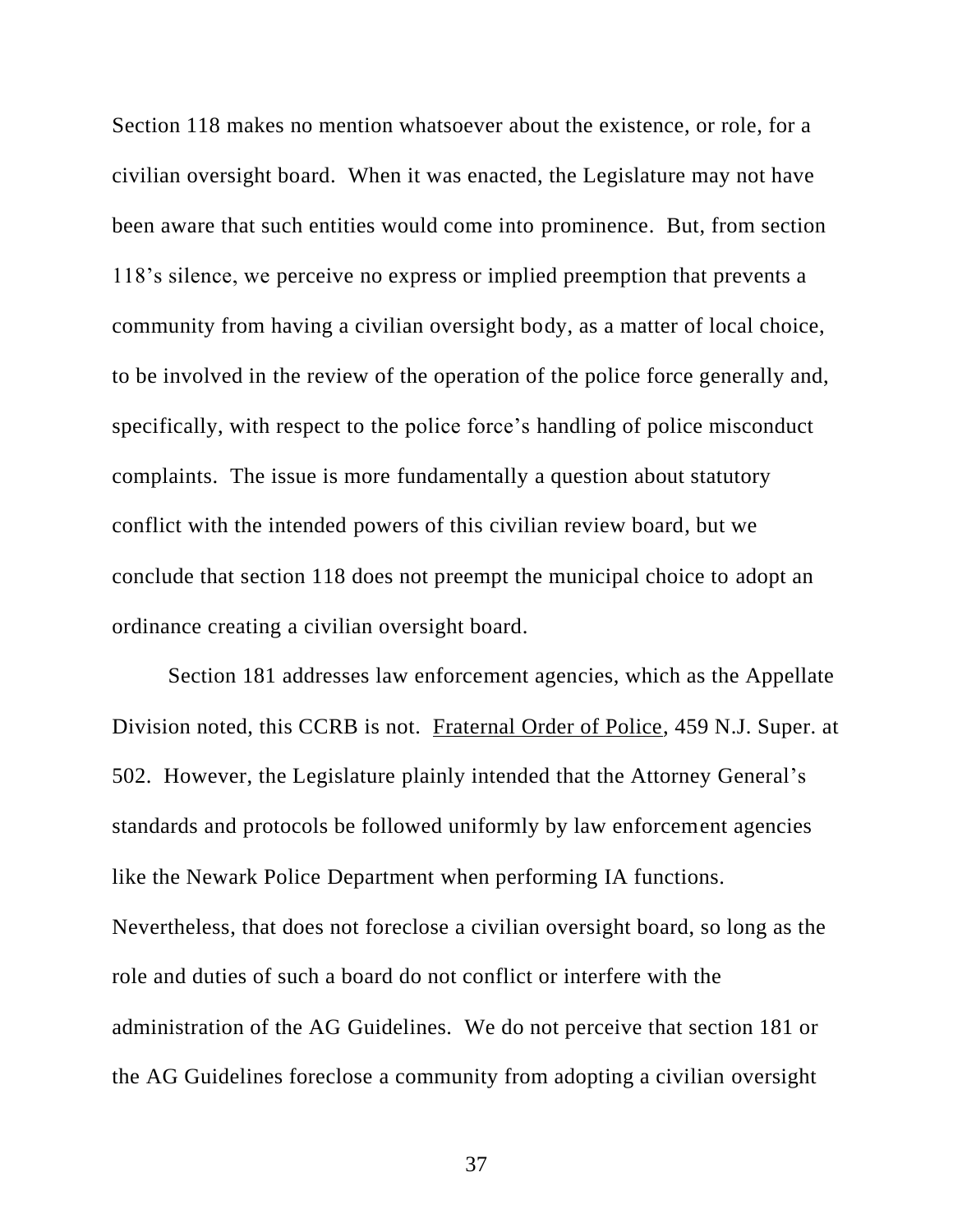entity, which is, as noted, not itself a law enforcement entity, but rather an entity that interacts with a law enforcement agency.

In sum, we construe neither section 118 nor section 181 to preempt the creation of a civilian oversight board. However, both statutes figure prominently in a conflict analysis for the Ordinance and CCRB under review.

#### V.

#### A.

The Ordinance gives the CCRB investigatory powers and certain general oversight responsibilities. We address investigatory powers first.

# 1.

The CCRB's investigatory authority includes the ability to accept and investigate, hear, make findings, and recommend action upon complaints by members of the public, including other police personnel, that allege misconduct involving inappropriate behavior or actions by uniformed and sworn police personnel. Its jurisdiction is concurrent with that of the Newark Police Department's ability to pursue IA investigations.<sup>13</sup>

The CCRB's findings and recommendations are presented to the Public Safety Director, who is the appropriate authority under section 118 and whose

<sup>&</sup>lt;sup>13</sup> There is an exception for requests for deferment by a county prosecutor or state or federal law enforcement, or by court order.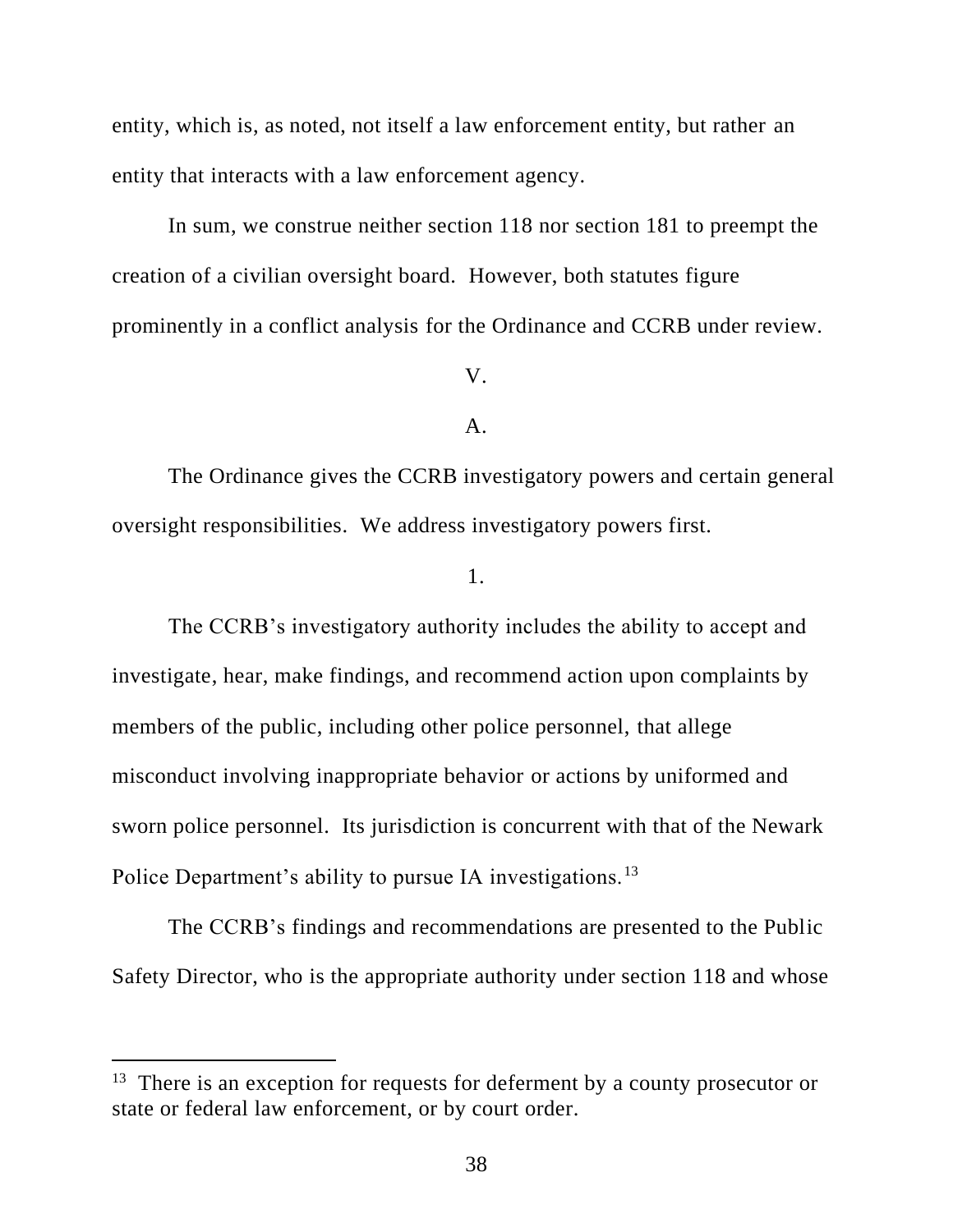authority over discipline is specifically acknowledged in the Ordinance. The Appellate Division culled from the Ordinance the obligation of the Public Safety Director to accept the CCRB's findings of fact as binding (except for clear error), so that is no longer a part of the Ordinance as it is presented in this appeal to us. See Fraternal Order of Police, 459 N.J. Super at 491-92. The Appellate Division also invalidated the Ordinance's provision that allowed disclosure of a complainant's identity. Id. at 507. The investigatory powers of the Board, including its ability to conduct investigations concurrently with the Newark Police Department's IA investigation, otherwise were left intact.

Newark thus designed its civilian review board to perform its own investigation of citizen complaints, whether or not there is also an IA investigation addressing the same police conduct. And the Ordinance grants the CCRB certain review authority over the results of the police department's IA process. Provisions require that the CCRB be given prior written notification detailing the Public Safety Director' reasons for imposing discipline of a lower level than that recommended by the Board when the Director intends to do so, and the Board may request that the Director appear and answer questions from the Board or provide further explanation. The Director's cooperation with the Board is required. See Section IV of the Ordinance.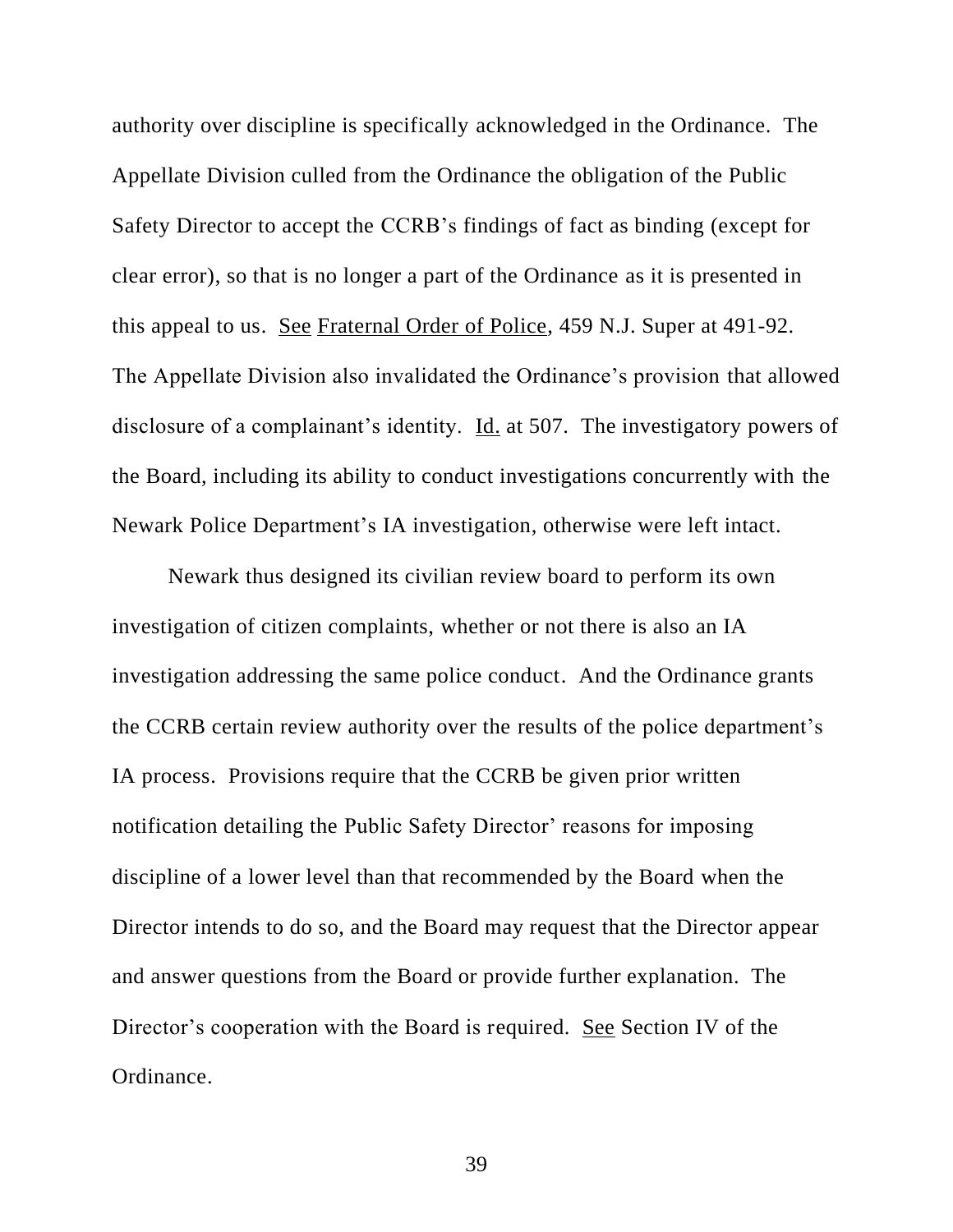We find the prospect of concurrent investigations by the CCRB and the Newark Police Department's IA unit to create a conflict between the Ordinance and statutory policies. That conflict requires some further modification of the Ordinance in order to reconcile it with present law.

The statutes governing the police force and requiring implementation of the AG Guidelines, together, create an IA function that is, in the aspects discussed, rigidly regulated. Section 181 evinces a clear intent that the Attorney General's protocols for conducting IA bring uniformity to IA investigation practices. That intention dovetails with section 118, the police force statute, with its structured line of authority and statutory delegation to the chief to be responsible for the day-to-day operations of the police force. The chief's statutorily assigned duties include responsibility for administration of discipline to individual members of the force pursuant to published procedures established by the person or entity designated as the appropriate authority under section 118. Those procedures also must be consistent with the IA investigatory requirements imposed through the AG Guidelines.

The Legislature, when requiring all local law enforcement agencies to adopt the Attorney General's IAPP, had to have been cognizant of the IAPP's patent intent to professionalize IA investigatory activities and strictly preserve

2.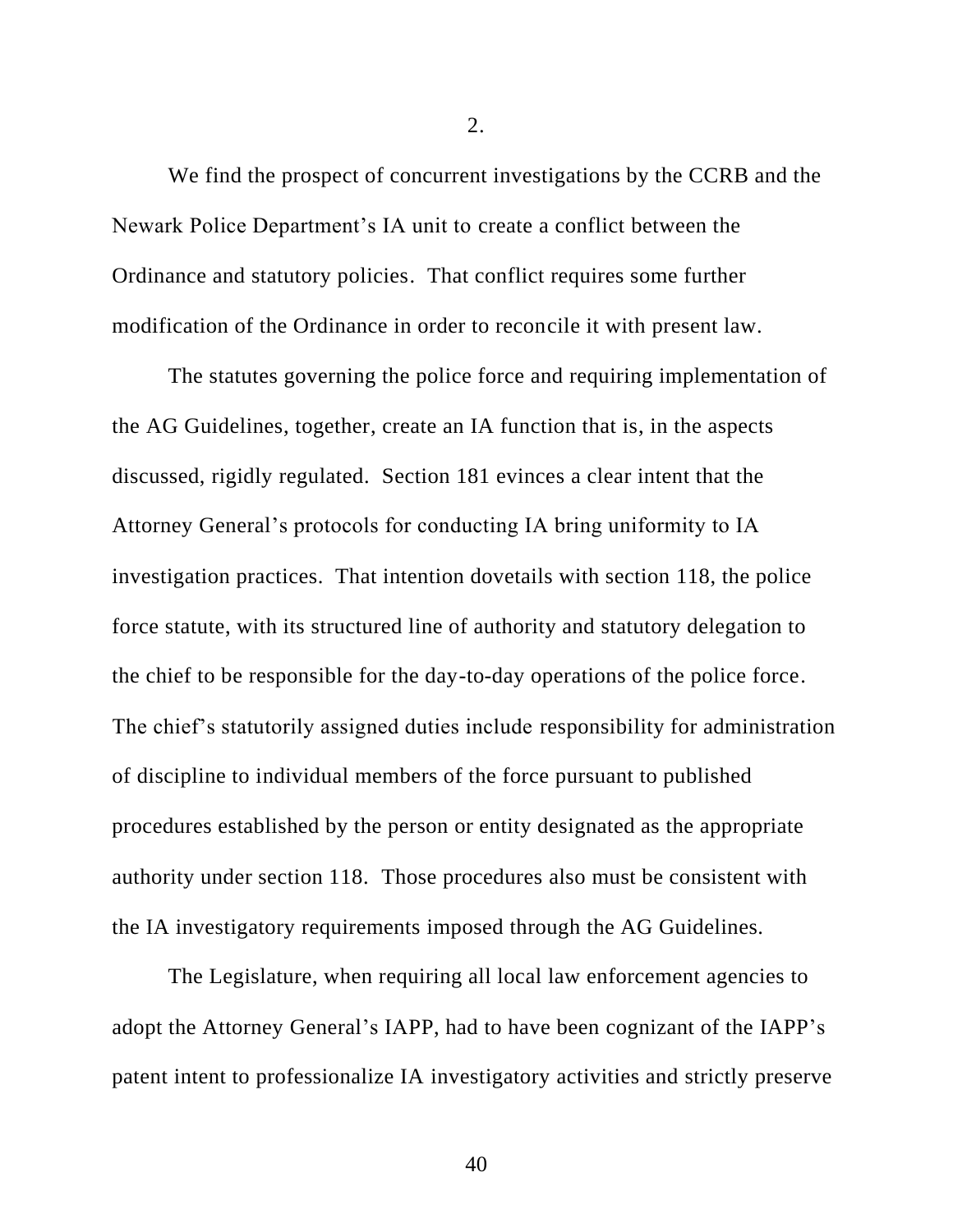the confidentiality of the IA process for reasons that the Attorney General has explained. In argument to this Court, the Attorney General emphasizes the premium placed on confidentiality during the investigatory process, finding it necessary to encourage and protect those who come forward with complaints or evidence of police misconduct or problematic behavior. FOP and the Chiefs of Police Association also strongly argue that point. Although that policy is not ours to determine, those guiding principles have been plain on the face of the IAPP since its first iteration.

The Attorney General's protocols allow for careful factual development and protective procedures designed to ensure confidentiality of information collected and thus to encourage people to come forward and cooperate, sure of that confidentiality. See Internal Affairs Policy & Procedures at 42 (providing for the confidentiality of "[t]he nature and course of internal allegations, the progress of internal affairs investigations, and the resulting materials," and setting forth four limited circumstances in which those confidential materials may be released). It is a key feature insisted upon in the AG Guidelines. And the Legislature has required law enforcement agencies, including the Newark Police Department and the chief of police charged with responsibility for this function, to implement it as the Attorney General has directed. N.J.S.A. 40A:14-181. There is no flexibility on that point.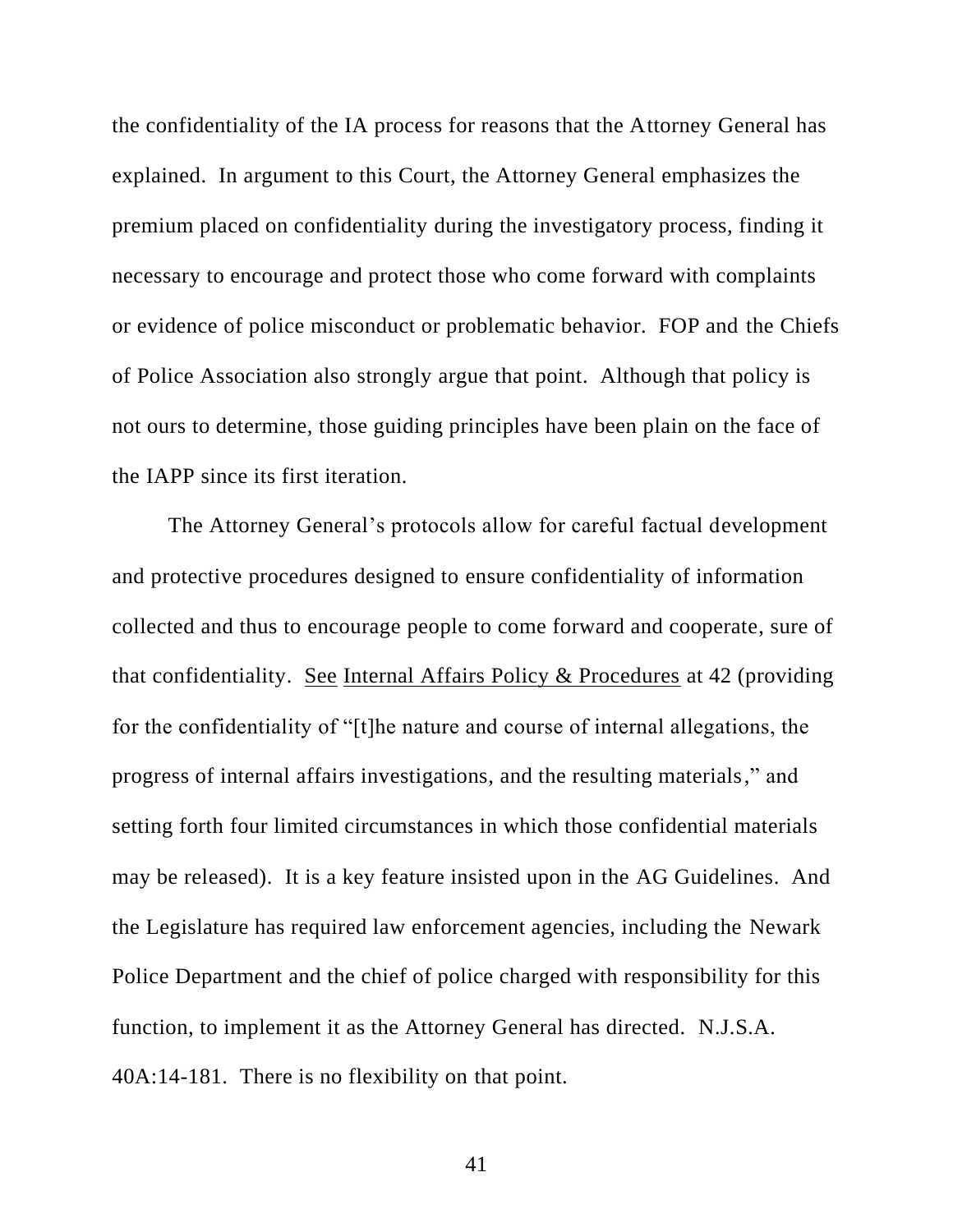Thus, under present law, the IA process must remain a self-contained, confidential process as designed with respect to the personnel selected and trained to perform such investigations, responsive to the chief who has ultimate responsibility for the IA operation, and separated on a reporting basis from others on the force. See Internal Affairs Policy & Procedures at 12-13 (noting, among other things, that every law enforcement agency must create a separate IA unit "directly responsible to the law enforcement executive or the designated internal affairs supervisor," that the "[i]nternal affairs investigators should be trained not only in the elements of criminal law, court procedures, rules of evidence and use of technical equipment, but also in the disciplinary and administrative law process" and that "[l]aw enforcement executives shall not assign to the internal affairs unit any person responsible for representing members of a collective bargaining unit"). The process and the information gathered in such investigations is subject to strict confidentiality requirements, as currently mandated by the AG Guidelines, with which local law enforcement agencies are compelled by section 181 to comply. Internal Affairs Policy & Procedures at 42. To the extent that the Attorney General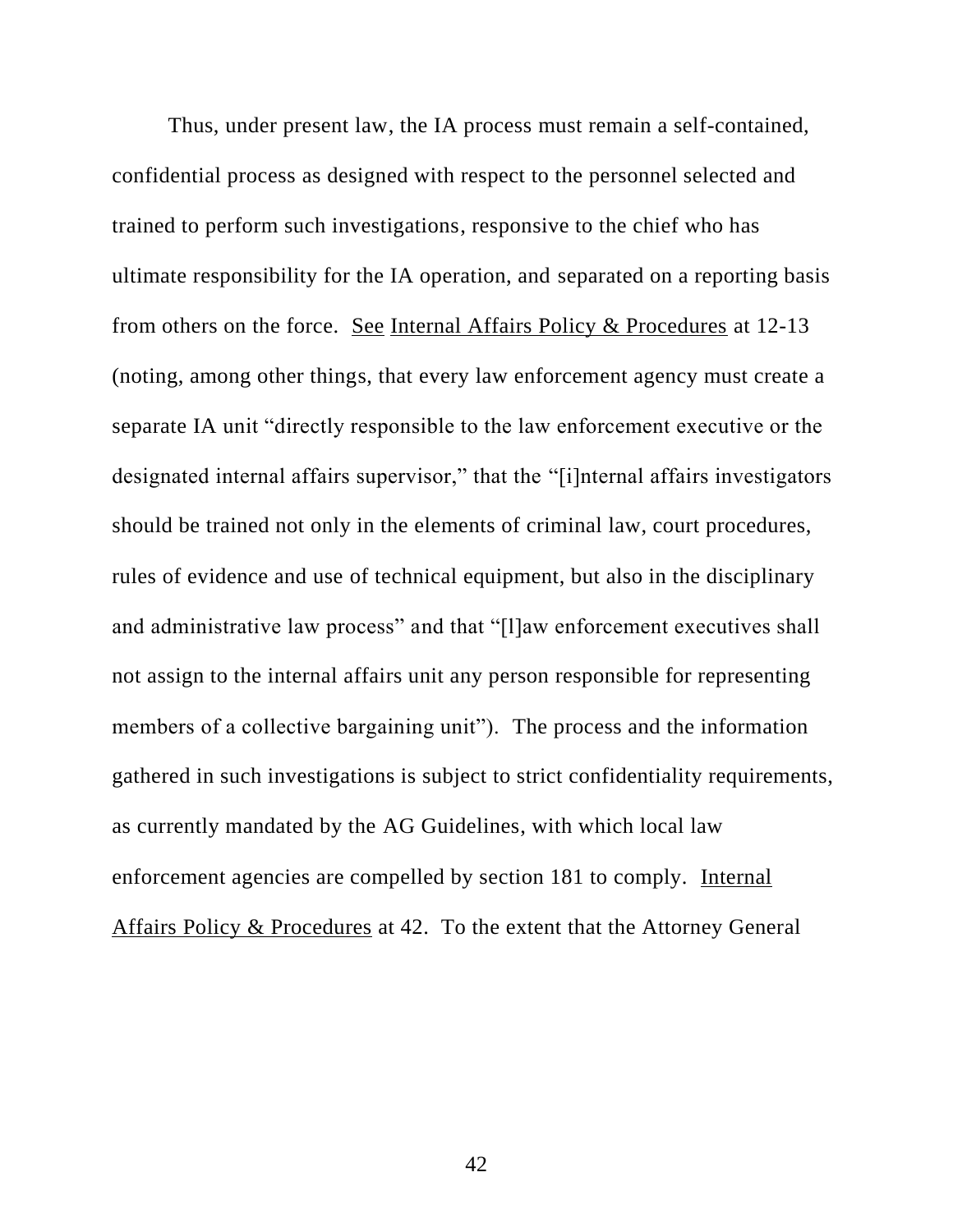maintains that mandate, no creation of a municipality can interfere with the IA function as it is required to operate.<sup>14</sup>

The prospect of a concurrent investigation by the CCRB, while an IA investigation is underway, interferes with the intended purpose of section 181's and the IAPP's requirements. The IA investigatory process is disrupted, the police chief's authority over the IA function and its proper operation diminished, and the carefully preserved structure of the IA unit responsible to the chief of police is breached by allowing a concurrent investigation by the CCRB with required departmental disclosure of IA investigatory information to the CCRB for use in its own investigation.

Despite the sound intentions to address municipal and community concerns in Newark, which concerns are empirically supported by the DOJ investigation and Consent Decree, the CCRB's operation, as originally codified in the Ordinance, must bend to the legislative infrastructure within which such entities must operate under present law. Under the IAPP, section

<sup>&</sup>lt;sup>14</sup> We acknowledge that, after certification was granted in this matter, in December 2019, the Attorney General issued an updated IAPP that includes various changes pertaining to confidentiality as well as other subjects. See Attorney General Law Enforcement Directive No. 2019-5. The Attorney General also has since issued other Directives on confidentiality of disciplinary records. See Attorney General Law Enforcement Directive No. 2020-5. We express no views on the amended IAPP or the other Directives; we decide this case based on the IAPP version applicable when the Appellate Division decided this matter and we took certification of the appeal.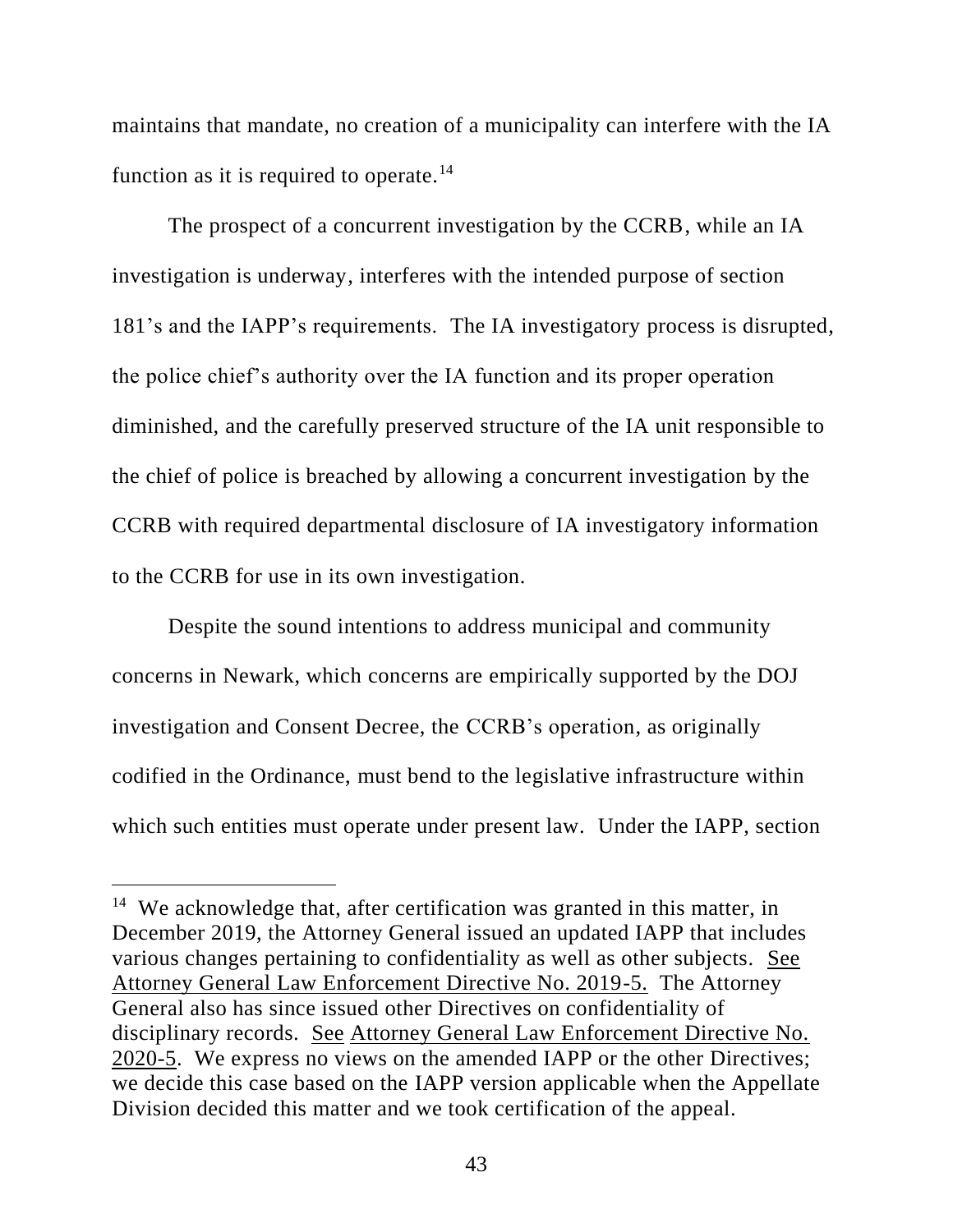181, and section 118, there simply cannot be a concurrent investigation of a citizen's police complaint by a CCRB while an IA complaint is under review. For that to be permissible, present statutes would have to be altered to clearly indicate how the two systems could work compatibly or to indicate that the present insulating features of the IA investigatory process no longer enjoy paramountcy. 15 Unless legislative change occurs, we are constrained to preclude the CCRB from employing its delegated authority to conduct a complaint-based investigation in any matter when there is an IA investigation.

<sup>&</sup>lt;sup>15</sup> There is an added complication with use of a record developed before the CCRB that becomes inserted into the process after the completion of an IA investigation that leads to discipline. As noted, the CCRB's findings and recommendation on quantum of discipline are to be considered by the Public Safety Director when that official is ready to impose discipline. Insertion of extra-record material must be reconciled with the hearing rights of the accused officer who has had to defend him- or herself within the IA and discipline process that exists in statute (we make no comment here on any collective bargaining rights that relate to disciplining of police personnel). When an IA investigation culminates in the initiation of formal disciplinary charges, once that discipline process commences, statutes control the process that must ensue. N.J.S.A. 40A:14-147 to -151; see Ruroede v. Borough of Hasbrouck Heights, 214 N.J. 338, 353-55 (2013) (discussing relevant statutes and appeal rights governing the disciplinary hearing and review process for police officers in non-Civil Service jurisdictions, such as is Newark).

The record is plainly the one developed through those processes and does not contemplate evidence from a separately conducted collateral proceeding as envisioned by this Ordinance. It is unclear how findings from a collateral hearing by the CCRB would fit into this carefully plotted IA investigatory scheme culminating in a statutory hearing process.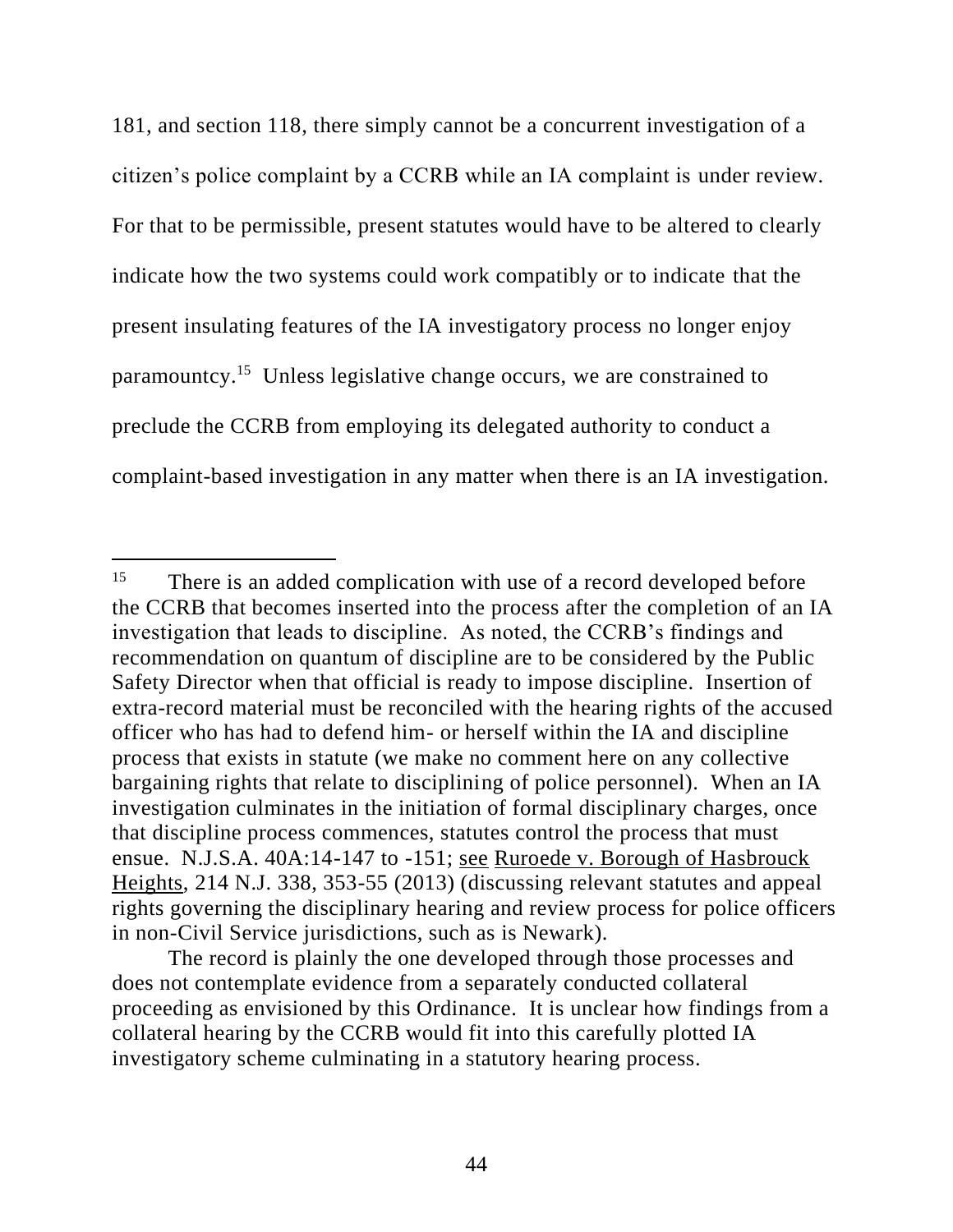We accordingly hold that the CCRB's authority to conduct concurrent investigations is invalid.

#### 3.

The problem identified with respect to concurrent investigations does not impair the ability of the CCRB to investigate citizen complaints about police misconduct that are not under IA review. The investigatory power conferred on the CCRB by ordinance is valid and poses no conflict with existing statutory law when it is used to investigate a citizen complaint filed with it and for which no IA investigation is undertaken. In such settings, the CCRB can investigate, conduct its hearing, and make findings of fact and recommendations on the pursuit of discipline to the Public Safety Director.

The Public Safety Director is ultimately in charge of the imposition of discipline; is the official designated to be "the appropriate authority" to set procedures for the police department and, specifically, for the disciplining of officers; and can direct the initiation of formal disciplinary charges against an officer. The chief of police is responsible to him, and we perceive no diminution in the chief of police's authority if the Public Safety Director directs the chief to initiate charges against a police officer after receiving the findings and recommendation of the CCRB, notwithstanding that the IA process was not commenced. We do not view the IA function as the exclusive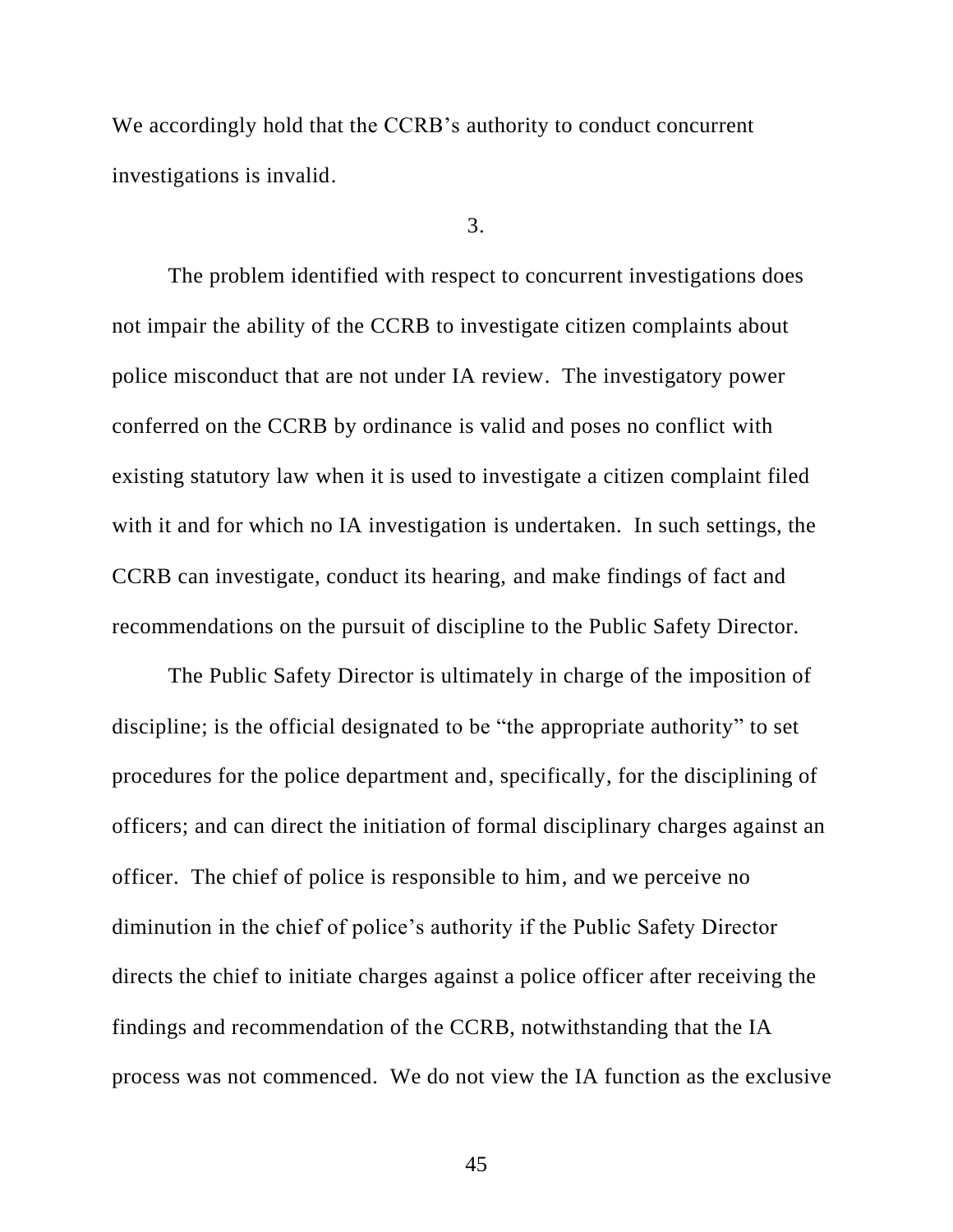initiator of such investigations and recommendations about pressing charges against an officer. Once charges are issued, the statutory rights of the officer described heretofore would pertain.

B.

The CCRB has more than investigatory powers. The CCRB has been granted authority to perform various oversight functions. We agree with the Appellate Division, which upheld the Board's roles in creating a disciplinary matrix to be used by the Public Safety Director and conducting oversight reviews and reporting periodically to the Public Safety Director and to the Council.

Oversight review as to the overall performance of the IA function is a beneficial service to this community that had, in the past, lost confidence in the self-monitoring of police personnel. It is a function that we find has support in the general police powers statute. See N.J.S.A. 40:48-2. Newark argues, however, that in addition to the police power statute, this particular power of the CCRB can draw from other statutory authority.

As previously noted, the first sentence of the last paragraph of section 118 preserves for the governing body the ability to create a commission for the oversight purpose of reviewing the operation of the police force. In the context of that paragraph, that reference aligns with the CCRB's (a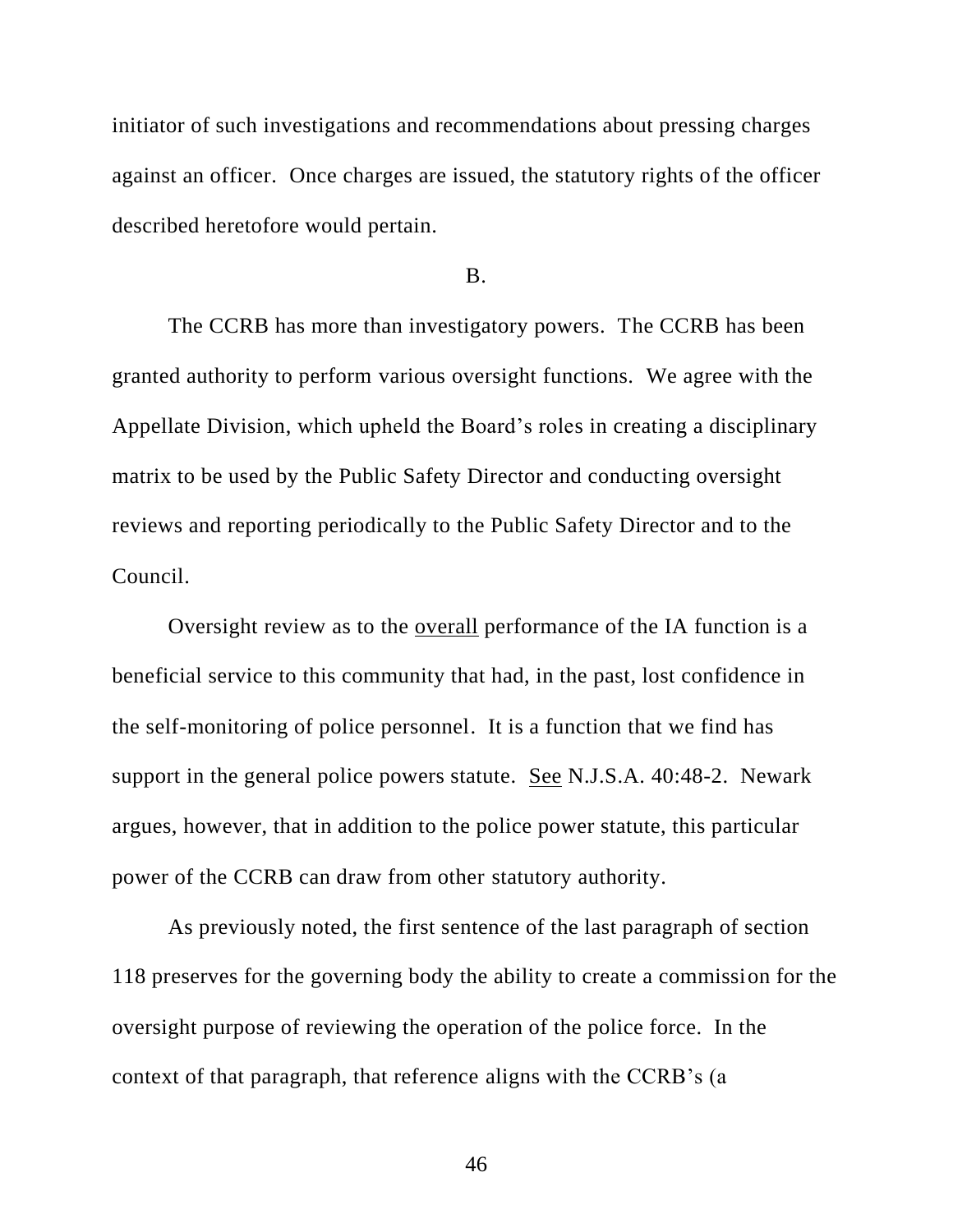commission created by the governing body) ability, consistent with its statutory police powers, to review the overall performance of the operation of the police force and make a report to the officials and entities as the Ordinance requires. See Section III of the Ordinance.

We underscore that the preserved power in that sentence of section 118 pertains to review of an overall operation of the police force or, as here, the IA unit's overall operational results, and does not include the ability to review and critique the handling of an individual IA investigation into alleged police misconduct. We do not find that first sentence to authorize an ability to perform a review of the outcome in an individual's disciplinary matter -- in the sense of a second-guessing.

The second sentence of that paragraph preserves to the municipality's executive branch -- its "appropriate authority" and others charged with general administrative duties -- the ability to handle reviews of the performance of individual officers, which would include reviewing the performance of any member of the IA unit, or the IA unit's operations, in connection with an evaluation of the need for, pursuit of, and imposition of discipline for an individual officer. The executive-versus-legislative dichotomy that the amendment to section 118 sought to maintain in order to preserve the police force from political interference is present throughout section 118, including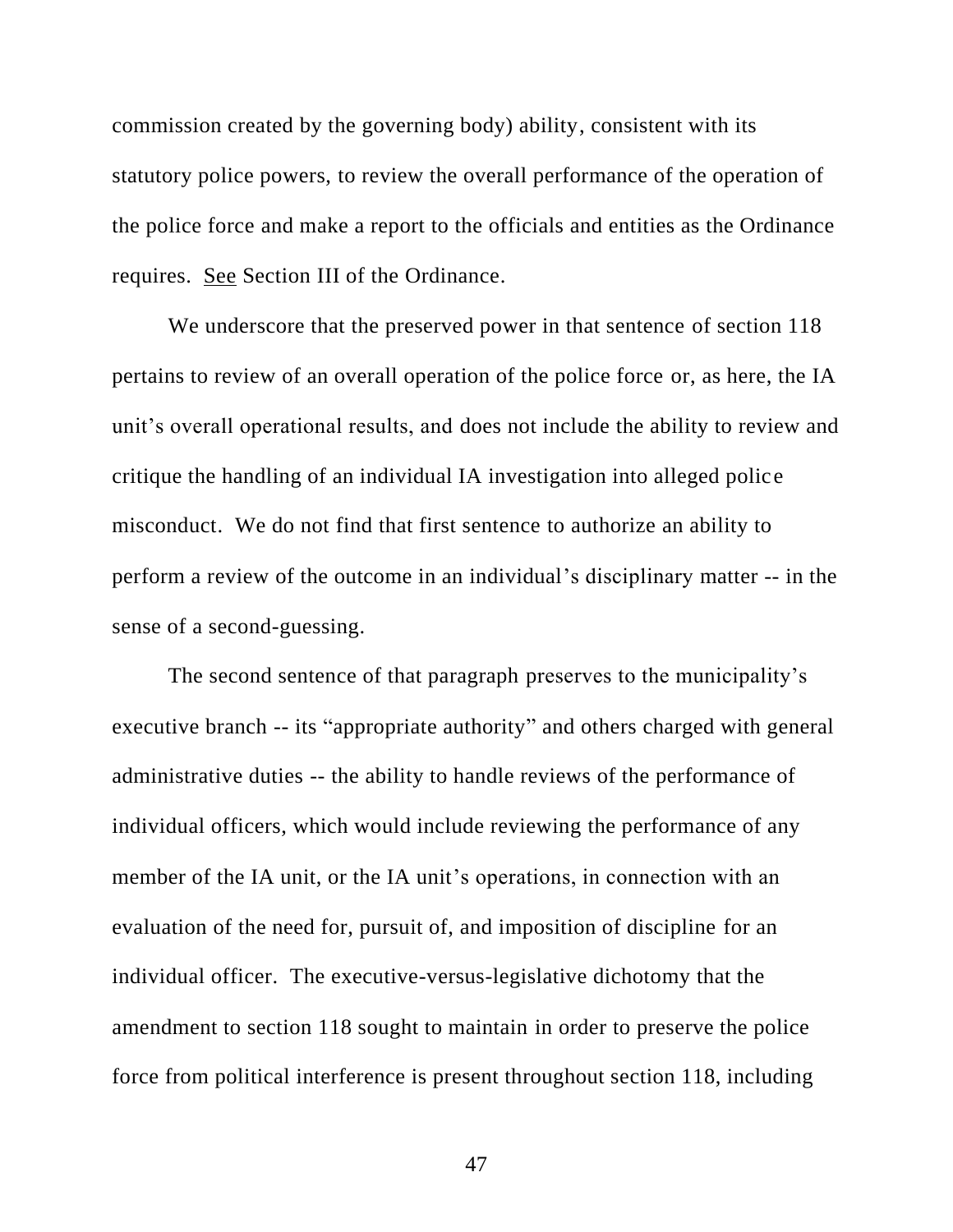its final paragraph, which merely preserves existing legislative authority (in the first sentence) and executive authority (in the second).

## VI.

Finally, we address the issue of the Ordinance's delegation of subpoena power to its CCRB.

The Council's conferral through this Ordinance of subpoena power on the CCRB cannot be squared with existing statutes. There is no inherent authority for the Council to delegate its subpoena power to a non-legislative body of its creation. To the extent that the Council itself has subpoena power, as recognized in In re Shain, the subpoena power is inherent in and tied to the power to legislate. 92 N.J. 524, 539 (1983). Specifically, we recognized in Shain a City Council's subpoena power under the Faulkner Act, stating that when the Council in a mayor-council plan municipality "exercises the legislative function of the local government[,] [i]nherent in th[e] legislative power is the authority to investigate and to interrogate officials under oath, i.e., to issue subpoenas in furtherance of its proper legislative function." Ibid.

This CCRB is plainly not the Council itself. Moreover, this CCRB -- a commission, comprised of various public members, executive branch officials, and Council members or their designees -- is also plainly not a subcommittee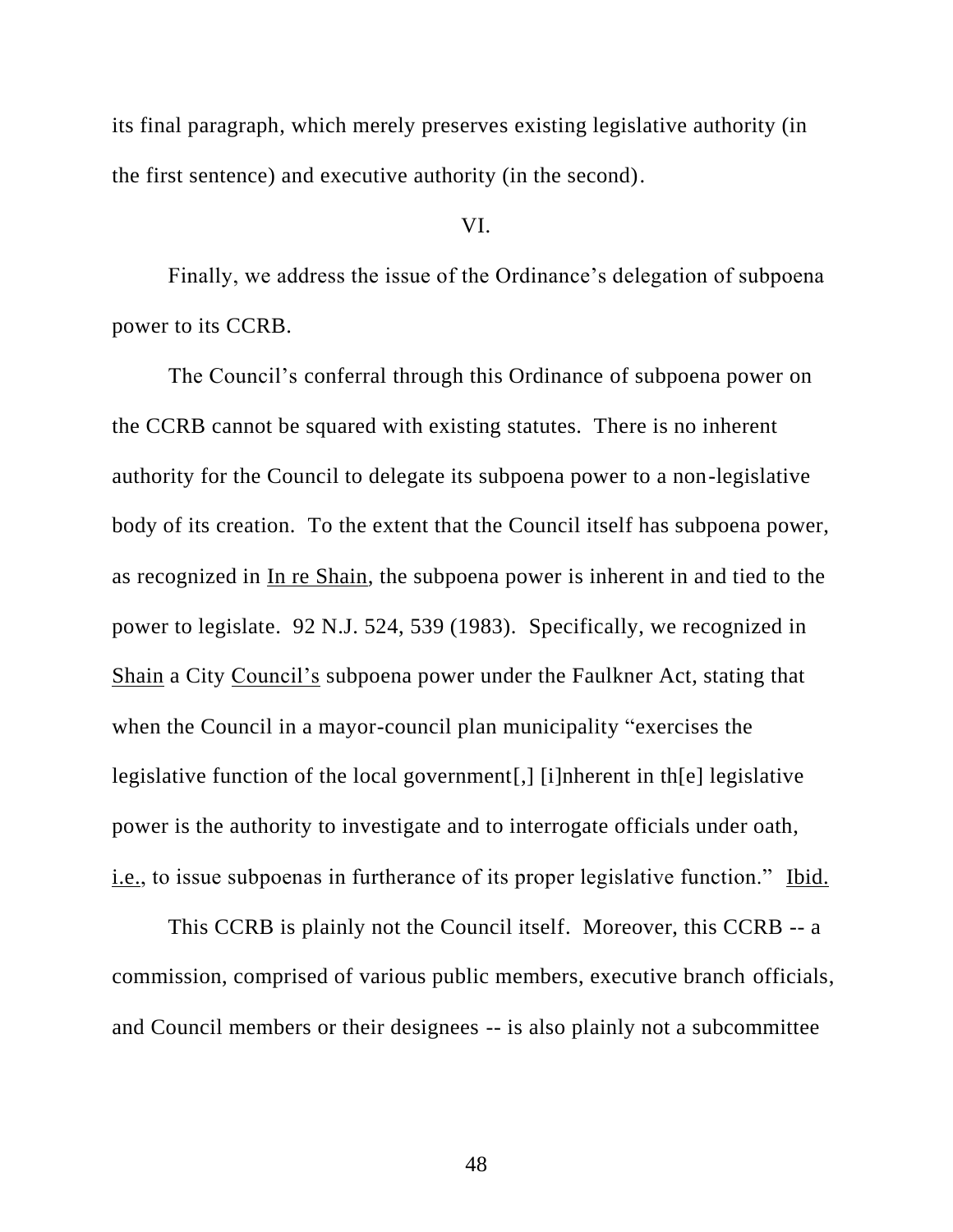of the Council itself. Therefore, it cannot derive from the Council the subpoena power recognized in Shain.

Nor can an ability to confer subpoena power derive from the first sentence of section 118's last paragraph. The preserved power of inquiry that may be granted to commissions created by the governing body is not equivalent, in this setting, to the power to confer subpoena power. First of all, the Legislature knows how to give to a person or entity the power to subpoena in order to fulfill tasks. See, e.g., N.J.S.A. 40A:14-148 (hearing officers in police disciplinary hearings "shall have the power to subpoena witnesses and documentary evidence"); N.J.S.A. 40:48-25 (subcommittees comprised of members of municipal governing bodies under Faulkner Act "may issue a subpoena ad testificandum, or subpoena duces tecum"). The reference to the power to inquire is not the same language; it does not say subpoena, a word that the Legislature clearly has used in many places elsewhere.

And, for the reasons expressed, we are not dealing with a sub-delegation of the Council's own legislative power because this is not a subcommittee of the Council acting legislatively for the Council. While a municipal governing body can delegate its own subpoena power to a subcommittee of its members in furtherance of a proper legislative purpose, N.J.S.A. 40:48-25; see also City of Newark v. Benjamin, 144 N.J. Super. 58, 72 (Ch. Div. 1976), the first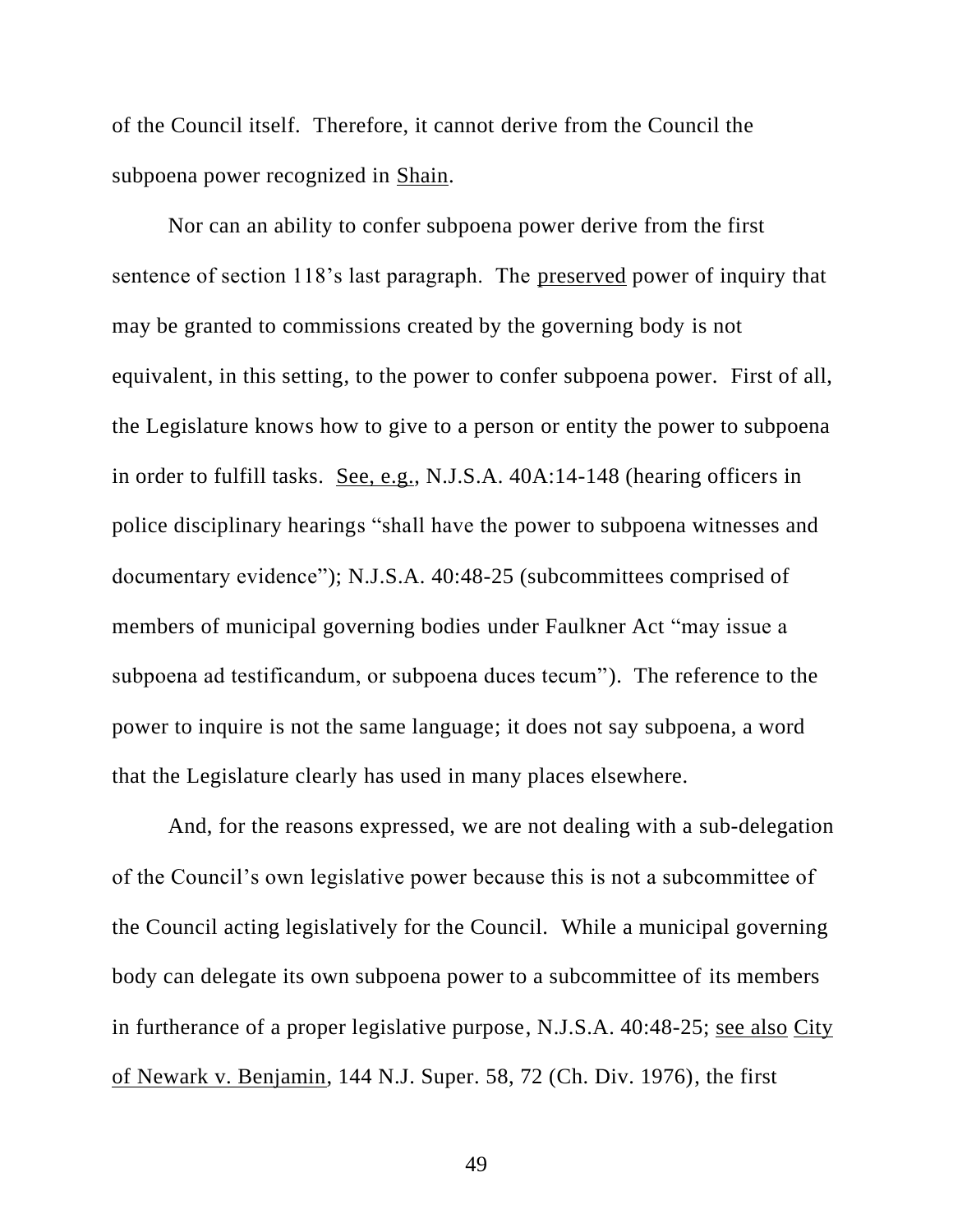sentence in section 118 stops far short of supporting that a municipality now has the power to confer subpoena power on any public-member commission it chooses to create.

In sum, to the extent this CCRB exercises its oversight function, consistent with section 118, we conclude that the referenced "power[] of inquiry" is not equivalent to "subpoena power." As previously noted, the Legislature knows how to confer subpoena power when it chooses to do so; we do not read this reference to inquiry power to lead to the conclusion that it implicates a new authority to now confer subpoena power.

Moreover, to interpret that first sentence in section 118 as a conferral of new authority, as opposed to a preserving of existing power, would be a grand expansion of authority for municipal governing bodies accomplished in an unusual way. It would mean that any commission created by a municipal council comprised of any composition of members could be authorized to wield subpoena power. We do not find a sound basis to conclude that the Legislature intended to give municipalities the ability to widely distribute subpoena power on public-member commissions. To confer subpoena power to this municipally created civilian review board, there needs to be clearly expressed evidence of such intent by the Legislature, as it has provided elsewhere. That said, although the CCRB is not invested with subpoena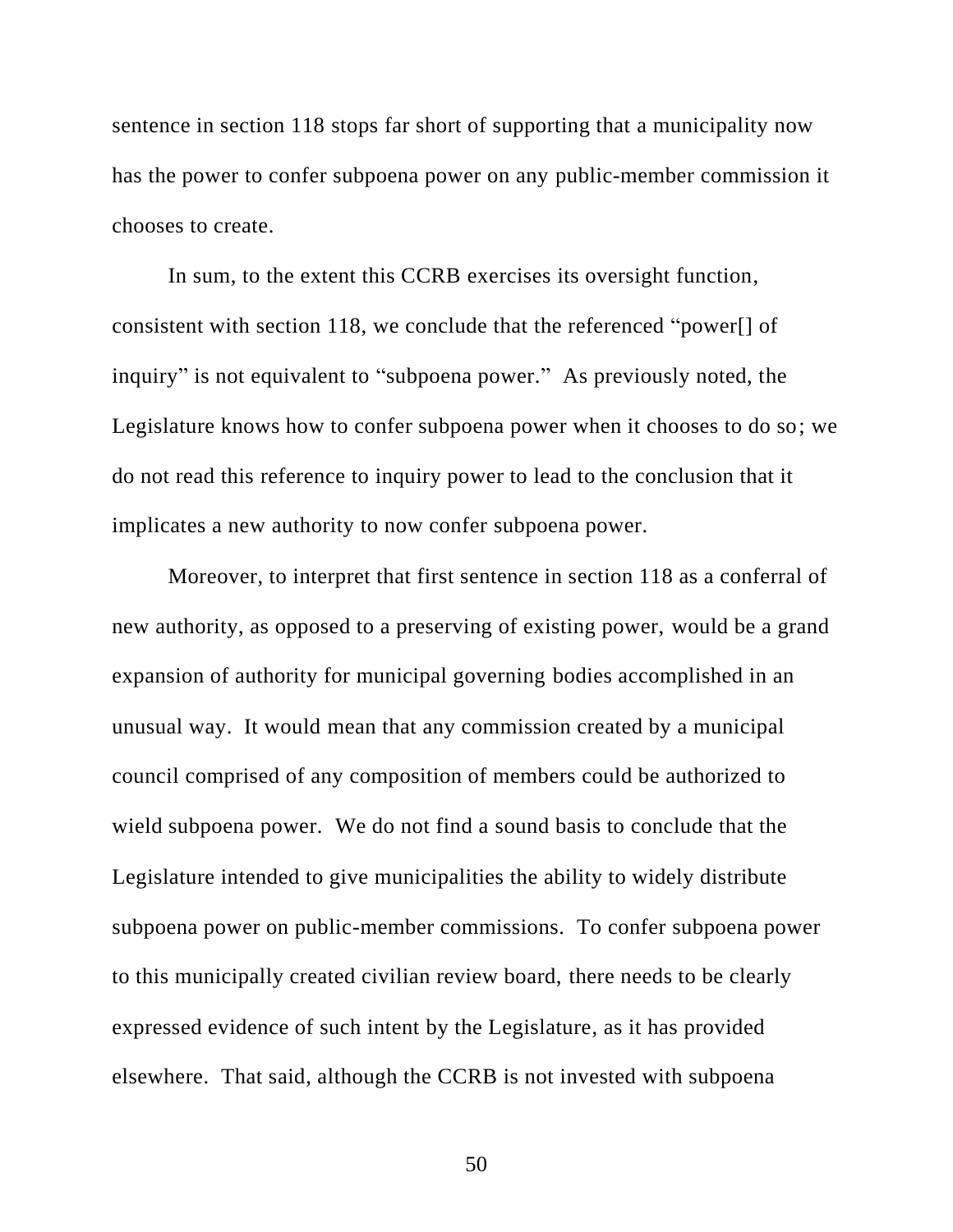power, the Ordinance expressly requires the Newark Police Department and its members to cooperate with the CCRB, provided there is no interference with an ongoing IA investigation.

We appreciate that Newark values having a civilian body participating in the oversight of the police function. But the Legislature would have to act in order for the City to have the ability to confer subpoena power on its CCRB.

In closing, we note that the Council, of course, retains its own power to issue subpoenas to call a person before it and to obtain documents, unless they are otherwise made confidential by law. The Council may be motivated to exercise that power as a result of an oversight report from the CCRB about the performance of the IA function in Newark, viewed in its totality, as the Ordinance calls for. This opinion does not mean to suggest that Newark is powerless with respect to access to subpoena power; it is simply that such power remains reposed in the governing body itself to be used, as that body may, to compel an appearance, written testimony, or documents not shielded by law.

# VII.

To the extent FOP argues that the Ordinance's procedures violate the due process rights of officers, we find that challenge premature, as we do not yet know what the Ordinance's procedures will be. However, we note that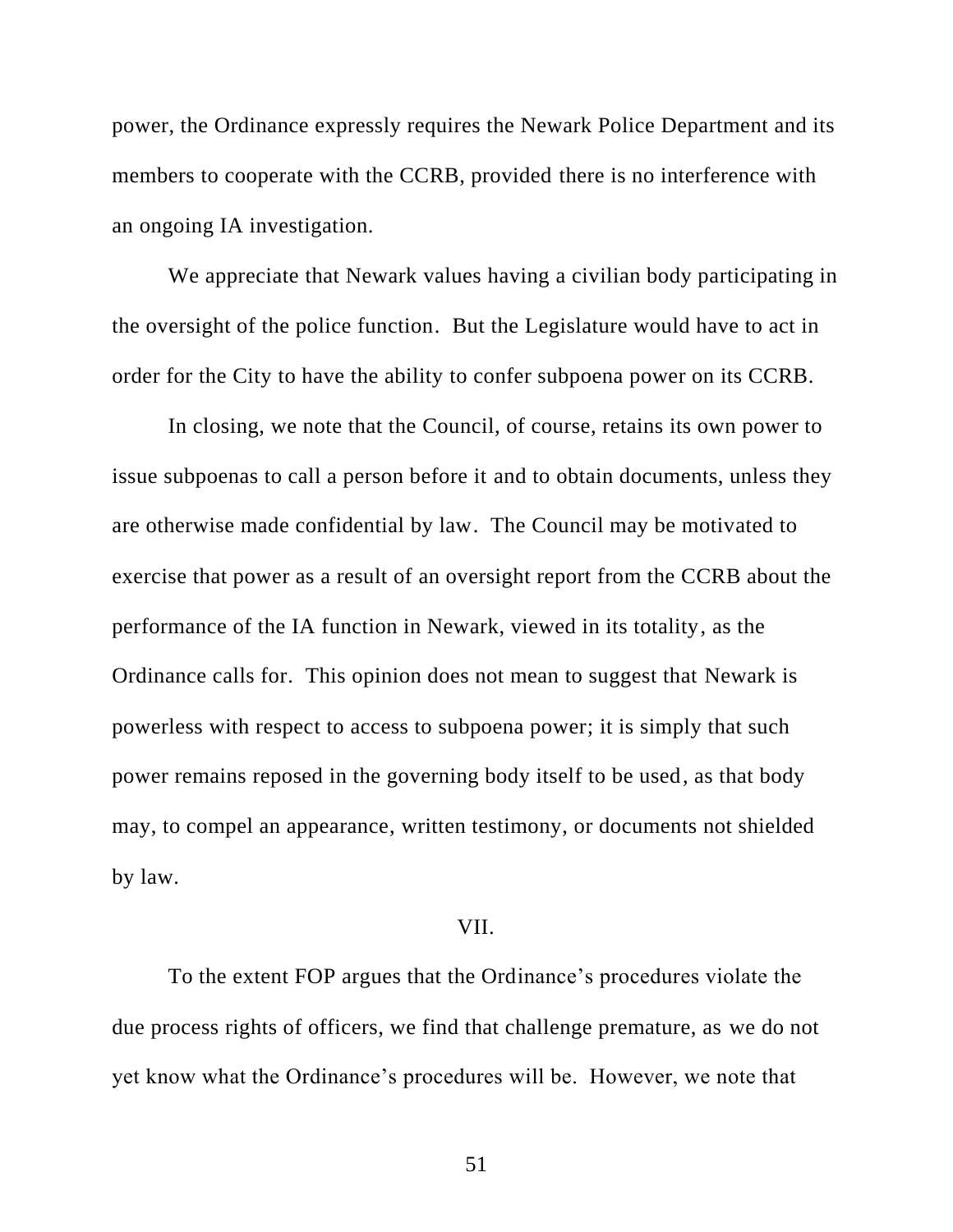when the CCRB conducts an initial investigation -- and there is no IA investigation -- the statutory protections trigger if and when the Public Safety Director chooses to impose discipline. Further, as the Appellate Division noted, the CCRB is not an adjudicative body. Fraternal Order of Police, 459 N.J. Super. at 496. Thus, traditional notions of due process may not arise in the CCRB's purely investigative setting.

### VIII.

We modify the judgment of the Appellate Division, affirming in part and reversing in part the conclusions reached. The Ordinance, as modified by this opinion, is sustained.

JUSTICES ALBIN, PATTERSON, FERNANDEZ-VINA, SOLOMON, and TIMPONE join in JUSTICE LaVECCHIA's opinion. CHIEF JUSTICE RABNER filed a dissent.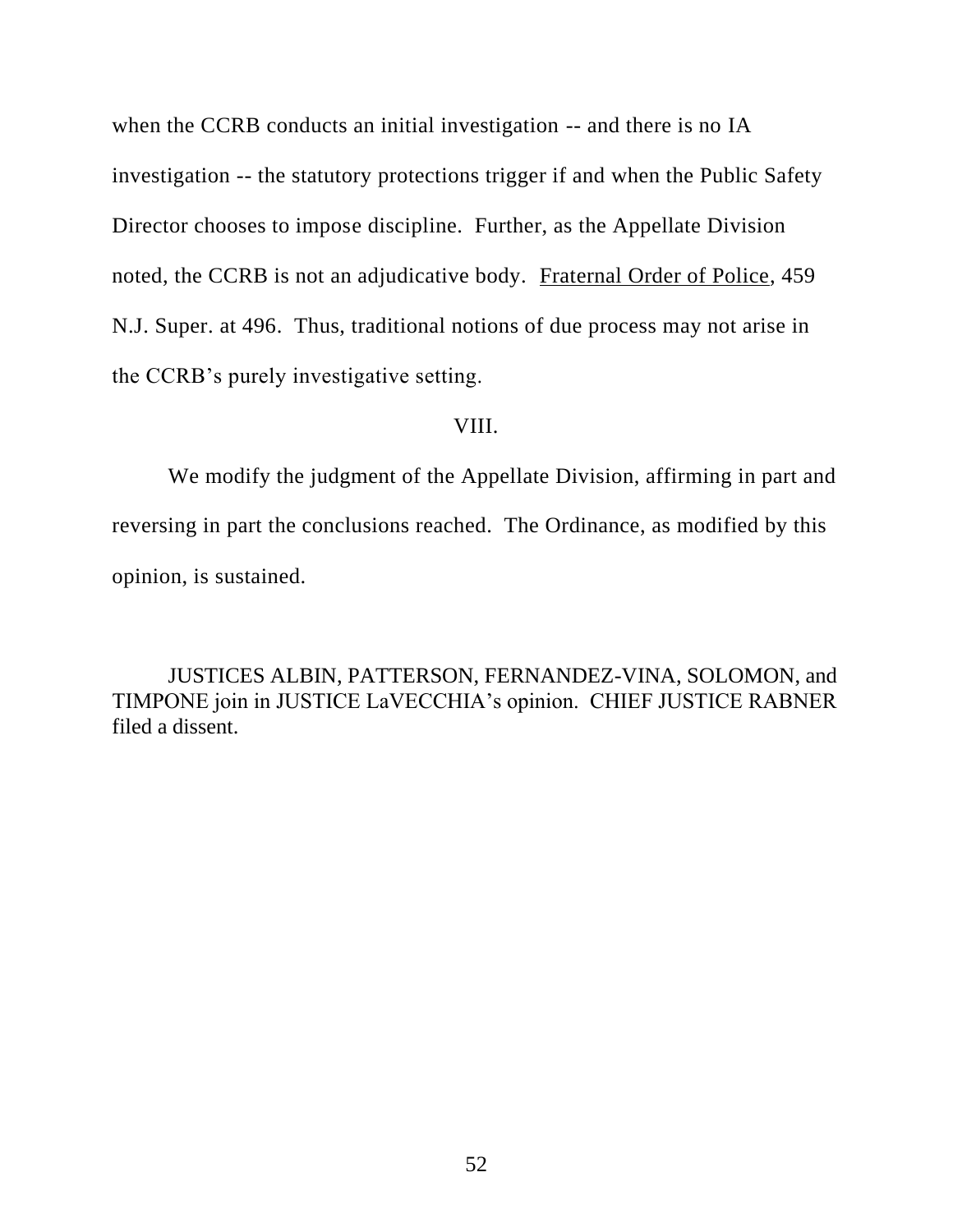Fraternal Order of Police, Newark Lodge No. 12,

Plaintiff-Appellant,

v.

City of Newark,

Defendant-Respondent.

# CHIEF JUSTICE RABNER, dissenting

The majority outlines a path municipalities can follow to establish civilian bodies that would have certain powers to review the conduct of local police forces. See, e.g., ante at \_\_\_ (slip op. at 44-45). I agree that those steps can be implemented consistent with existing law.

I respectfully differ with the majority, however, because I believe the Newark City Council chose an equally valid course when it passed an ordinance to create a civilian review board with stronger oversight authority, as modified by the Appellate Division. See Fraternal Order of Police, Newark Lodge No. 12 v. City of Newark, 459 N.J. Super. 458 (App. Div. 2019). Largely for the reasons stated in Judge Fasciale's thoughtful opinion, I would uphold the City's ordinance.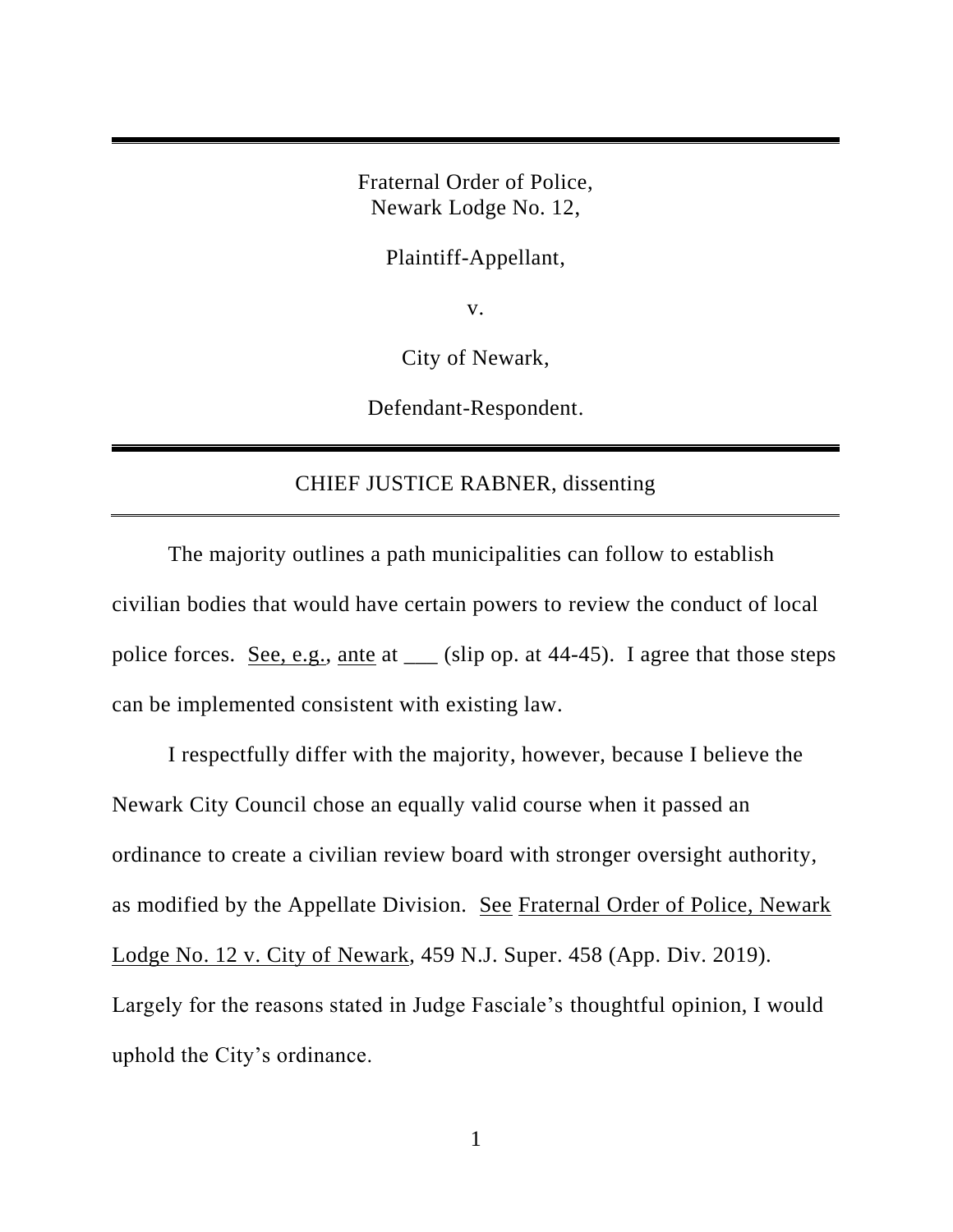The City Council enacted Ordinance 6PSF-B (Ordinance) in response to the United States Department of Justice's (DOJ) investigation into alleged civil rights violations by the Newark Police Department. In a July 2014 report, the DOJ found "a pattern or practice of constitutional violations in the [Department's] stop and arrest practices, its response to individuals' exercise of their rights under the First Amendment, the Department's use of force, and theft by officers." The DOJ report recognized "the many Newark officers who abide by the rule of law and commit themselves daily to the difficult, and too often thankless, job of protecting public safety." At the same time, the federal investigation found reasonable cause to conclude that officers disproportionately subjected Newark's Black residents to Fourth Amendment violations.

DOJ also identified deficiencies with the Department's internal affairs system. Out of hundreds of excessive force complaints received from 2007 to 2012, the Internal Affairs Unit sustained only one.

On March 3, 2016, DOJ filed a complaint in federal court. It was resolved with a consent decree on March 30, 2016 and revised about a month later. Meanwhile, the City enacted the Ordinance on March 17, 2016, establishing a civilian complaint review board (CCRB). I write to underscore a few points the Appellate Division ably addressed in its opinion.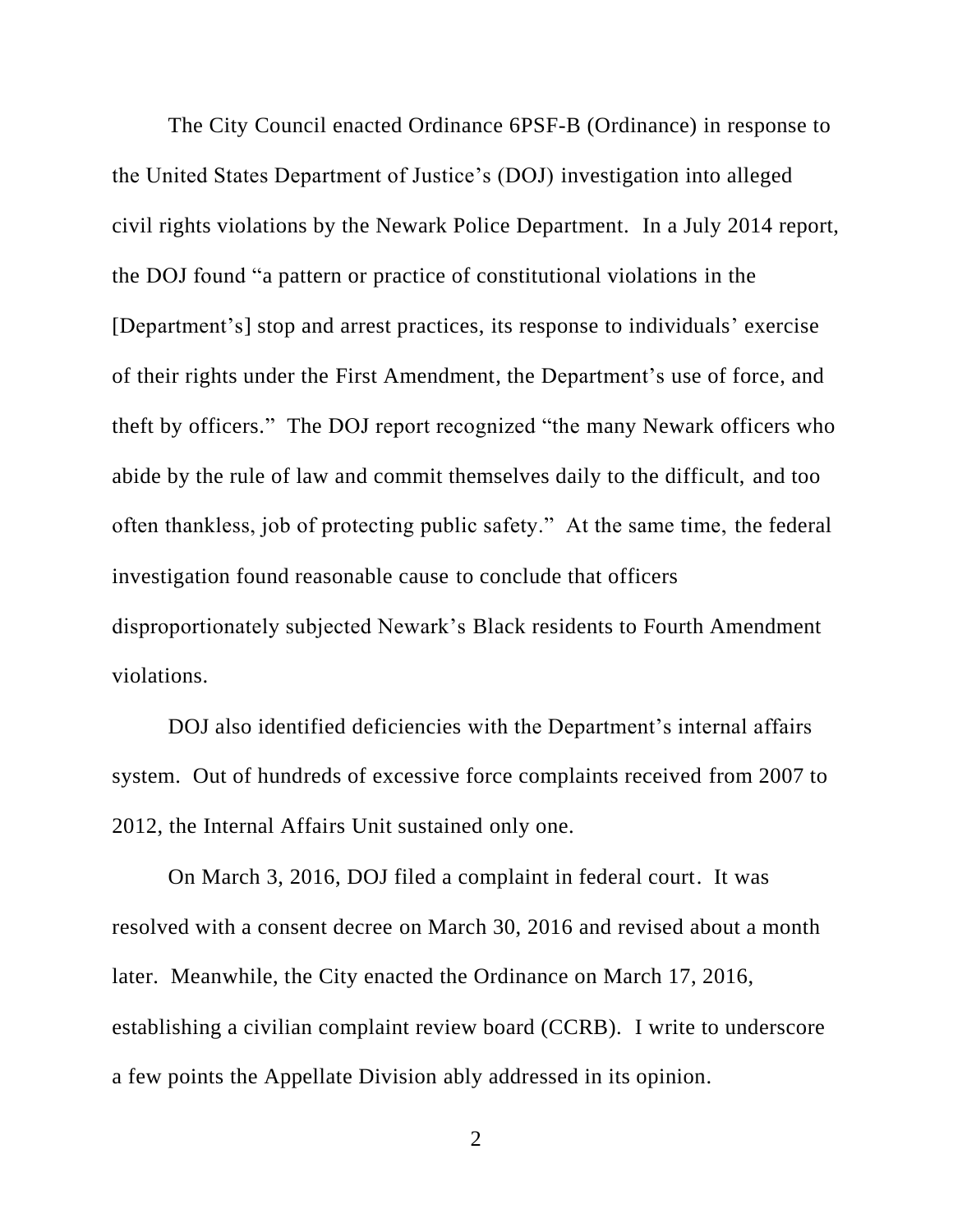First, the Ordinance -- like all municipal ordinances -- is "afforded a presumption of validity." Grabowsky v. Township of Montclair, 221 N.J. 536, 551 (2015). In addition, under the State Constitution, courts must "liberally construe[]" laws "in . . . favor" of the authority of local government. N.J. Const. art. IV, § 7, ¶ 11; see also 388 Route 22 Readington Realty Holdings, LLC v. Township of Readington, 221 N.J. 318, 339-40 (2015) ("An ordinance must be 'liberally construed' in favor of its validity." (quoting Rumson Estates, Inc. v. Mayor & Council of Fair Haven, 177 N.J. 338, 351 (2003))).

Second, existing law expressly empowers municipalities to investigate local police forces. N.J.S.A. 40A:14-118 governs the creation of police forces and outlines the powers and duties of the chief of police and others. As the Legislature plainly declared, however,

> [n]othing herein contained shall prevent the appointment by the governing body of committees or commissions to conduct investigations of the operation of the police force, and the delegation to such committees or commissions of such powers of inquiry as the governing body deems necessary or to conduct such hearing or investigation authorized by law.

[N.J.S.A. 40A:14-118 (emphases added).]

The power to investigate the operation of the police force necessarily encompasses the power to investigate its performance.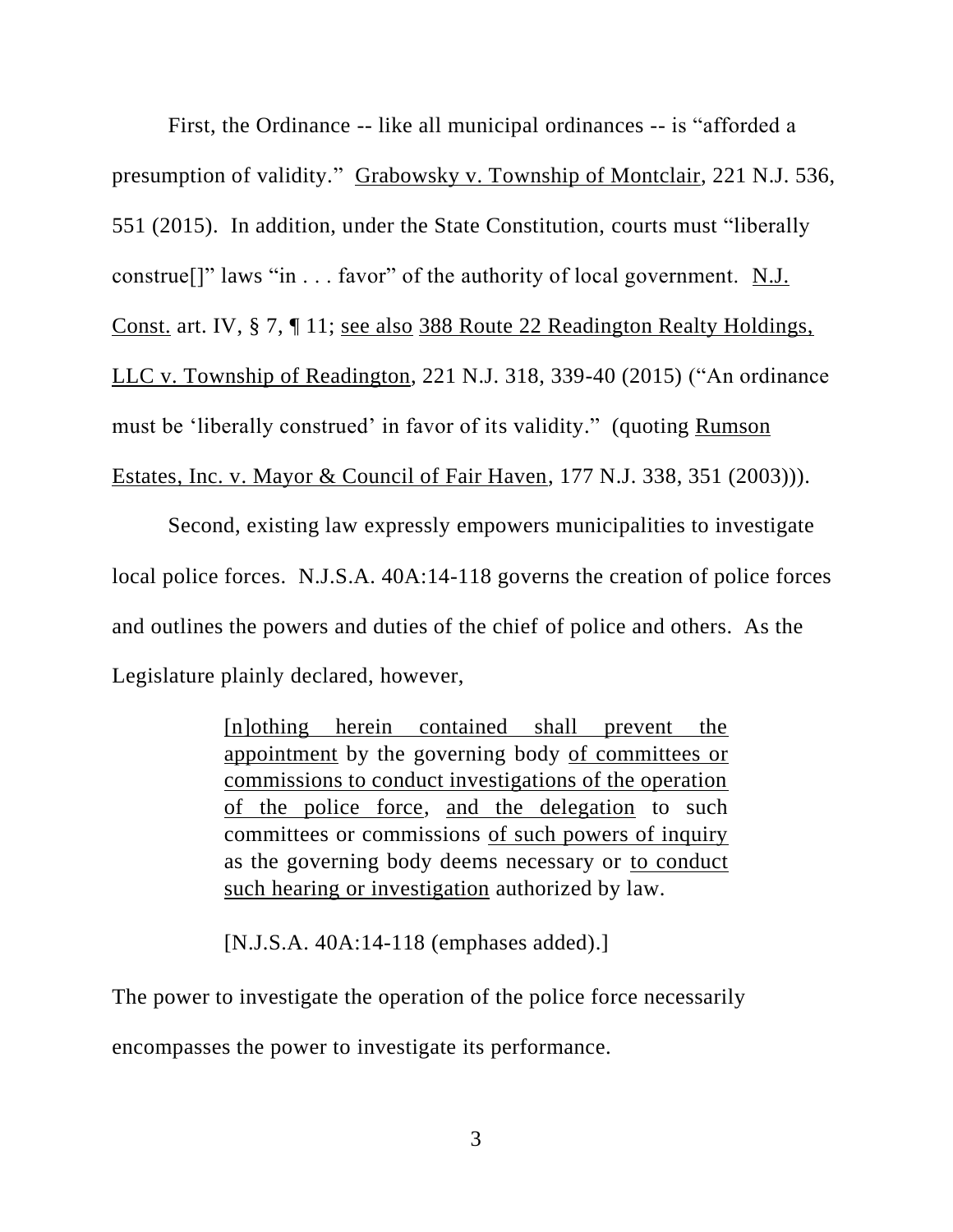Third, implicit in that clear, strong statutory language is the power to issue subpoenas. As part of its authority to make laws, the governing body of a municipality has the inherent power to conduct investigations for legislative purposes. In re Shain, 92 N.J. 524, 530-31 (1983). That "authority may be fairly implied from [a] legislative scheme" even if it is not "expressly stated" in a statute. Id. at 532.

To gather information needed to carry out its legislative responsibilities, a municipal council, like Newark's City Council, necessarily has the power to subpoena witnesses and other evidence. Id. at 533. A municipality's governing body can also delegate subpoena power to "a committee of its members." N.J.S.A. 40:48-25.

Here, the legislative scheme directly anticipates the delegation of subpoena power to oversight boards in N.J.S.A. 40A:14-118. Fraternal Order of Police, 459 N.J. Super. at 508. To repeat, the Legislature plainly declared that governing bodies may appoint committees "to conduct investigations of the operation of . . . police force [s]," and that "[n]othing [in section 118] shall prevent . . . the delegation . . . of such powers of inquiry as the governing body deems necessary or to conduct such hearing or investigation authorized by law." N.J.S.A. 40A:14-118. In light of that broad language, it was not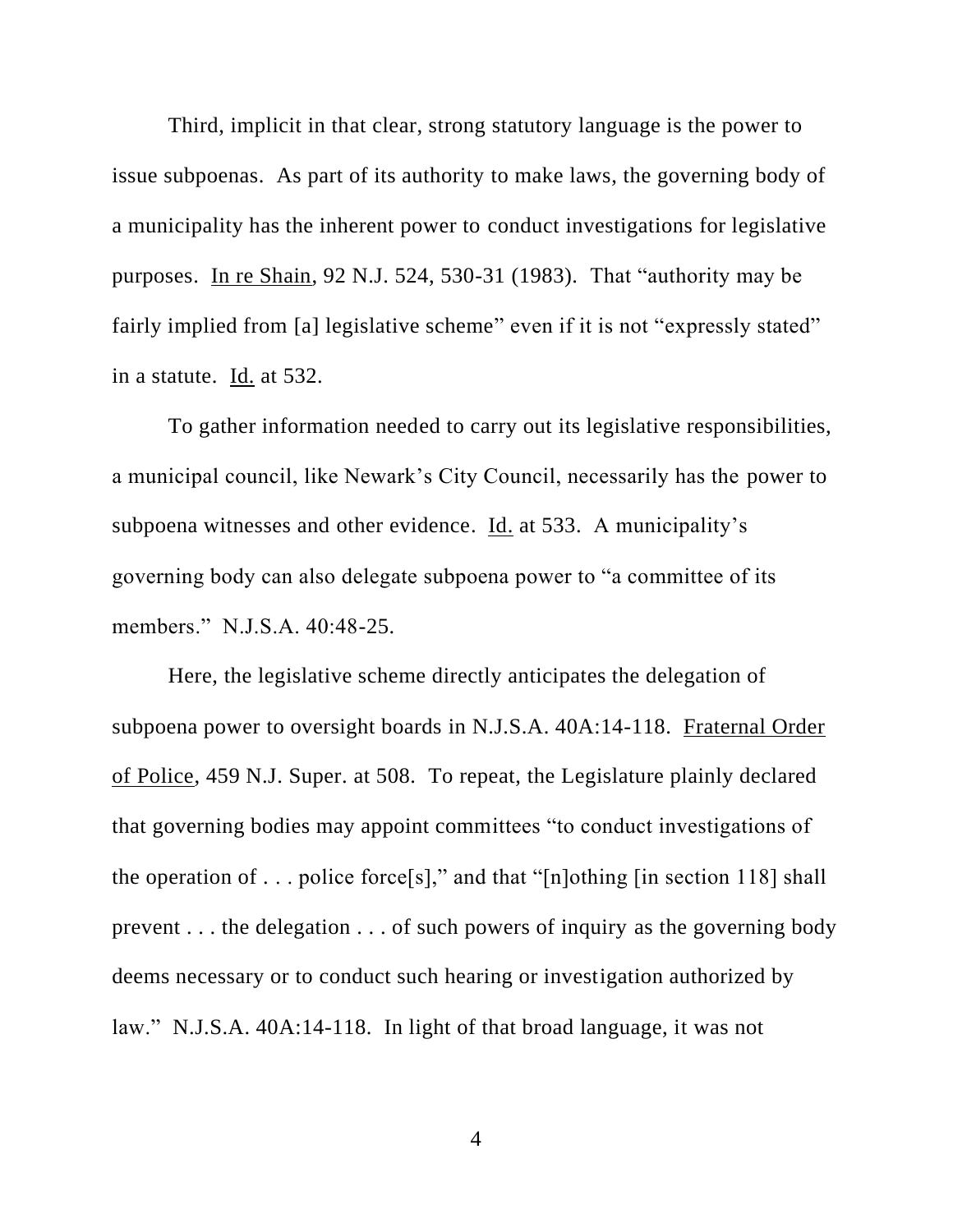necessary for the Legislature to include the term "subpoena power" in the statute to fairly imply the power was conveyed. See Shain, 92 N.J. at 532.

Armed with the above authority, the City Council reasonably concluded it was necessary to provide the CCRB with subpoena power. Indeed, without the power to compel witnesses and other evidence by subpoena, it is difficult to see how the CCRB or a similar review board could gather the information it would need to effectively "investigat[e] ... the operation of the police force" -- as the law contemplates. See N.J.S.A. 40A:14-118; Shain, 92 N.J. at 533. City of Newark v. Benjamin, 144 N.J. Super. 58, 68 (Ch. Div.), aff'd 144 N.J. Super. 389 (App. Div. 1976), aff'd 75 N.J. 311 (1978), does not call for a different result. The case involved whether an elected civilian review board could be created by voter initiative -- not a municipal ordinance -- in a Faulkner Act city, and the ruling preceded the relevant language in section 118. <u>Ibid.; compare L.</u> 1971, c. 197, § 626, with L. 1981, c. 266, § 1.

The "necessary and proper" clause of N.J.S.A. 40:48-2 offers further authority for the Council's action. The statute provides that "[a]ny municipality may make . . . and enforce . . . ordinances . . . it may deem necessary and proper for the good government, order and protection of persons and property, and for the preservation of the public health, safety and welfare of the municipality and its inhabitants." N.J.S.A. 40:48-2.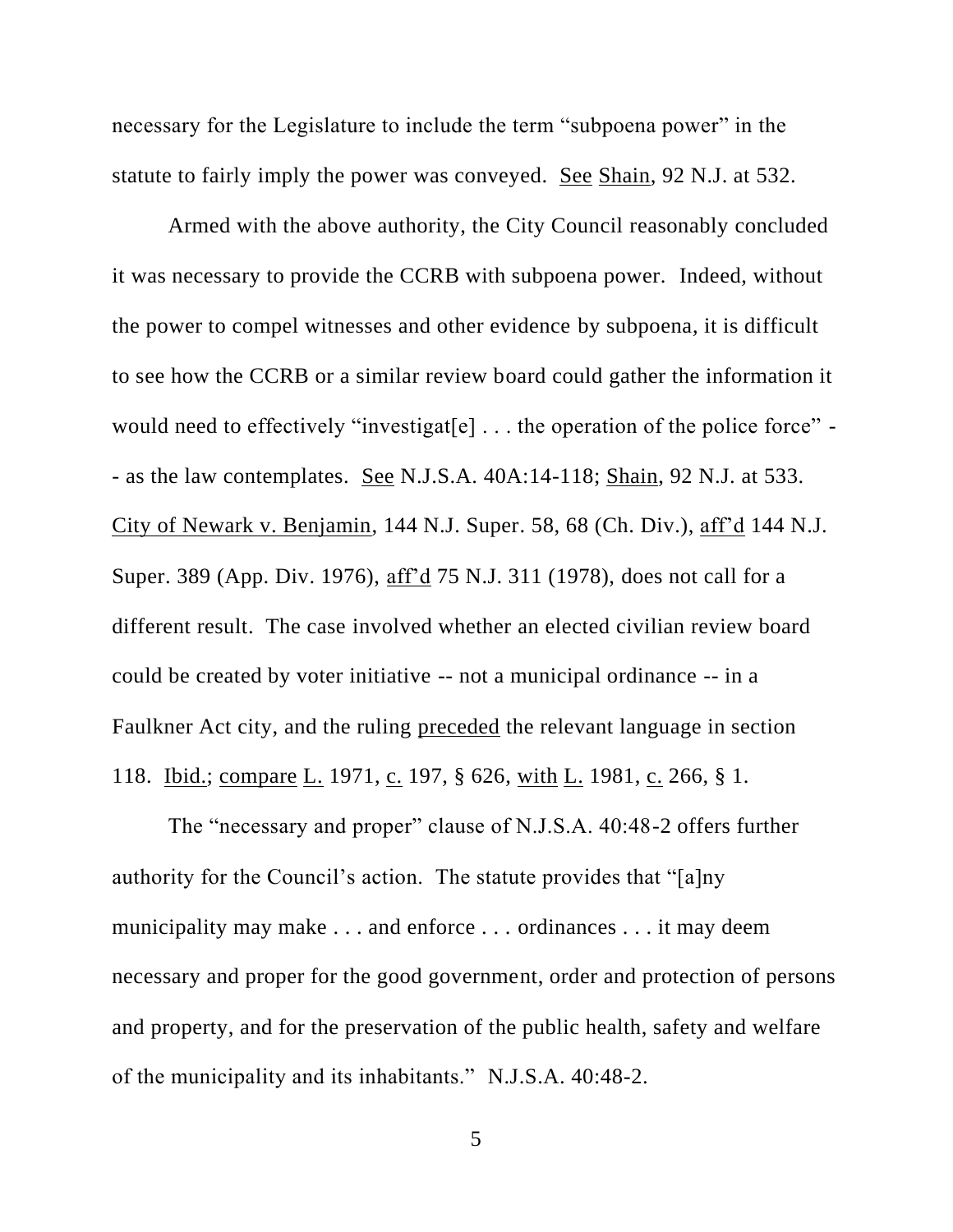As the Appellate Division observed, this Court has "consistently held [N.J.S.A. 40:48-2] is itself a reservoir of police power." Fraternal Order of Police, 459 N.J. Super. at 511 (alteration in original) (quoting Inganamort v. Borough of Fort Lee, 62 N.J. 521, 536 (1973)). The law is "an express grant of general police powers to municipalities . . . made impregnable by . . . continued legislative acquiescence . . . , by the mandate of Article IV, Section 7, Paragraph 11 of the Constitution of 1947 that acts concerning municipalities be liberally construed, and by . . . more recent judicial decisions." Inganamort, 62 N.J. at 536 (quoting Fred v. Borough of Old Tappan, 10 N.J. 515, 520  $(1952)$ .

In my judgment, existing law permitted the Council to delegate subpoena power to the CCRB.

Finally, N.J.S.A. 40A:14-181, which directs local law enforcement to adopt and implement guidelines for internal investigations consistent with those promulgated by the Attorney General, does not control local review boards. Section 181 expressly applies to law enforcement agencies, not civilian oversight boards. The statute does not conflict with N.J.S.A. 40A:14- 118, and the two laws should be read in a way that reconciles them. See Jones v. Morey's Pier, Inc., 230 N.J. 142, 164 (2017) ("When . . . we construe multiple statutes, we follow the principle that '[s]tatutes that deal with the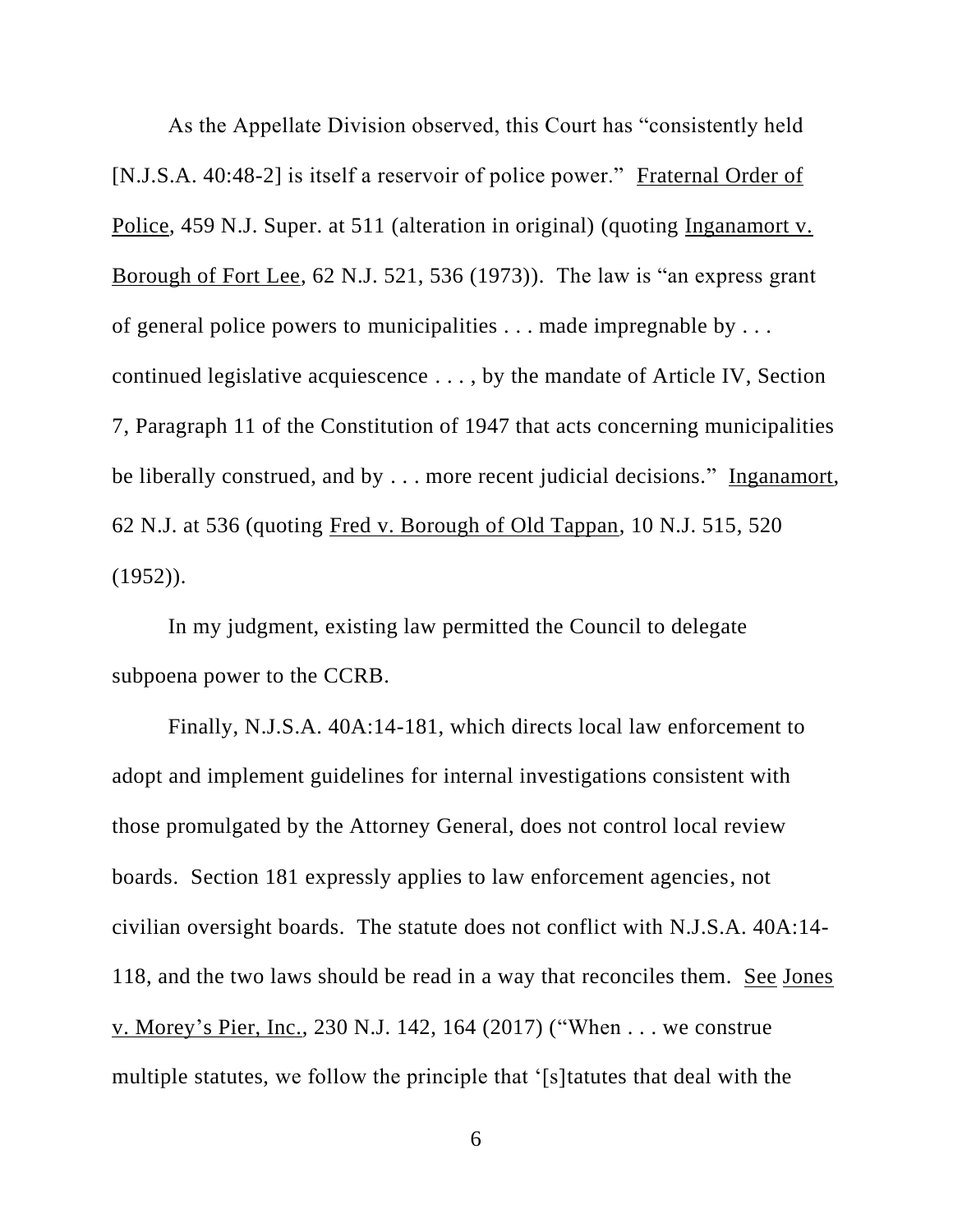same matter or subject should be read in pari materia and construed together as a unitary and harmonious whole.'" (alteration in original) (quoting St. Peter's Univ. Hosp. v. Lacy, 185 N.J. 1, 14-15 (2005))).

The Attorney General, in fact, notes that nothing in its revised internal affairs guidelines bars a civilian review board from accepting complaints from the public and conducting its own investigations. Yet the guidelines in effect prevent access to a police department's internal affairs records if a civilian review board does not satisfy the requirements imposed by the Attorney General. To be clear, section 181 does not empower the Attorney General to override the authority the Legislature granted municipalities and civilian review boards to investigate the operation of local police forces under section 118. 1

<sup>&</sup>lt;sup>1</sup> As to confidentiality, the Ordinance bars the CCRB from releasing the identity of complainants and witnesses, as well as any "personally-identifiable information" about them, during an investigation. City of Newark, N.J. Rev. Gen. Ordinances (Newark Ordinances) 2:2-86.5, § 1-07 (2019). Although the Ordinance originally provided that, if a "complaint is substantiated . . . the complainant's identity may be released in the course of any public hearing about the alleged misconduct," the Appellate Division properly invalidated that section. Fraternal Order of Police, 459 N.J. Super. at 481. Elsewhere, the Ordinance requires the CCRB to keep confidential information that would otherwise reveal the identity of officers subject to investigation. Newark Ordinances 2:2-86.5, §§ 1-17(d), 1-20(a), 1-21(a). In short, the identity of complainants, witnesses, and police officers under investigation are kept confidential under the Ordinance.